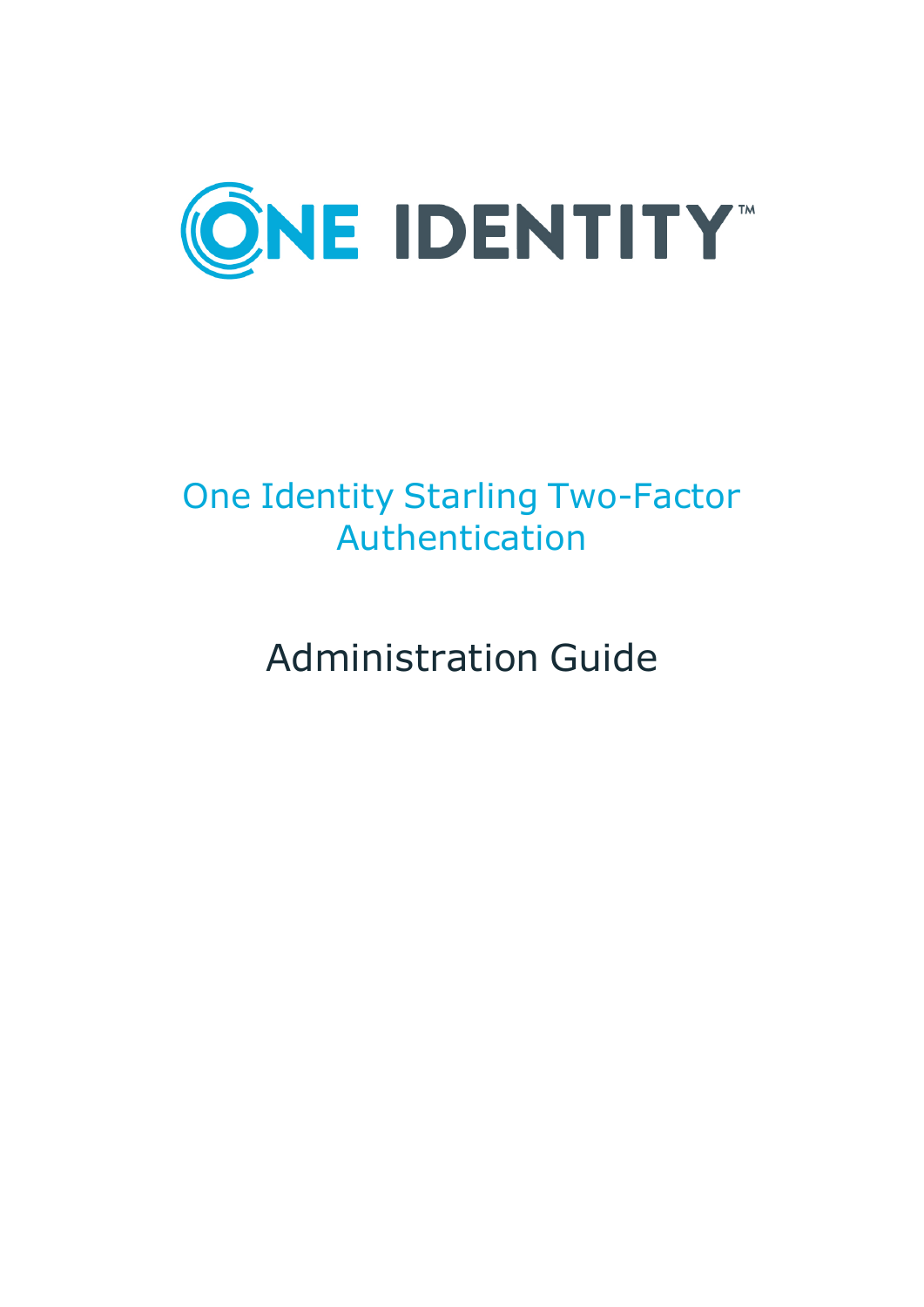#### **Copyright 2020 One Identity LLC.**

#### **ALL RIGHTS RESERVED.**

This guide contains proprietary information protected by copyright. The software described in this guide is furnished under a software license or nondisclosure agreement. This software may be used or copied only in accordance with the terms of the applicable agreement. No part of this guide may be reproduced or transmitted in any form or by any means, electronic or mechanical, including photocopying and recording for any purpose other than the purchaser's personal use without the written permission of One Identity LLC .

The information in this document is provided in connection with One Identity products. No license, express or implied, by estoppel or otherwise, to any intellectual property right is granted by this document or in connection with the sale of One Identity LLCproducts. EXCEPT AS SET FORTH IN THE TERMS AND CONDITIONS AS SPECIFIED IN THE LICENSE AGREEMENT FOR THIS PRODUCT, ONE IDENTITY ASSUMES NO LIABILITY WHATSOEVER AND DISCLAIMS ANY EXPRESS, IMPLIED OR STATUTORY WARRANTY RELATING TO ITS PRODUCTS INCLUDING, BUT NOT LIMITED TO, THE IMPLIED WARRANTY OF MERCHANTABILITY, FITNESS FOR A PARTICULAR PURPOSE, OR NON-INFRINGEMENT. IN NO EVENT SHALL ONE IDENTITY BE LIABLE FOR ANY DIRECT, INDIRECT, CONSEQUENTIAL, PUNITIVE, SPECIAL OR INCIDENTAL DAMAGES (INCLUDING, WITHOUT LIMITATION, DAMAGES FOR LOSS OF PROFITS, BUSINESS INTERRUPTION OR LOSS OF INFORMATION) ARISING OUT OF THE USE OR INABILITY TO USE THIS DOCUMENT, EVEN IF ONE IDENTITY HAS BEEN ADVISED OF THE POSSIBILITY OF SUCH DAMAGES. One Identitymakes no representations or warranties with respect to the accuracy or completeness of the contents of this document and reserves the right to make changes to specifications and product descriptions at any time without notice. One Identity does not make any commitment to update the information contained in this document.

If you have any questions regarding your potential use of this material, contact:

One Identity LLC. Attn: LEGAL Dept 4 Polaris Way Aliso Viejo, CA 92656

Refer to our Web site ([http://www.OneIdentity.com](http://www.oneidentity.com/)) for regional and international office information.

#### **Patents**

One Identity is proud of our advanced technology. Patents and pending patents may apply to this product. For the most current information about applicable patents for this product, please visit our website at [http://www.OneIdentity.com/legal/patents.aspx](http://www.oneidentity.com/legal/patents.aspx).

#### **Trademarks**

One Identity and the One Identity logo are trademarks and registered trademarks of One Identity LLC. in the U.S.A. and other countries. For a complete list of One Identity trademarks, please visit our website at [www.OneIdentity.com/legal](http://www.oneidentity.com/legal). All other trademarks are the property of their respective owners.

#### **Legend**

**WARNING: A WARNING icon highlights a potential risk of bodily injury or property damage, for which industry-standard safety precautions are advised. This icon is often associated with electrical hazards related to hardware.**

**CAUTION: A CAUTION icon indicates potential damage to hardware or loss of data if** A **instructions are not followed.**

Starling Two-Factor Authentication Administration Guide Updated - August 2020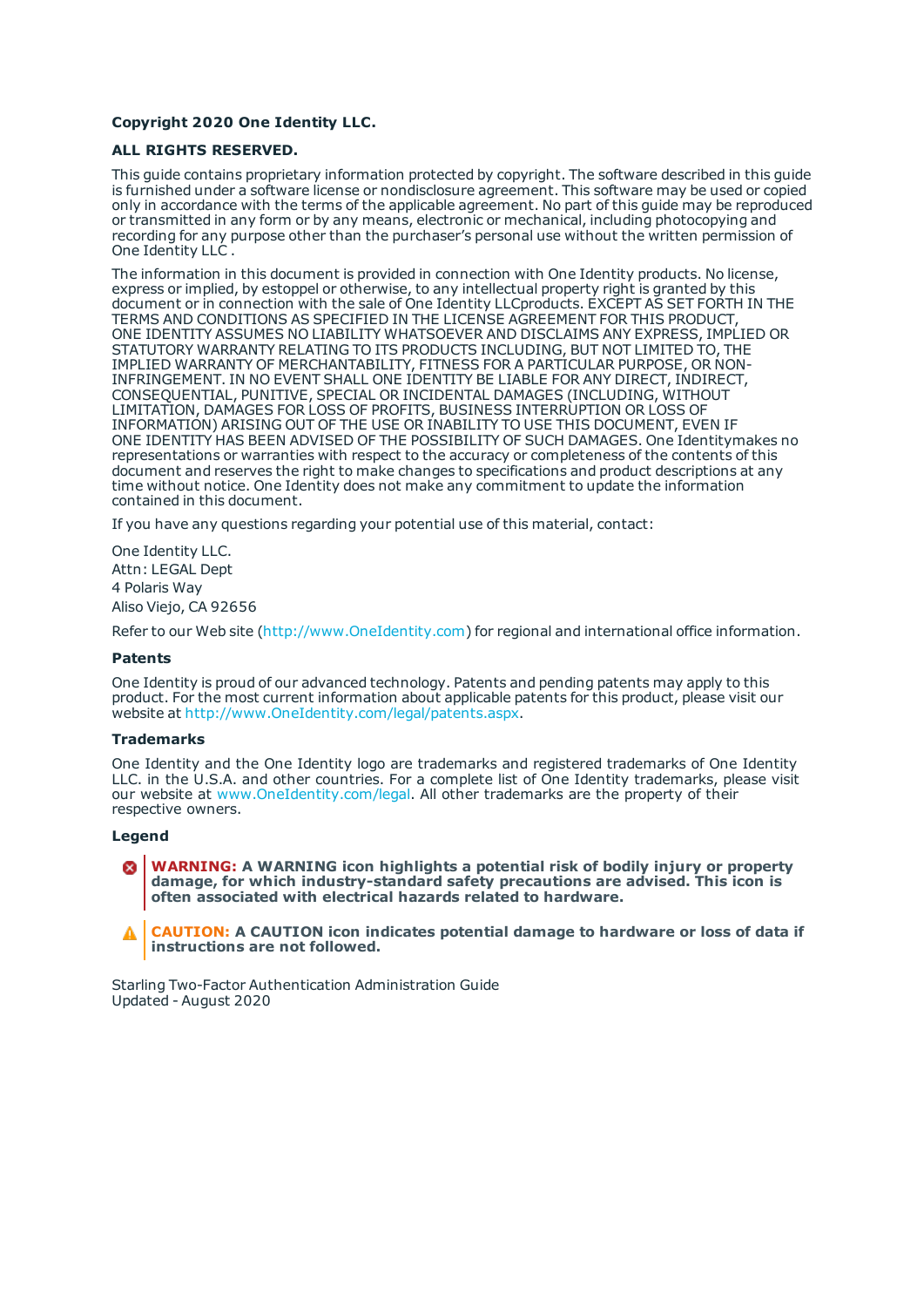# **Contents**

| Navigating Starling Two-Factor Authentication using a mobile device  7 |  |
|------------------------------------------------------------------------|--|
|                                                                        |  |
| Integrating client products with Starling Two-Factor Authentication 10 |  |
|                                                                        |  |
|                                                                        |  |
|                                                                        |  |
|                                                                        |  |
|                                                                        |  |
|                                                                        |  |
|                                                                        |  |
|                                                                        |  |
|                                                                        |  |
|                                                                        |  |
|                                                                        |  |
|                                                                        |  |
|                                                                        |  |
|                                                                        |  |
|                                                                        |  |
|                                                                        |  |
|                                                                        |  |
|                                                                        |  |
|                                                                        |  |
|                                                                        |  |
|                                                                        |  |
|                                                                        |  |
|                                                                        |  |
|                                                                        |  |

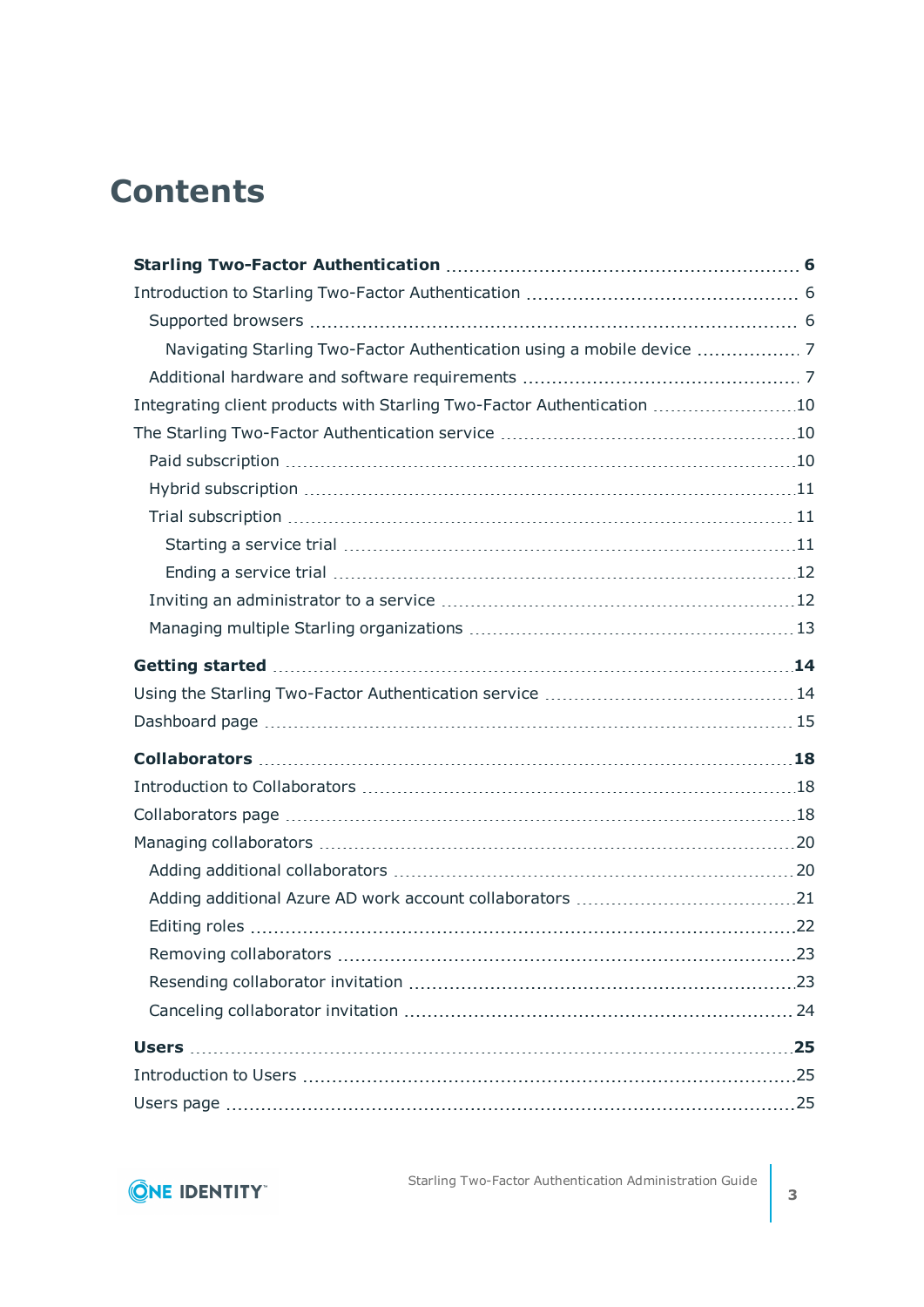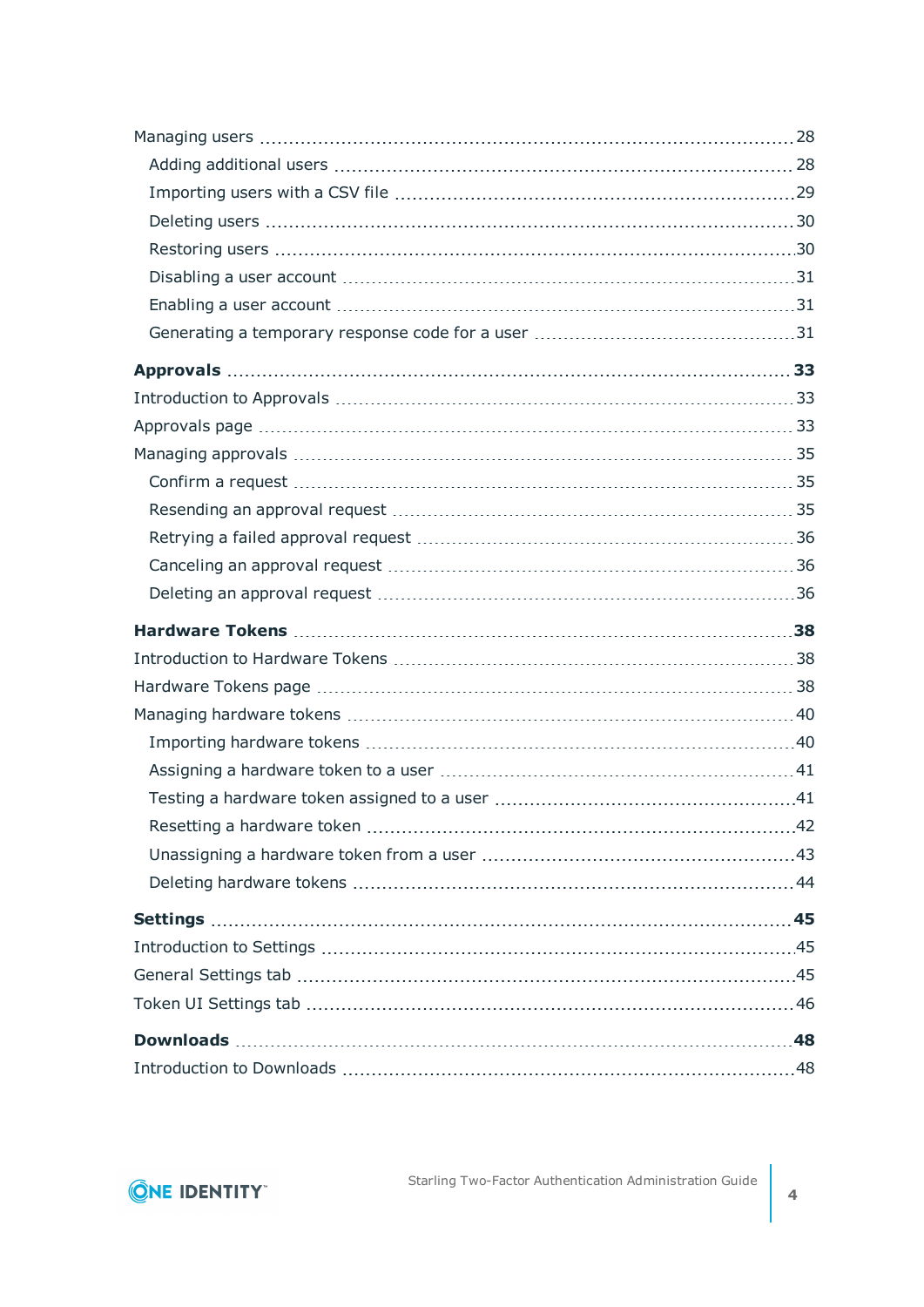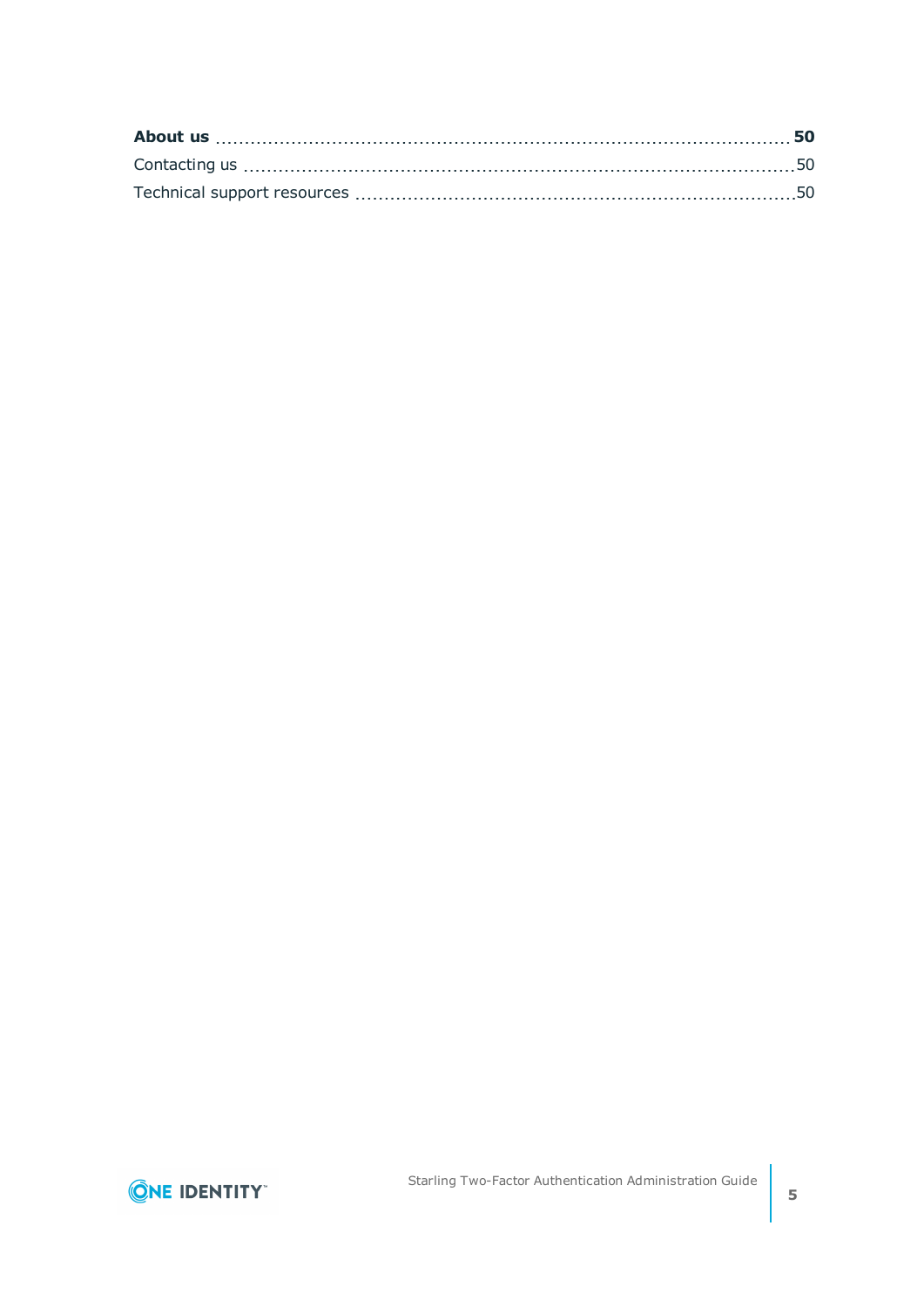# <span id="page-5-0"></span>**Starling Two-Factor Authentication**

# <span id="page-5-1"></span>**Introduction to Starling Two-Factor Authentication**

Accessible from the Starling site [\(https://www.cloud.oneidentity.com/\)](https://www.cloud.oneidentity.com/), this service uses advanced two-factor authentication capabilities to further protect your resources. Starling Two-Factor Authentication is able to do so without overly restricting your user's authentication options and also allows for quick responses to any authentication issues your users may have through an easy-to-use interface.

Starling Two-Factor Authentication can be used alongside a number of One Identity products thus allowing for you to take advantage of a hybrid cloud solution, and can also be tailored to fit your needs through the use of the following on-premises components: AD FS Adapter, Desktop Login, HTTP Module, and RADIUS Agent.

IMPORTANT: In order to use Starling Two-Factor Authentication you need a Starling organization and account within the United States data center (European Union data center is not supported at this time). For more information, see the Starling documentation ([https://support.oneidentity.com/starling-two-factor-authen](https://support.oneidentity.com/starling-two-factor-authentication/hosted/technical-documents)[tication/hosted/technical-documents](https://support.oneidentity.com/starling-two-factor-authentication/hosted/technical-documents)).

IMPORTANT: In order to use Starling Two-Factor Authentication some additional software and hardware requirements must be met. For more information, see [Additional](#page-6-1) hardware and software [requirements.](#page-6-1)

NOTE: To view the documentation or contact support while using Starling Two-Factor Authentication click the  $\Box$  button.

<span id="page-5-2"></span>

# **Supported browsers**

The following browsers are supported when accessing the Starling service.

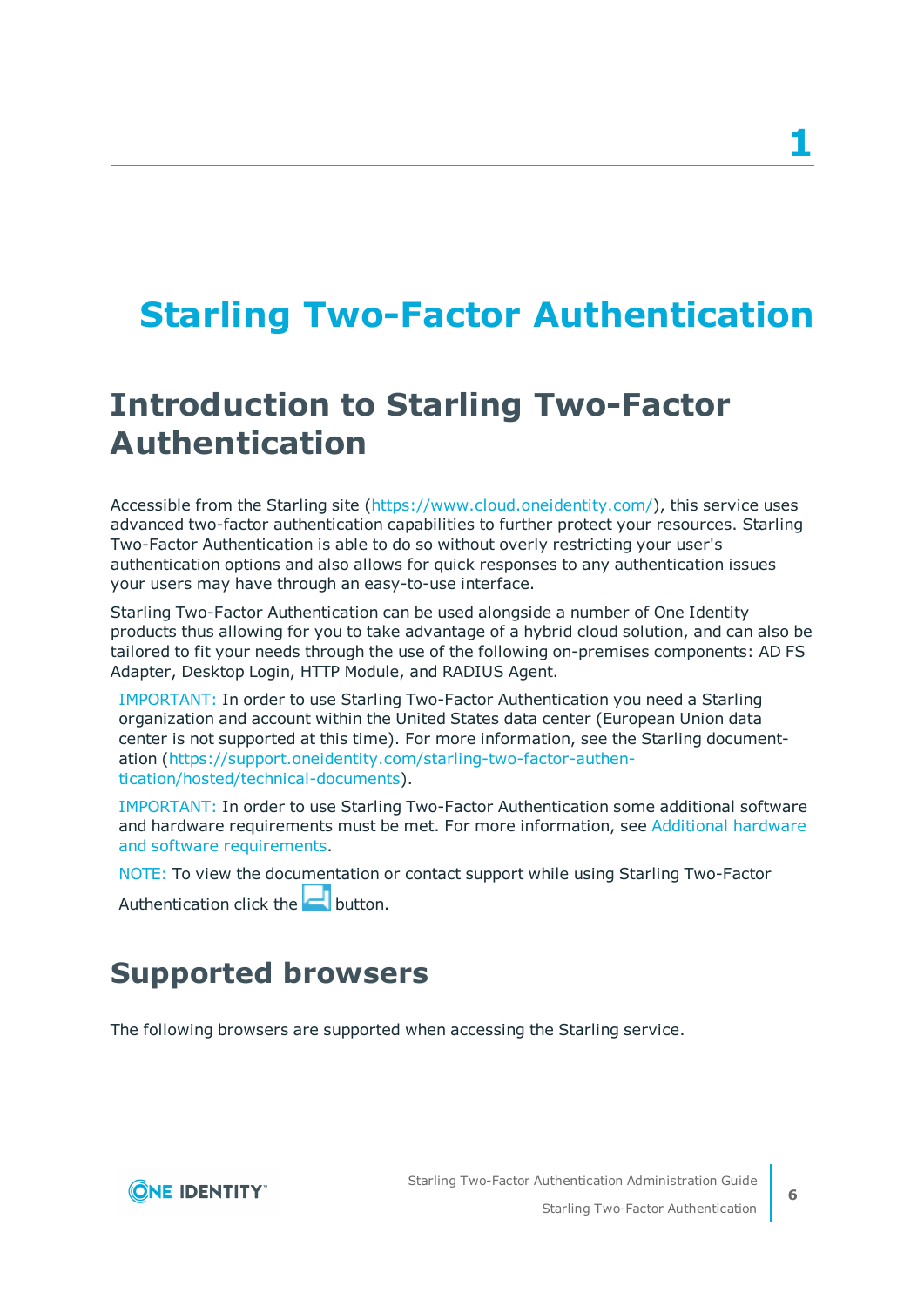| <b>Browser</b>           | <b>Minimum OS/Platform</b>      | <b>Version</b>  |
|--------------------------|---------------------------------|-----------------|
| <b>Internet Explorer</b> | Windows 7                       | 11              |
| Google Chrome            | Windows 10<br>Mac OS X Yosemite | Latest          |
| Mozilla Firefox          | Windows 8.1                     | Latest          |
| Microsoft Edge           | Windows 10                      | Latest          |
| Safari                   | Mac OS X Yosemite               | See OS/Platform |

#### **Table 1: Supported desktop browsers**

### **Table 2: Supported mobile browsers**

| <b>Browser</b> | <b>Minimum OS/Platform</b> | <b>Version</b> |
|----------------|----------------------------|----------------|
| Google Chrome  | Android                    | Latest         |
| Safari         | iOS                        | Latest         |

## <span id="page-6-0"></span>**Navigating Starling Two-Factor Authentication using a mobile device**

Along with the main Starling portal, Starling Two-Factor Authentication is compatible with mobile devices. Use the **button** at the top of your screen to display the navigation bar options and account information. Also, be aware that due to space constraints some tables may be condensed when viewed in portrait mode to only display key columns and some features may not be available.

## <span id="page-6-1"></span>**Additional hardware and software requirements**

Features available within Starling Two-Factor Authentication have additional requirements beyond those necessary for Starling overall (for more information, see the *Starling User Guide*).

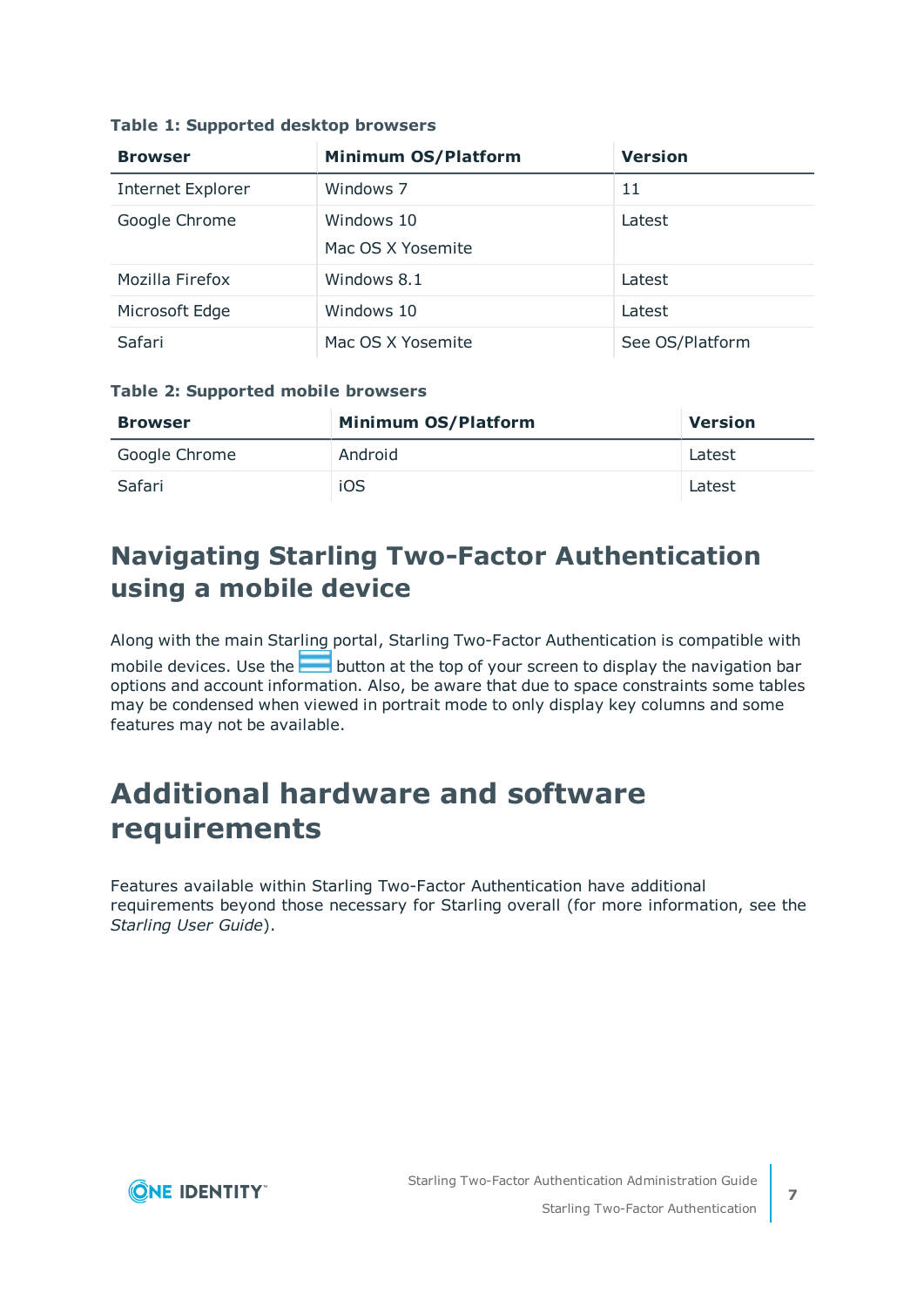## **Starling Two-Factor Authentication application requirements**

#### **Table 3: Application requirements**

| <b>Application</b><br>type | Link                                                                 |
|----------------------------|----------------------------------------------------------------------|
| Desktop (64-bit<br>only)   | https://2fa.cloud.oneidentity.com/install                            |
| Android                    | https://play.google.com/store/apps/details?id=com.starling.twofactor |
| iOS                        | https://itunes.apple.com/app/starling-2fa/id1205700916               |

## **Hardware token requirements**

|  |  |  | Table 4: Hardware token requirements |
|--|--|--|--------------------------------------|
|--|--|--|--------------------------------------|

| <b>Token type</b> | <b>Specifications</b>                                                                                                                                    |
|-------------------|----------------------------------------------------------------------------------------------------------------------------------------------------------|
| OATH-HOTP         | $\cdot$ CSV                                                                                                                                              |
|                   | Each line must use the following column order:                                                                                                           |
|                   | NOTE: Examples:                                                                                                                                          |
|                   | • {serial}, {secretKeyTxt}, {oathMovingFactorSeed}                                                                                                       |
|                   | . {serial}, {secretKeyTxt}, , TOTP, , {timeInterval}                                                                                                     |
|                   | • Serial number                                                                                                                                          |
|                   | • Secret key in decrypted HEXADECIMAL format                                                                                                             |
|                   | NOTE: The following columns are only required if the<br>default value is incorrect. Columns left empty are automat-<br>ically read as the default value. |
|                   | • Counter (HOTP only, default 0)                                                                                                                         |
|                   | • Algorithm type (default HOTP)                                                                                                                          |
|                   | • Response length (default 6)                                                                                                                            |
|                   | • Time interval (TOTP only, default 30)                                                                                                                  |
|                   | • PSKC                                                                                                                                                   |
|                   | • If unencrypted, secret must be in decrypted base 64<br>format.                                                                                         |
|                   | • If encrypted, either AES (Advanced Encryption<br>Standard) or 3DES (Triple Data Encryption Algorithm)<br>is supported, the file key is required.       |
|                   | Supported hash algorithms:                                                                                                                               |
|                   | • HMAC-SHA1                                                                                                                                              |
|                   | • HMAC-MD5                                                                                                                                               |
|                   |                                                                                                                                                          |
|                   |                                                                                                                                                          |

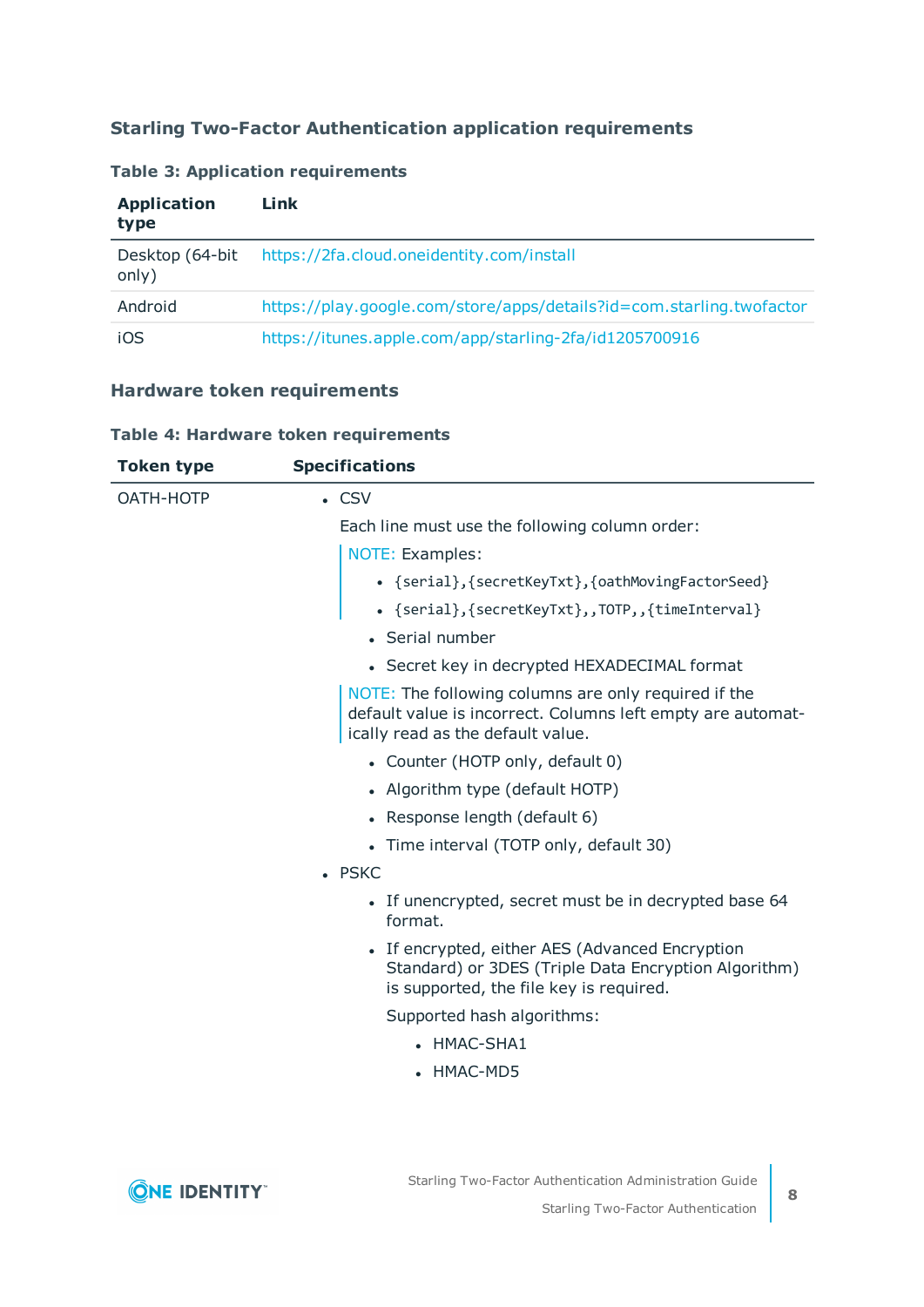| <b>Token type</b> | <b>Specifications</b>                                                                                                                                    |
|-------------------|----------------------------------------------------------------------------------------------------------------------------------------------------------|
|                   | • HMAC-SHA256                                                                                                                                            |
|                   | HMAC-SHA384                                                                                                                                              |
|                   | • HMAC-SHA512                                                                                                                                            |
| <b>TOTP</b>       | NOTE: The token code is valid for approximately 5 minutes.                                                                                               |
|                   | $\cdot$ CSV                                                                                                                                              |
|                   | Each line must use the following column order:                                                                                                           |
|                   | NOTE: Examples:                                                                                                                                          |
|                   | • {serial}, {secretKeyTxt}, {oathMovingFactorSeed}                                                                                                       |
|                   | . {serial}, {secretKeyTxt}, , TOTP, , {timeInterval}                                                                                                     |
|                   | • Serial number                                                                                                                                          |
|                   | • Secret key in decrypted HEXADECIMAL format                                                                                                             |
|                   | NOTE: The following columns are only required if the<br>default value is incorrect. Columns left empty are automat-<br>ically read as the default value. |
|                   | • Counter (HOTP only, default 0)                                                                                                                         |
|                   | • Algorithm type (default HOTP)                                                                                                                          |
|                   | • Response length (default 6)                                                                                                                            |
|                   | • Time interval (TOTP only, default 30)                                                                                                                  |
|                   | · PSKC:                                                                                                                                                  |
|                   | NOTE: Vasco v12 PSKC is supported, but not Vasco v11<br>PSKC.                                                                                            |
|                   | • If unencrypted, secret must be in decrypted base 64<br>format.                                                                                         |
|                   | If encrypted, either AES (Advanced Encryption<br>Standard) or 3DES (Triple Data Encryption Algorithm)<br>is supported, the file key is required.         |
|                   | Supported hash algorithms:                                                                                                                               |
|                   | • HMAC-SHA1                                                                                                                                              |
|                   | • HMAC-MD5                                                                                                                                               |
|                   | • HMAC-SHA256                                                                                                                                            |
|                   | • HMAC-SHA384                                                                                                                                            |
|                   | • HMAC-SHA512                                                                                                                                            |
|                   | $\bullet$ DPX                                                                                                                                            |
|                   | • NOSTATIC                                                                                                                                               |
|                   |                                                                                                                                                          |
|                   |                                                                                                                                                          |

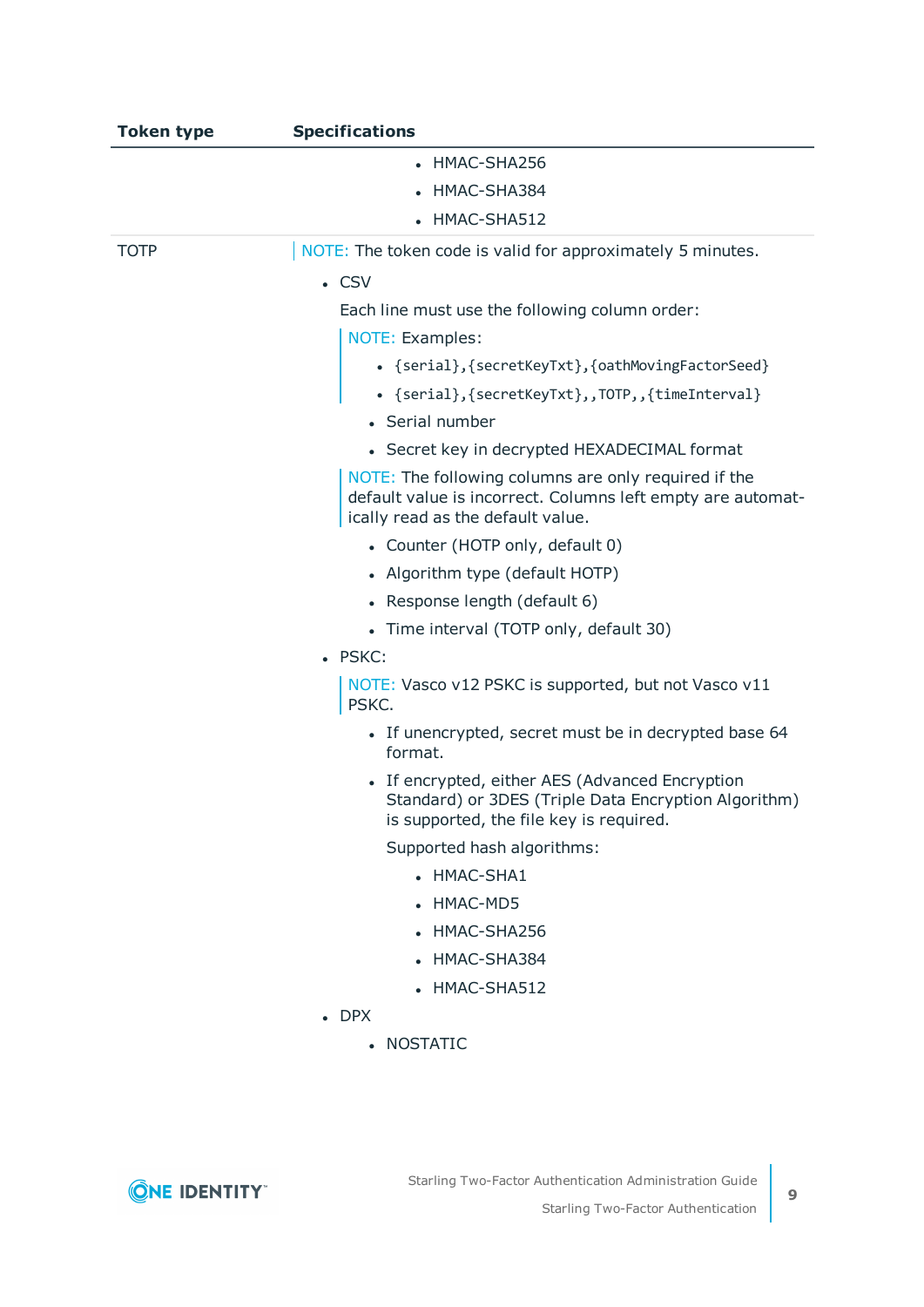# <span id="page-9-0"></span>**Integrating client products with Starling Two-Factor Authentication**

There are two methods client products (such as Password Manager and One Identity Safeguard) are able to use to integrate with Starling Two-Factor Authentication. Check the documentation for the client product for more information on which integration option is available.

- **.** Subscription key method: This method requires the **Subscription key** (available on the [Dashboard](#page-14-0) page of Starling Two-Factor Authentication) be used to configure your on-premises client product to connect with Starling Two-Factor Authentication.
- Join method: This method requires the on-premises client product be joined to Starling Two-Factor Authentication without the use of a subscription key. For information on this process specific to your client product, contact Support or Sales for more information on joining with Starling.

If you are joining Starling Two-Factor Authentication via a purchased Hybrid subscription, see the on-premises product's documentation for information on the join process. You can also find information and video tutorials on this process on the One Identity Hybrid [Subscription](https://support.oneidentity.com/one-identity-hybrid-subscription/kb) knowledge base.

# <span id="page-9-1"></span>**The Starling Two-Factor Authentication service**

Once you have created a Starling organization, you can add the Starling Two-Factor Authentication service to that organization. The types of subscriptions available for Starling Two-Factor Authentication are:

- Paid [subscription](#page-9-2)
- Hybrid [subscription](#page-10-0)
- Trial [subscription](#page-10-1)

# <span id="page-9-2"></span>**Paid subscription**

A Starling Two-Factor Authentication subscription can be purchased by a Starling organization. A paid subscription provides you with full access to the product (including the on-premises components) for the length of your contract and a set number of user licenses. This type of subscription can also be combined with the Hybrid subscription (which provides unlimited licenses for your hybrid product) in order to gain full access to all features of Starling Two-Factor Authentication. For information on the on-premises

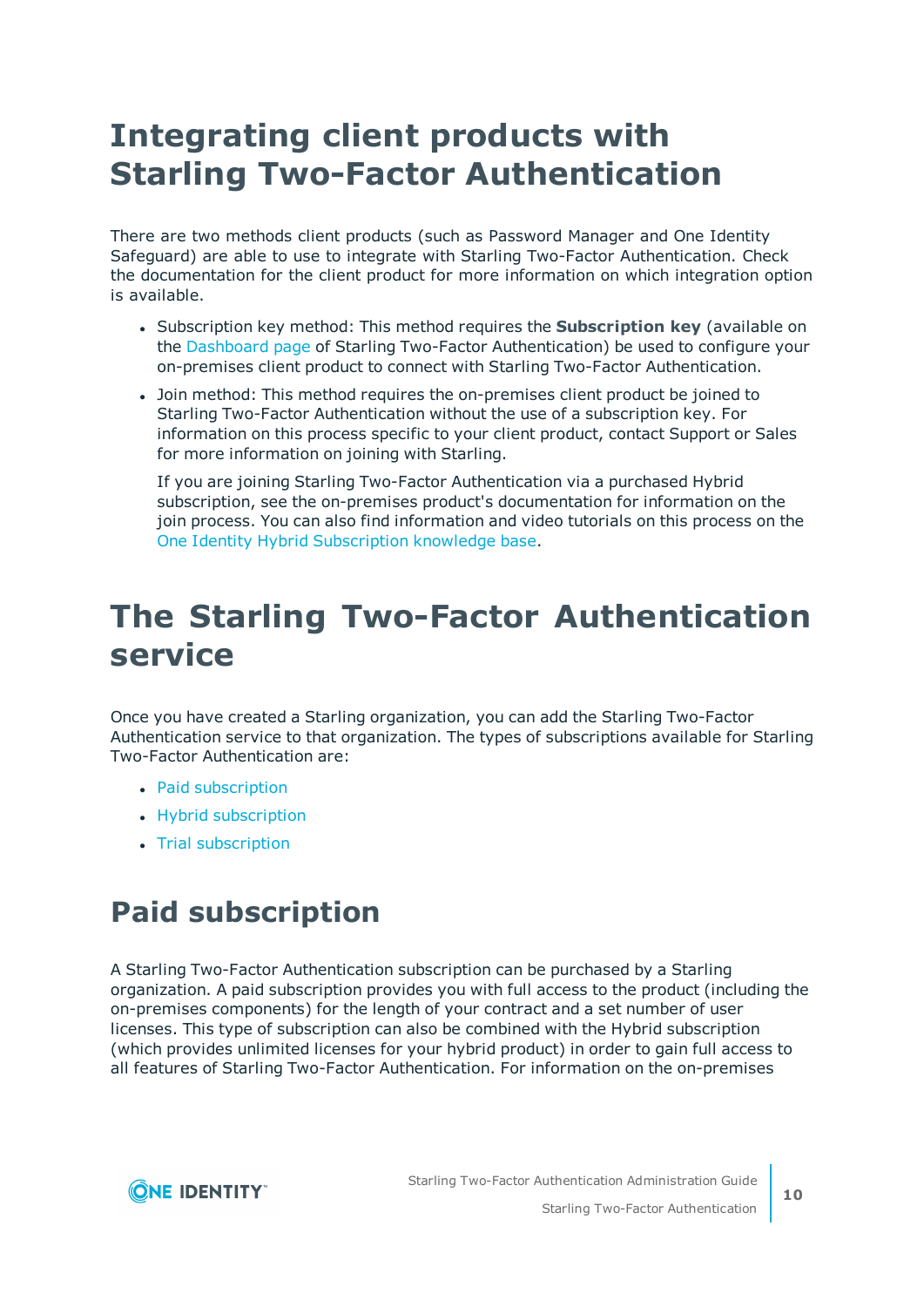Starling Two-Factor Authentication components (AD FS Adapter, Desktop Login, HTTP Module, and RADIUS Agent), see the Starling Two-Factor Authentication [documentation.](https://support.oneidentity.com/starling-two-factor-authentication/hosted/technical-documents)

For information on purchasing a subscription to the Starling Two-Factor Authentication service, use the **More Information** button associated with the service.

<span id="page-10-0"></span>NOTE: Contact Sales or Support to cancel a paid subscription.

# **Hybrid subscription**

A Starling Two-Factor Authentication subscription can be purchased by a Starling organization via One Identity Hybrid Subscription (which is available for purchase alongside eligible on-premises products such as One Identity Safeguard and Password Manager). A Hybrid subscription provides you with unlimited licenses for your hybrid product, but does not include access to the on-premises components of Starling Two-Factor Authentication. This type of subscription can also be combined with a paid subscription (which provides access to the on-premises components) in order to gain full access to all features of Starling Two-Factor Authentication.

For information on purchasing a subscription to the Starling Two-Factor Authentication service, use the **More Information** button associated with the service.

<span id="page-10-1"></span>NOTE: Contact Sales or Support to cancel a Hybrid subscription.

## **Trial subscription**

Services available for trial can be subscribed to for a limited period of time before they require a full subscription. This allows you to view and test the product before making a longer term commitment to using the service. If you do not decide to upgrade your subscription, you will lose access to Starling Two-Factor Authentication. However, if you decide to upgrade to a paid subscription at a later date, the Starling Two-Factor Authentication service will be restored in the same condition it was in when it expired.

- [Starting](#page-10-2) a service trial
- $\bullet$  Ending a [service](#page-11-0) trial

## <span id="page-10-2"></span>**Starting a service trial**

Once logged in to Starling you can trial the Starling Two-Factor Authentication service.

### *To start a service trial*

- 1. Sign in to Starling.
- 2. On the Starling home page, locate the Starling Two-Factor Authentication service and click **Trial**.

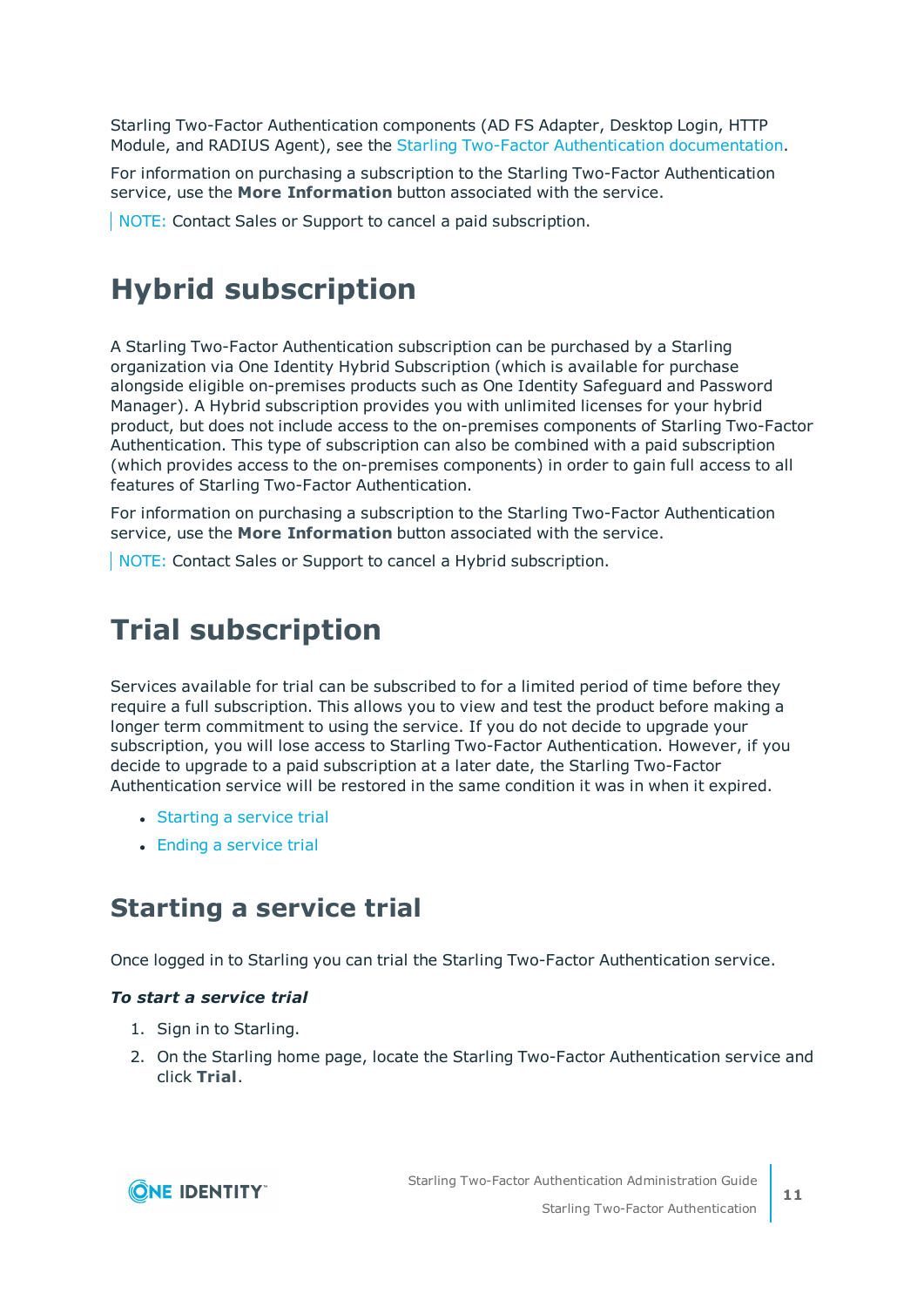- 3. In the dialog, select your country. This field only appears the first time you add a service to your organization.
- 4. If applicable, a second field will appear in which you must select your state or province from the drop-down list. This field only appears the first time you add a service to your organization.
- 5. Click **Confirm**.

The service will be added to the **My Services** section and be available for use until the trial period has ended. The number of days left in your trial is indicated by a countdown on the service access button on the Starling home page. At any point in the trial you can use the **More Information** button associated with the service to find out how to purchase the product.

## <span id="page-11-0"></span>**Ending a service trial**

The number of days left in your trial is indicated on the service access button. Once your trial period has ended the service will no longer be accessible. Please use the contact information associated with the service to inquire about purchasing options.

## <span id="page-11-1"></span>**Inviting an administrator to a service**

The following procedure applies to organization administrators. It is designed to allow additional administrators to be added and to allow a new administrator to be invited to a service in cases where the last administrator assigned to that service has left the organization.

### *To invite an administrator to a service*

- 1. From the Starling home page, click the  $\mathbf b$  button associated with the service to which you want to invite a new administrator.
- 2. Select **Invite Administrator**.
- 3. Depending on the type of account, the following methods can be used for inviting a new administrator to the service:
	- To invite an administrator:
		- a. Enter the name and email address of the user.
		- b. Click **Invite**. An invitation to the service will be sent to the user.
	- To invite an administrator with an Azure AD work account:

NOTE: This option is only available for organization administrators with an Azure AD work account.

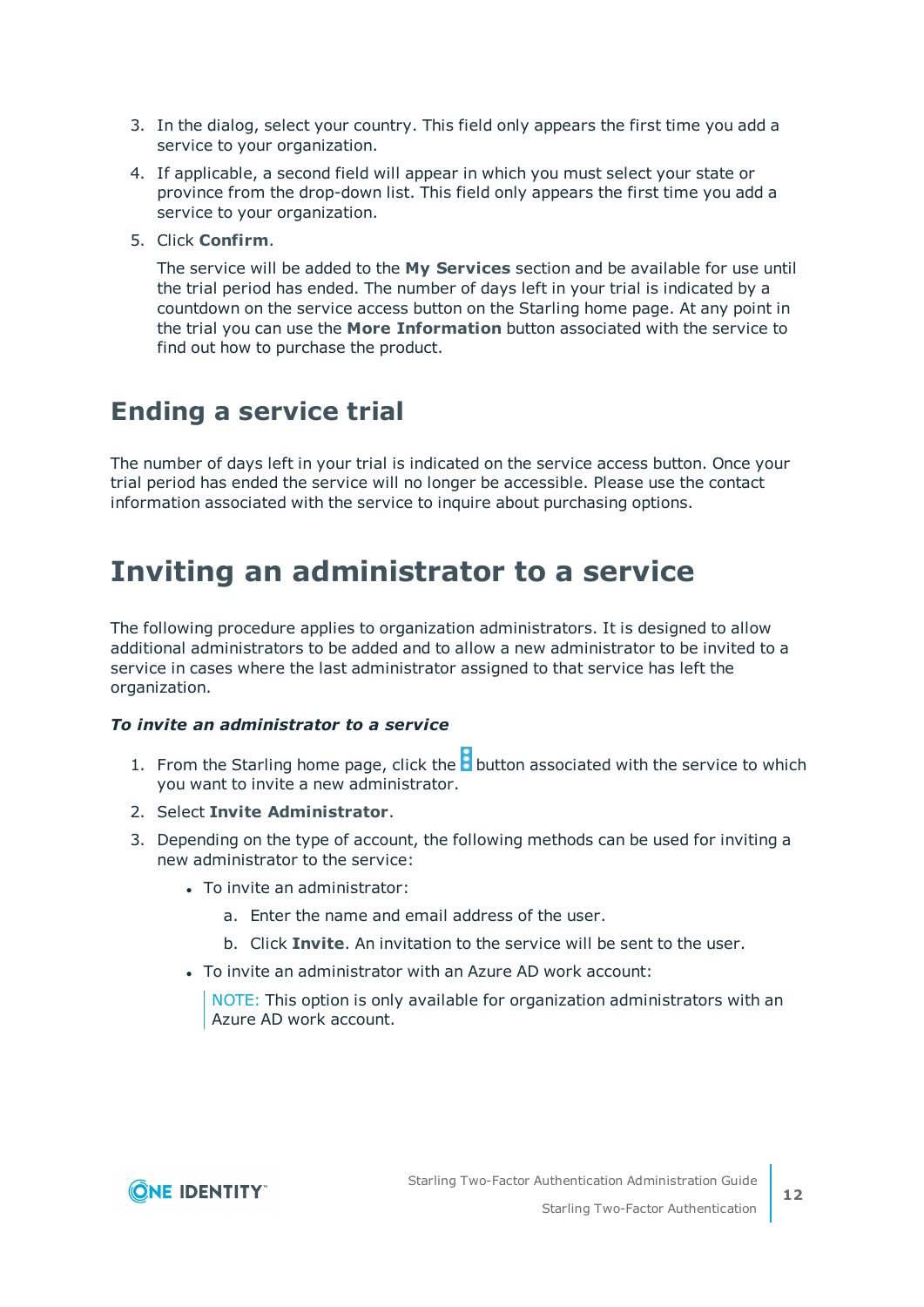- a. Click the drop-down menu field.
- b. In the blank search box, begin typing the name of the user. When you have located the user, select them from the list.
- c. Click **Invite**. An invitation to the service will be sent to the user.

## <span id="page-12-0"></span>**Managing multiple Starling organizations**

Starling users have the option of adding additional collaborators to their Starling Two-Factor Authentication service (Adding additional [collaborators](#page-19-1)). In cases where an invited collaborator has already created a Starling organization, they can switch between organizations from within Starling.

#### *To switch between Starling organizations*

- 1. From within the Starling Two-Factor Authentication service, click the **industry** button in the title bar to open a drop-down menu listing the names of the organizations to which you have access.
- 2. Select the name of the organization to which you want to switch. The Starling Two-Factor Authentication service will update to display the information associated with the organization listed in the title bar.

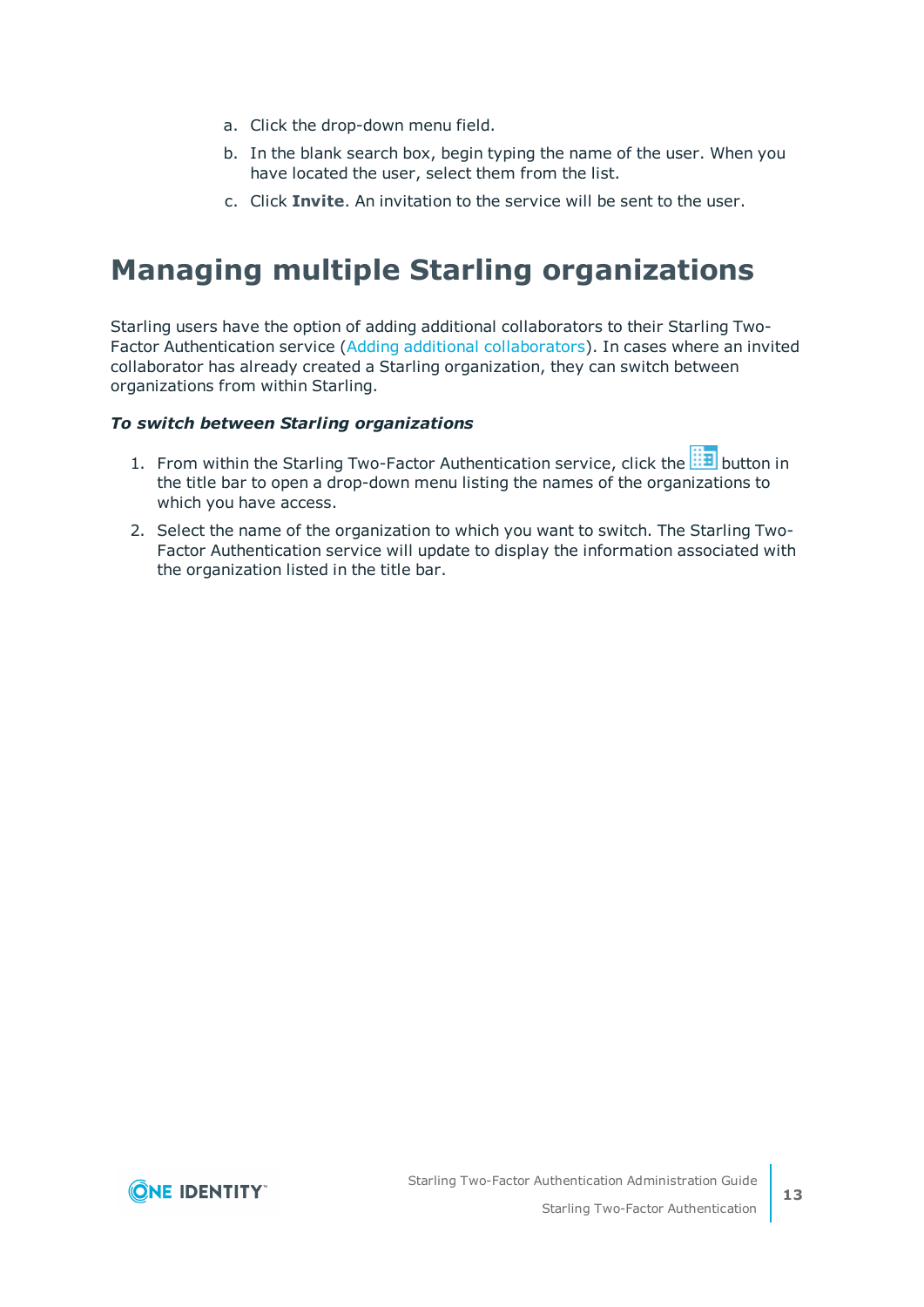# **Getting started**

# <span id="page-13-1"></span><span id="page-13-0"></span>**Using the Starling Two-Factor Authentication service**

Once you have added the Starling Two-Factor Authentication service to your One Identity Starling organization, as either a trial, hybrid, or paid subscription, you have full access to the Starling Two-Factor Authentication service.

To navigate through the service use the title bar along the top of the site, which contains the following links:

- $\cdot$   $\overline{H}$ : If multiple organizations are associated with your account, this button (displaying the name of the organization you are currently viewing) appears and opens a drop-down menu that allows you to move between organizations. For more information, see Managing multiple Starling [organizations](#page-12-0).
- .  $\bullet$ : This button (displaying the first name of the account owner) opens a drop-down menu that allows you to select one of the following options:
	- **. My Services:** Clicking this link takes you to the One Identity Starling home page.
	- **Sign out:** Clicking this link signs you out of One Identity Starling.
- . **1**: This button opens a drop-down menu that allows you to select one of the following options:
	- **. Documentation**: Clicking this link opens a new tab with the [Starling](https://support-2fa.cloud.oneidentity.com/technical-documents/starling-two-factor-authentication/hosted/starling-two-factor-authentication-administration-guide) Two-Factor Authentication [Administration](https://support-2fa.cloud.oneidentity.com/technical-documents/starling-two-factor-authentication/hosted/starling-two-factor-authentication-administration-guide) Guide.
	- **. Support:** Clicking this link opens a new tab with the Starling [Two-Factor](https://support-2fa.cloud.oneidentity.com/) [Authentication](https://support-2fa.cloud.oneidentity.com/) Support site.
- **1**: This button opens a drop-down menu that allows you to select one of the following options:
	- <sup>l</sup> **2FA Settings**: Clicking this link opens the Settings page for Starling Two-Factor Authentication.

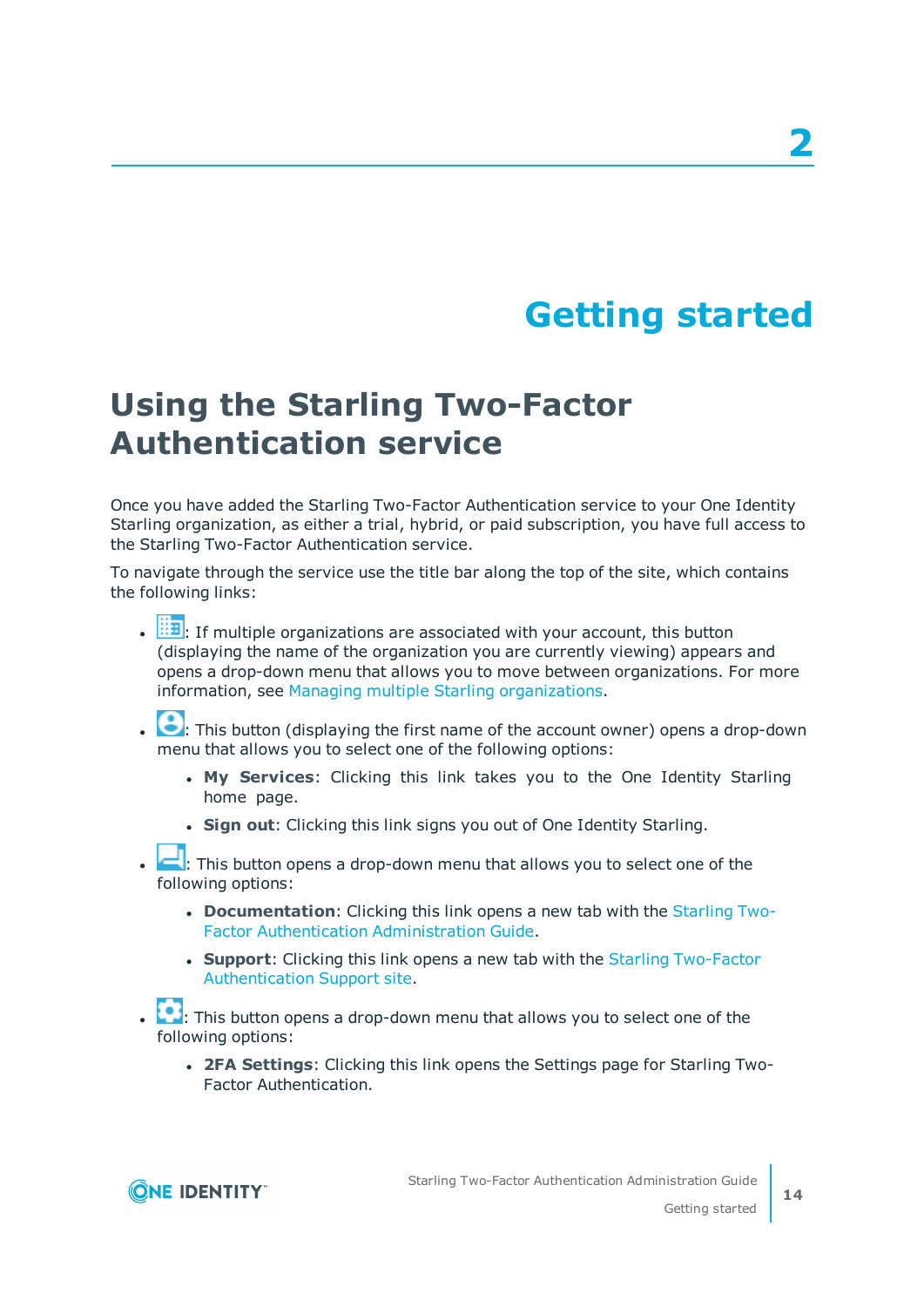**. Starling Settings:** Clicking this link opens the settings page where you can manage your entire Starling account. For more information, see the *One Identity Starling User Guide*.

The main pages available within Starling Two-Factor Authentication are listed in the navigation bar, which is located beneath the title bar:

- [Dashboard](#page-14-0) page: This is the home page of Starling Two-Factor Authentication and provides insight into your service. Helpdesk collaborators see a limited version of this page.
- [Collaborators](#page-17-2) page: This page is used to add additional collaborators to your Starling Two-Factor Authentication service. Primary Administrators have full access and permissions on this page, whereas Administrators will require a secondary approval from another Administrator or Primary Administrator before their changes will take effect.
- [Users](#page-24-2) page: This page is used for managing the user accounts associated with your Starling Two-Factor Authentication service. Helpdesk collaborators are able to access this page to generate temporary response codes for users.
- [Approvals](#page-32-2) page: This page is used for managing the approvals required when an Administrator makes changes to the collaborators or the subscription key.
- [Hardware](#page-37-2) Tokens page: This page is used for managing the hardware tokens associated with your Starling Two-Factor Authentication service. Helpdesk collaborators are able to access a limited version of this page.
- Settings page: This page is used to customize the settings used by Starling Two-Factor Authentication (General [Settings](#page-44-2) tab) and the Starling 2FA app [\(Token](#page-45-0) UI [Settings](#page-45-0) tab).
- [Downloads](#page-47-0): This page is used to download the Starling 2FA application and the Starling Two-Factor Authentication on-premises components.

# <span id="page-14-0"></span>**Dashboard page**

Upon opening Starling Two-Factor Authentication, you will be directed to the **Dashboard** page. The **Dashboard** page provides an overview of your subscription.

The following information is displayed on the **Dashboard** page:

### **Calls**

This tile displays the number of calls made in the current month regardless of whether the authentication was successful.

#### **SMS**

This tile displays the number of codes sent in the current month regardless of whether the authentication was successful.

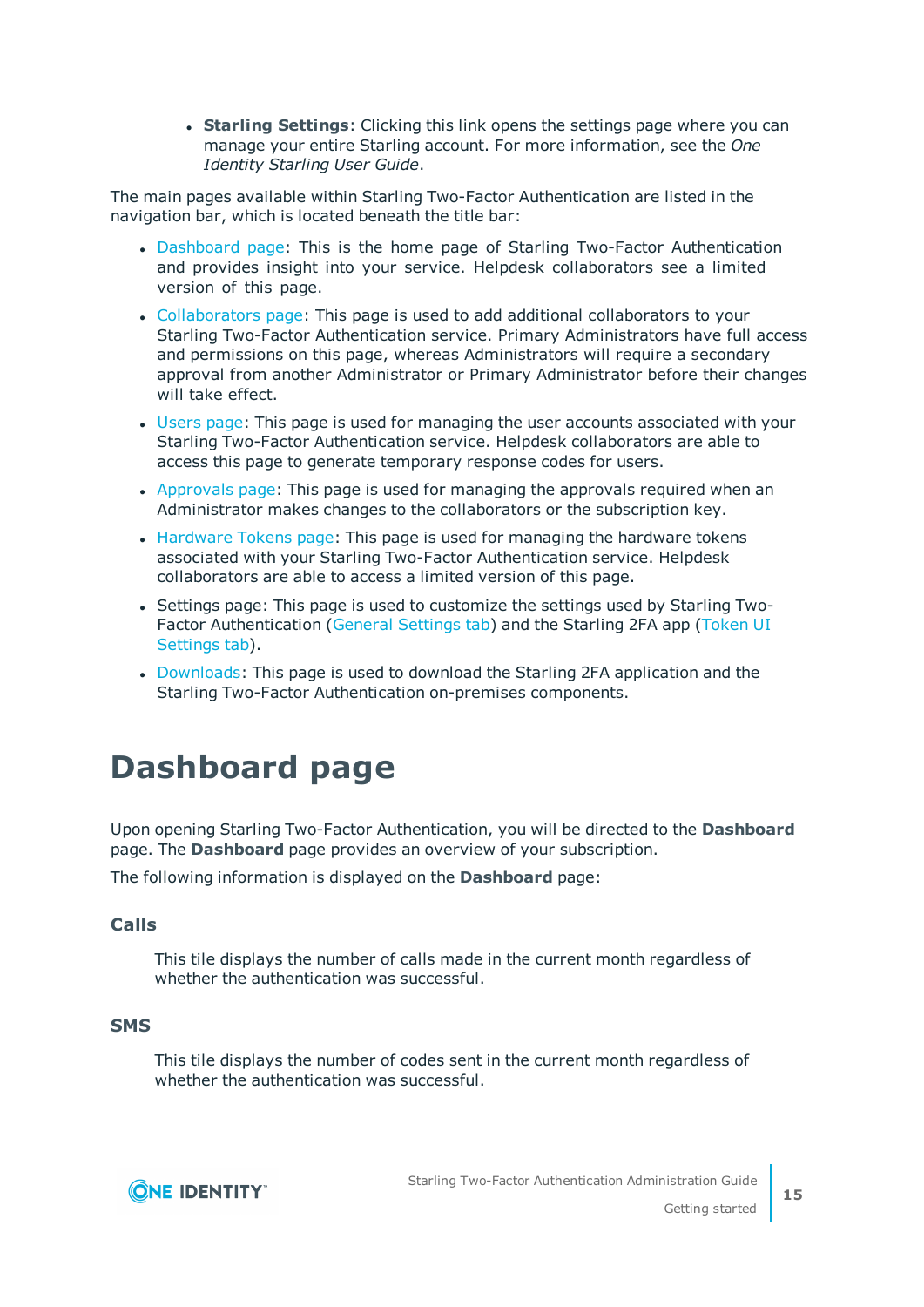### **Authentications**

This tile displays the number of successful authentications (excluding push notifications) in the current month.

#### **Service usage graph**

This graph reflects the **Calls**, **SMS**, and **Authentications** tile information for the previous 13 months of the subscription.

#### **License Details**

This pane provides the following licensing information for your Starling Two-Factor Authentication service. The information contained in this pane changes depending on the type of subscription you have:

#### **Hybrid subscription**

- **License Status**: This field displays the current status of your Starling Two-Factor Authentication subscription. An alert will appear if one of your subscriptions (paid or Hybrid) has expired while the other is still active.
- **Licensed Users**: This field displays the total number of available user licenses for trial or paid subscriptions. Hybrid subscriptions allow for unlimited licenses for your hybrid products (and the number of authenticated hybrid users is indicated in the **Hybrid Subscription Users** field), however you may also have an active paid subscription which limits the number of licenses for your non-hybrid products.

IMPORTANT: If your Hybrid subscription expires while your paid subscription is still valid, you will need to ensure your total number of **Consumed User Licenses** is equal to or less than your **Licensed Users**.

<sup>l</sup> **Consumed User Licenses**: This field displays the total number of user licenses currently consumed for a paid or trial subscription, and must be equal to or less than your purchased licenses (**Licensed Users** count).

NOTE: If you have switched to a Hybrid subscription, as each user authenticates to a hybrid-enabled product they will switch to being counted as **Hybrid Subscription Users** rather than **Consumed User Licenses**. Some users will automatically be switched to the **Hybrid Subscription Users** count since they had previously authenticated via a hybrid-enabled product.

- **Created:** This field displays the date and time the subscription was created.
- <sup>l</sup> **Expires**: This field displays the date and time the subscription will expire.
- **. Hybrid Subscription**: This field indicates whether or not there is a Hybrid subscription. You can have both a paid and Hybrid subscription active at the same time.
- <sup>l</sup> **Hybrid Subscription Expires**: This field displays the date and time the Hybrid subscription will expire.
- <sup>l</sup> **Hybrid Subscription Users**: This field displays the total number of users that have authenticated to a hybrid-enabled client product.

#### **Paid subscription**

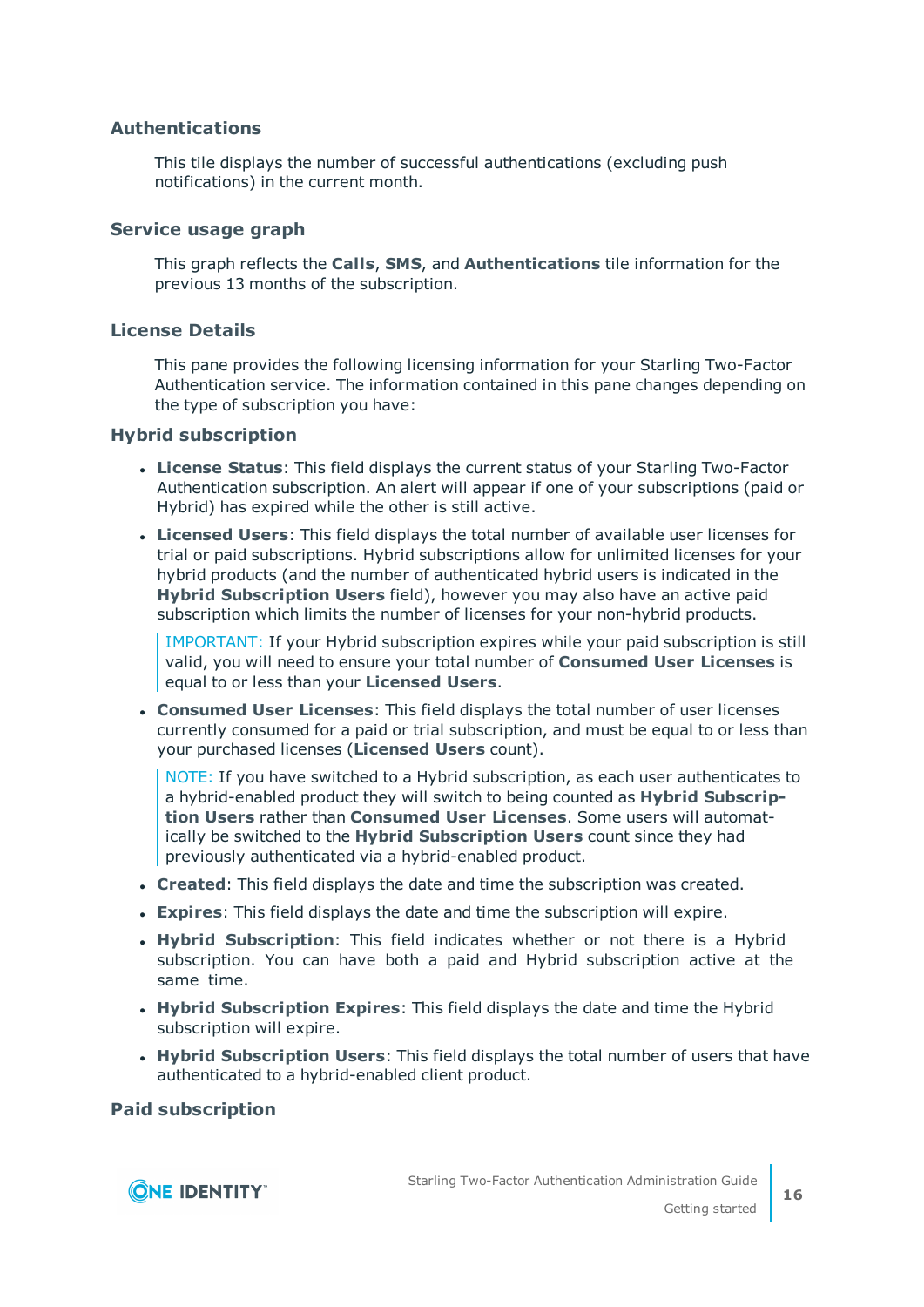- **License Status**: This field displays the current status of your Starling Two-Factor Authentication subscription.
- **Licensed Users**: This field displays the total number of available user licenses.
- <sup>l</sup> **Consumed User Licenses**: This field displays the total number of user licenses currently consumed for a paid subscription, and must be equal to or less than your purchased licenses (**Licensed users** count).
- **Created:** This field displays the date and time the subscription was created.
- **Expires**: This field displays the date and time the subscription will expire.
- **. Hybrid Subscription**: This field indicates whether or not there is a Hybrid subscription. You can have both a paid and Hybrid subscription active at the same time.

#### **Trial subscription**

- The number of days left in your trial is indicated at the top of the pane.
- **Licensed Users**: This field displays the total number of available user licenses.
- <sup>l</sup> **Consumed User Licenses**: This field displays the total number of user licenses currently consumed. The number of consumed licenses must be equal to or less than the number of available licenses (**Licensed users** count).
- **Created:** This field displays the date and time the trial was created.
- **Expires**: This field displays the date and time the trial will expire.
- **. Hybrid Subscription**: This field indicates whether or not there is a Hybrid subscription.

#### **Subscription Details**

This pane provides the following information on the Starling Two-Factor Authentication subscription:

• **Id**: This field displays your subscription Id. This may be requested by Support if you contact them for assistance with your subscription.

#### **Subscription Key**

This expandable tile contains the key needed to integrate a client product with Starling Two-Factor Authentication. For information on using this key with your client product, contact Sales or Support. A new key can only be generated every 24 hours.

Primary Administrators and Administrators can use the **Create New Key** button to generate a new key (although Administrators will require approval for the new key) for any reason. After a new key is generated, the old key will remain valid for 24 hours.



**17**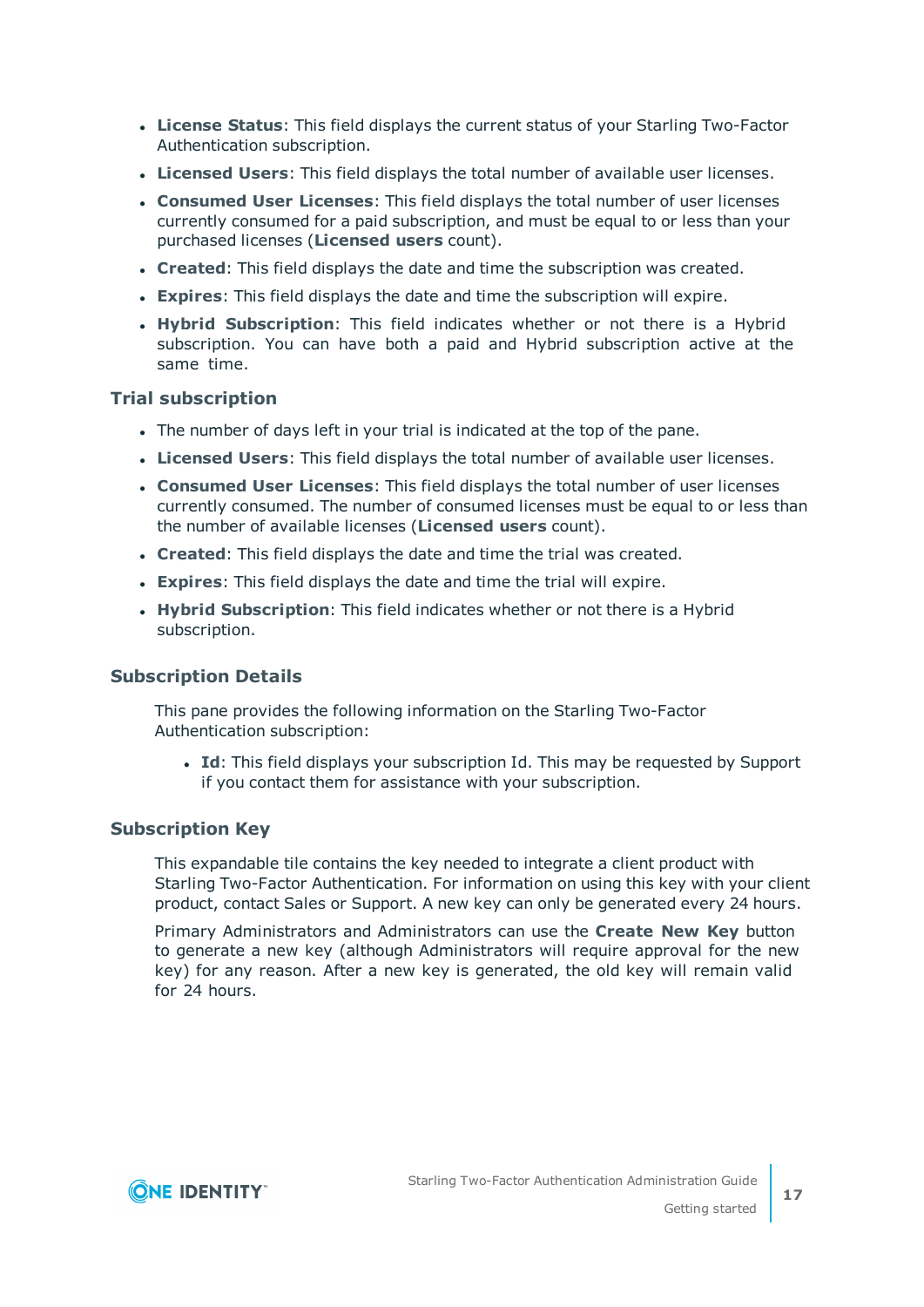# **Collaborators**

# <span id="page-17-1"></span><span id="page-17-0"></span>**Introduction to Collaborators**

Starling Two-Factor Authentication allows users to add collaborators to their service (as Primary Administrator, Administrator, or Helpdesk) based on the type of access required for the user. Adding additional collaborators is optional and can be done at any time using the [Collaborators](#page-17-2) page.

The following roles are available for your collaborators:

- Primary Administrator: This role allows you full access to all parts of the Starling Two-Factor Authentication service and allows you full configuration capabilities. There must always be at least one Primary Administrator associated with the service.
- Administrator: This role allows you full access to the Starling Two-Factor Authentication service. However, Administrators will require approval from another Administrator or Primary Administrator when they make changes to the collaborators for the service or generate a new subscription key.
- Helpdesk: This role provides limited access to the Starling Two-Factor Authentication service. Specifically, Helpdesk users have access to the Users page, Hardware Tokens page, and a limited view of the Dashboard page. Helpdesk users are responsible for managing users, including issuing temporary access tokens.

# <span id="page-17-2"></span>**Collaborators page**

The **Collaborators** page is displayed when **Collaborators** is clicked in the navigation bar. The **Collaborators** page is used for adding and managing the collaborators currently associated with the Starling Two-Factor Authentication service. Primary Administrators have full access and permissions on this page, whereas Administrators will require a secondary approval from another Administrator or Primary Administrator before their changes will take effect.

The following options appear on this page:

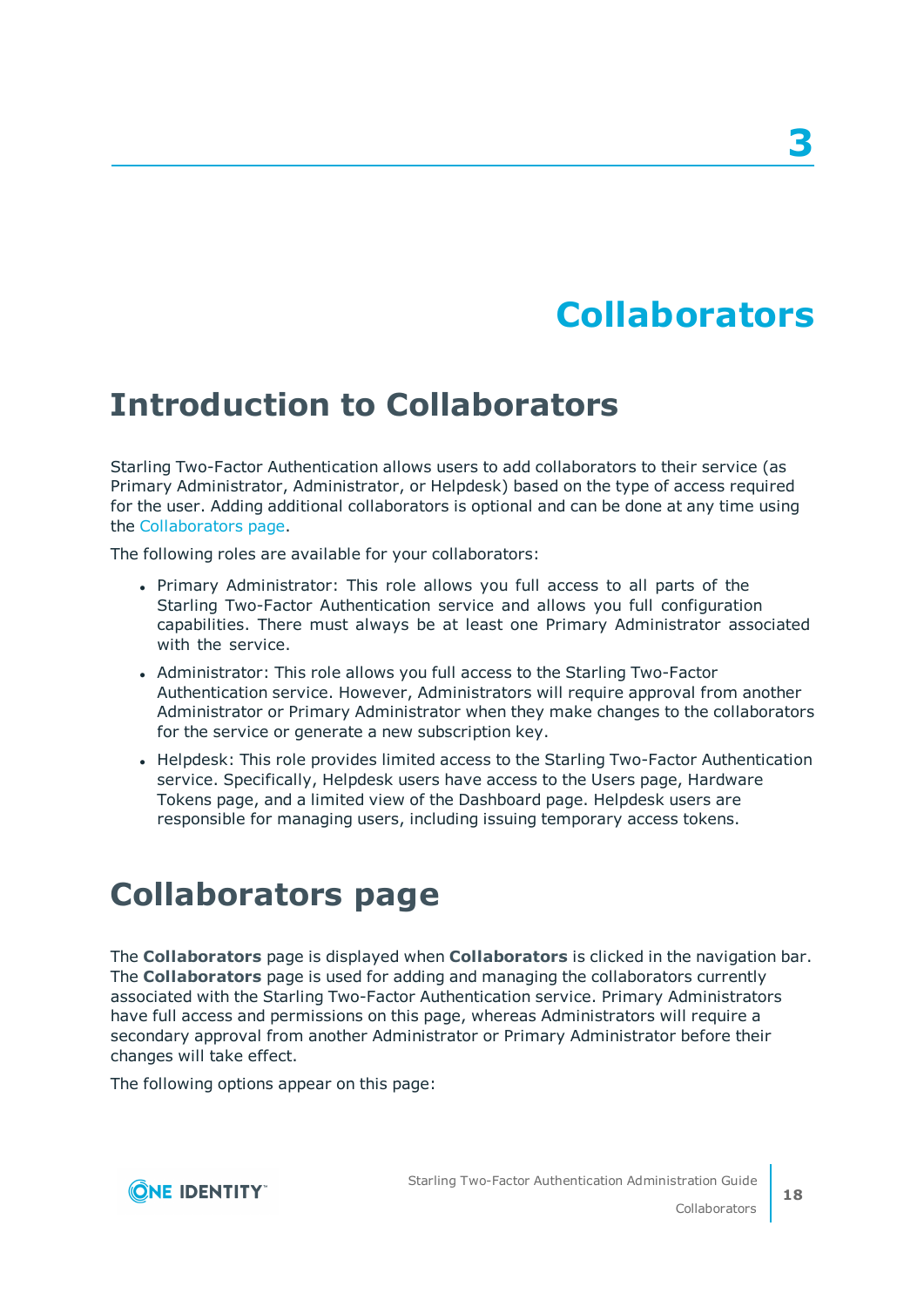## **Invite Collaborator**

Clicking this button opens the **Invite Collaborator** dialog so you can add new collaborators to your Starling Two-Factor Authentication service. For more information, see Adding additional [collaborators](#page-19-1) or Adding [additional](#page-20-0) Azure AD work account [collaborators](#page-20-0).

### **Refresh**

Clicking this button refreshes the table.

## $\alpha$

This field is used to search for a user based on their name or email. To use the search functionality, start typing in the field. The table will automatically update to display results that match.

The following information and options appear in the table on this page:

#### **Name**

This displays the name specified in the collaborator invite.

#### **Email**

This displays the email address associated with the collaborator.

#### **Role**

This displays the role currently assigned to the collaborator. The available roles are:

- <sup>l</sup> **Primary Administrator**: This role allows you full access to all parts of the Starling Two-Factor Authentication service and allows you full configuration capabilities. There must always be at least one Primary Administrator associated with the service.
- **. Administrator**: This role allows you full access to the Starling Two-Factor Authentication service. However, Administrators will require approval from another Administrator or Primary Administrator when they make changes to the collaborators for the service or generate a new subscription key.
- **. Helpdesk:** This role provides limited access to the Starling Two-Factor Authentication service. Specifically, Helpdesk users have access to the Users page, Hardware Tokens page, and a limited view of the Dashboard page. Helpdesk users are responsible for managing users, including issuing temporary access tokens.

### **Status**

This displays the status of the collaborator. When a collaborator is added they will be marked as **Invited** until the invitation has been accepted, at which point the **Status**

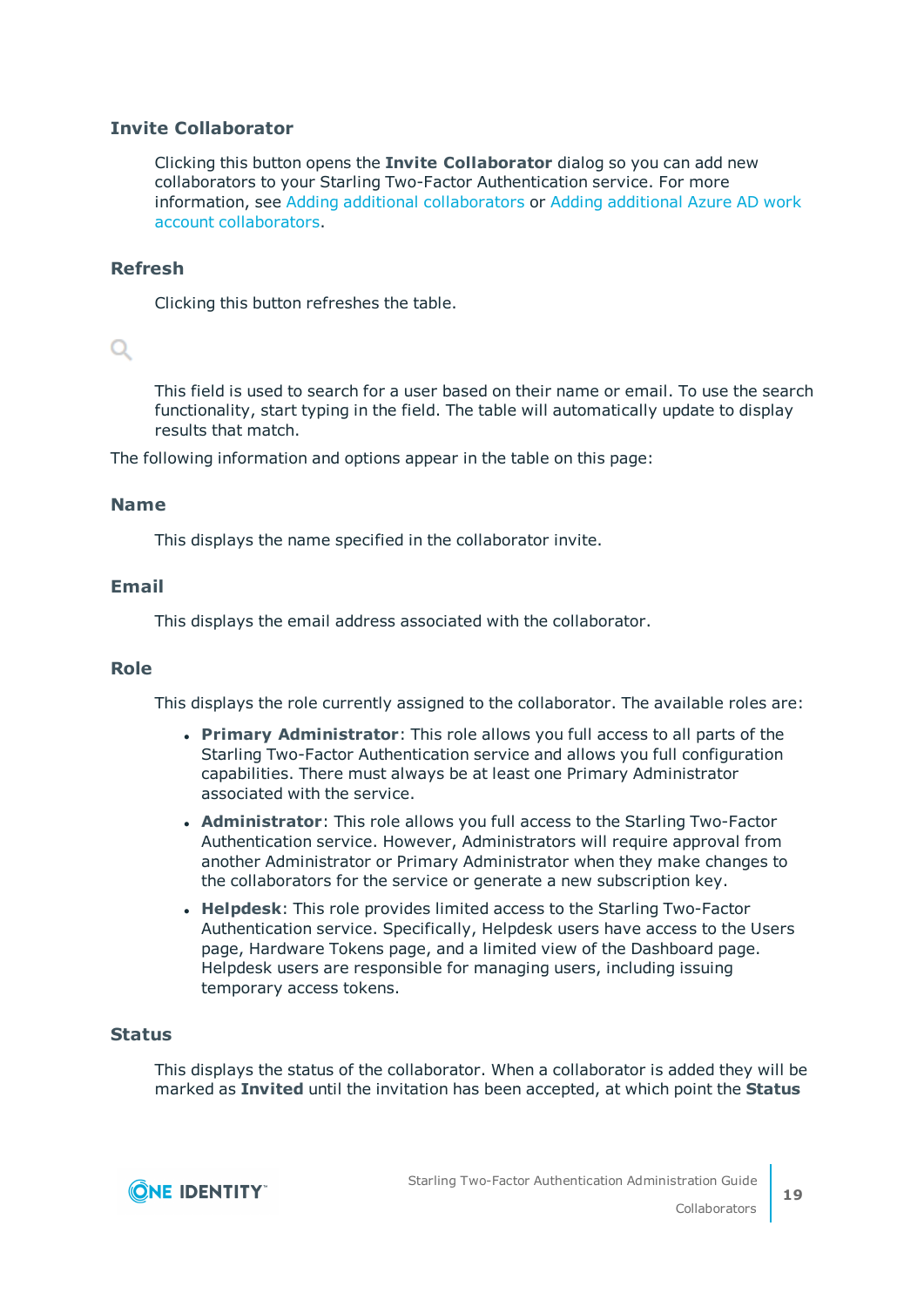column will update to display **Registered**. If an Administrator has selected to remove a collaborator, a status of **Pending Removal** will appear until the request has been approved or rejected.

The: button appearing for a collaborator contains the following options depending on the current status of the collaborator.

- **Edit Role**: Available for a confirmed collaborator, selecting this option opens the **Edit Role** dialog where you can make changes to the selected role. Administrators that make edits to a collaborator require approval from another Administrator or Primary Administrator. For more information, see [Editing](#page-21-0) roles.
- **Remove Collaborator**: Available for a confirmed collaborator, select this option to remove the collaborator from Starling Two-Factor Authentication. Administrators that select to remove a collaborator require approval from another Administrator or Primary Administrator. For more information, see Removing [collaborators](#page-22-0).
- <sup>l</sup> **Resend Invitation**: Available for an invited collaborator, selecting this option resends the invitation to the selected collaborator if they have not yet accepted. For more information, see Resending [collaborator](#page-22-1) invitation.
- <sup>l</sup> **Cancel Invitation**: Available for an invited collaborator, selecting this option cancels the invitation to the selected collaborator if they have not yet accepted. For more information, see Canceling [collaborator](#page-23-0) invitation.

NOTE: You are unable to manage your own collaborator account. If you are the only Primary Administrator for the account then only another Primary Administrator can remove or edit your role. Coordinate with other administrators before making edits to their roles to avoid removing each other as administrators.

# <span id="page-19-0"></span>**Managing collaborators**

The following sections provide information on managing collaborators for the Starling Two-Factor Authentication service.

- Adding additional [collaborators](#page-19-1)
- Adding additional Azure AD work account [collaborators](#page-20-0)
- [Editing](#page-21-0) roles
- Removing [collaborators](#page-22-0)
- Resending [collaborator](#page-22-1) invitation
- Canceling [collaborator](#page-23-0) invitation

## <span id="page-19-1"></span>**Adding additional collaborators**

Collaborators are optional and can be added at any time. For information on adding a collaborator from your Azure AD account, see Adding [additional](#page-20-0) Azure AD work account

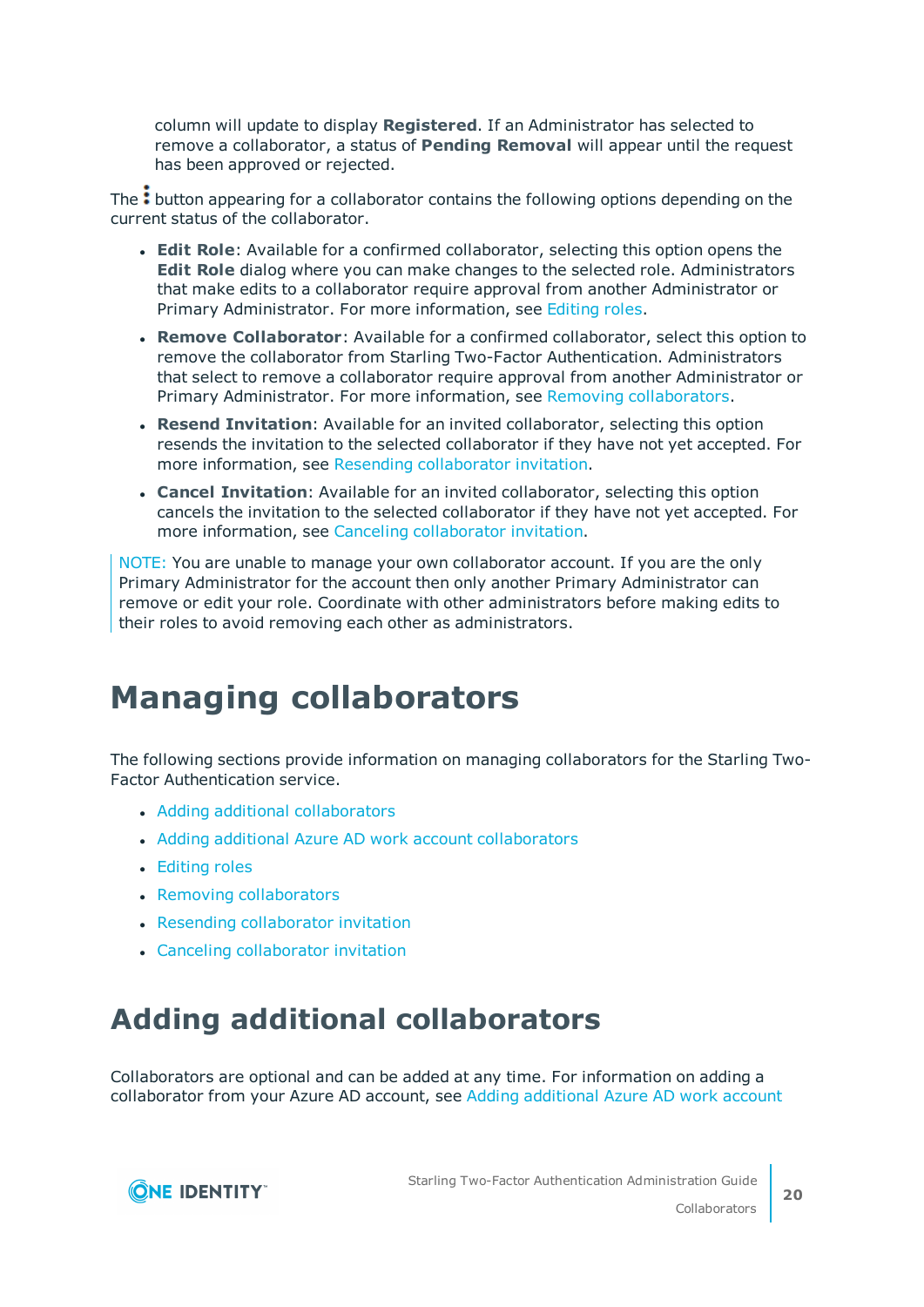#### [collaborators](#page-20-0).

NOTE: Administrators require a secondary approval from another Administrator or Primary Administrator before their changes will take effect.

#### *To add additional collaborators*

- 1. On the **Collaborators** page, click **Invite Collaborator**.
- 2. In the **Invite Collaborator** dialog, click the **Role** field to select the role that will be assigned to the new collaborator:
	- <sup>l</sup> **Primary Administrator**: This role allows you full access to all parts of the Starling Two-Factor Authentication service and allows you full configuration capabilities. There must always be at least one Primary Administrator associated with the account.
	- **Administrator**: This role allows you full access to the Starling Two-Factor Authentication service. However, Administrators will require approval from another Administrator or Primary Administrator when they make changes to the collaborators for the service or generate a new subscription key.
	- **Helpdesk**: This role allows you limited access to the Dashboard for managing users, Hardware Tokens page, and to the Users page to generate temporary response codes.
- 3. Enter the name and email address for the new collaborator.
- 4. Click **Invite**.
- 5. An email will be sent with a link to either register a new account that has access to your organization or, if the recipient has already registered with Starling using this email address, a notification that they now have access to your organization's Starling Two-Factor Authentication service. They will be marked as **Registered** (already registered users) or **Invited** (new Starling users) until the invitation has been accepted (at which point the **Status** column will update to display **Registered**).

NOTE: Users associated with multiple organizations can switch between Starling subscriptions once they have logged in (Managing multiple Starling [organizations\)](#page-12-0).

NOTE: Until an invite has been accepted, the following options are available:

- **. Resend Invitation**: Selecting this option will resend the invitation.
- **Cancel Invitation**: Selecting this option will cancel the invitation. The invited user will not be notified that the invitation was canceled; however, when logging in they will be unable to access the service.

# <span id="page-20-0"></span>**Adding additional Azure AD work account collaborators**

Collaborators are optional and can be added at any time. For information on adding a collaborator from outside your Azure AD account, see Adding additional [collaborators.](#page-19-1)

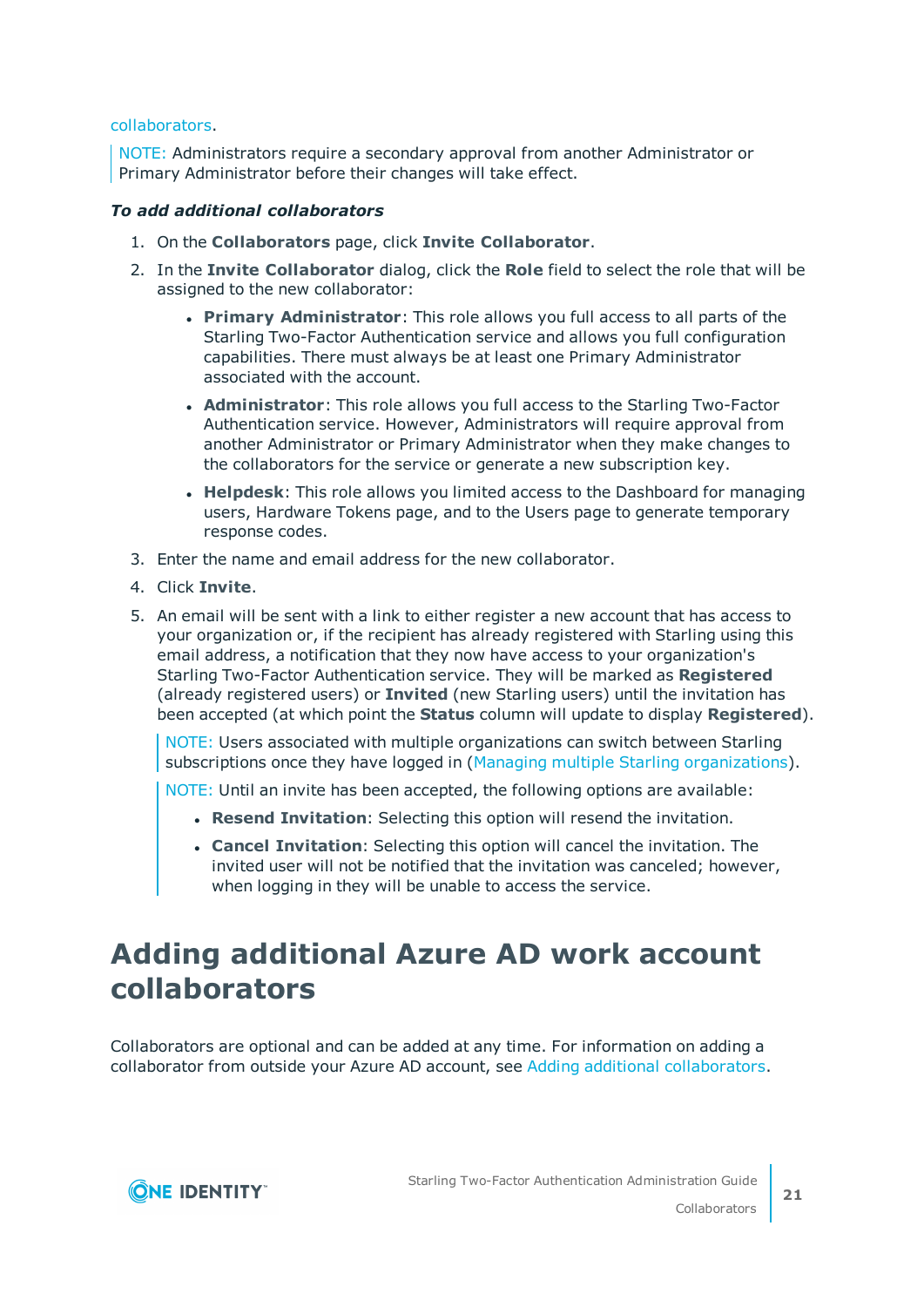### *To add additional Azure AD work account collaborators*

- 1. On the **Collaborators** page, click **Invite Collaborator**.
- 2. In the **Role** field, select the role that will be assigned to the new collaborator:
	- <sup>l</sup> **Primary Administrator**: This role allows you full access to all parts of the Starling Two-Factor Authentication service and allows you full configuration capabilities. There must always be at least one Primary Administrator associated with the service.
	- **Administrator**: This role allows you full access to the Starling Two-Factor Authentication service. However, Administrators will require approval from another Administrator or Primary Administrator when they make changes to the collaborators for the service or generate a new subscription key.
	- <sup>l</sup> **Helpdesk**: This role provides limited access to the Starling Two-Factor Authentication service. Specifically, Helpdesk users have access to the Users page, Hardware Tokens page, and a limited view of the Dashboard page. Helpdesk users are responsible for managing users, including issuing temporary access tokens.
- 3. Click in the **Search for collaborator** field and begin typing in the empty field to filter the available collaborators.
- 4. Click the name of the collaborator you want to add to populate the field.

NOTE: If the collaborator cannot be found or is not associated with your Azure AD tenant, click **Unable to find collaborator** and enter the name and email address of the user you would like to add as a collaborator to your organization.

- 5. Click **Invite**.
- 6. An email will be sent with a link to either register a new account that has access to your organization or, if the recipient has already registered with Starling using this email address, a notification that they now have access to your organization's Starling Two-Factor Authentication service. They will be marked as **Registered** (already registered users) or **Invited** (new Starling users) until the invitation has been accepted (at which point the **Status** column will update to display **Registered**).

NOTE: Users associated with multiple organizations can switch between Starling subscriptions once they have logged in (Managing multiple Starling [organizations\)](#page-12-0).

NOTE: Until an invite has been accepted, the following options are available:

- **. Resend Invitation**: Selecting this option will resend the invitation.
- **Cancel Invitation**: Selecting this option will cancel the invitation. The invited user will not be notified that the invitation was canceled; however, when logging in they will be unable to access the service.

## <span id="page-21-0"></span>**Editing roles**

The following procedure explains how to edit a collaborator's assigned roles.

NOTE: Administrators require a secondary approval from another Administrator or

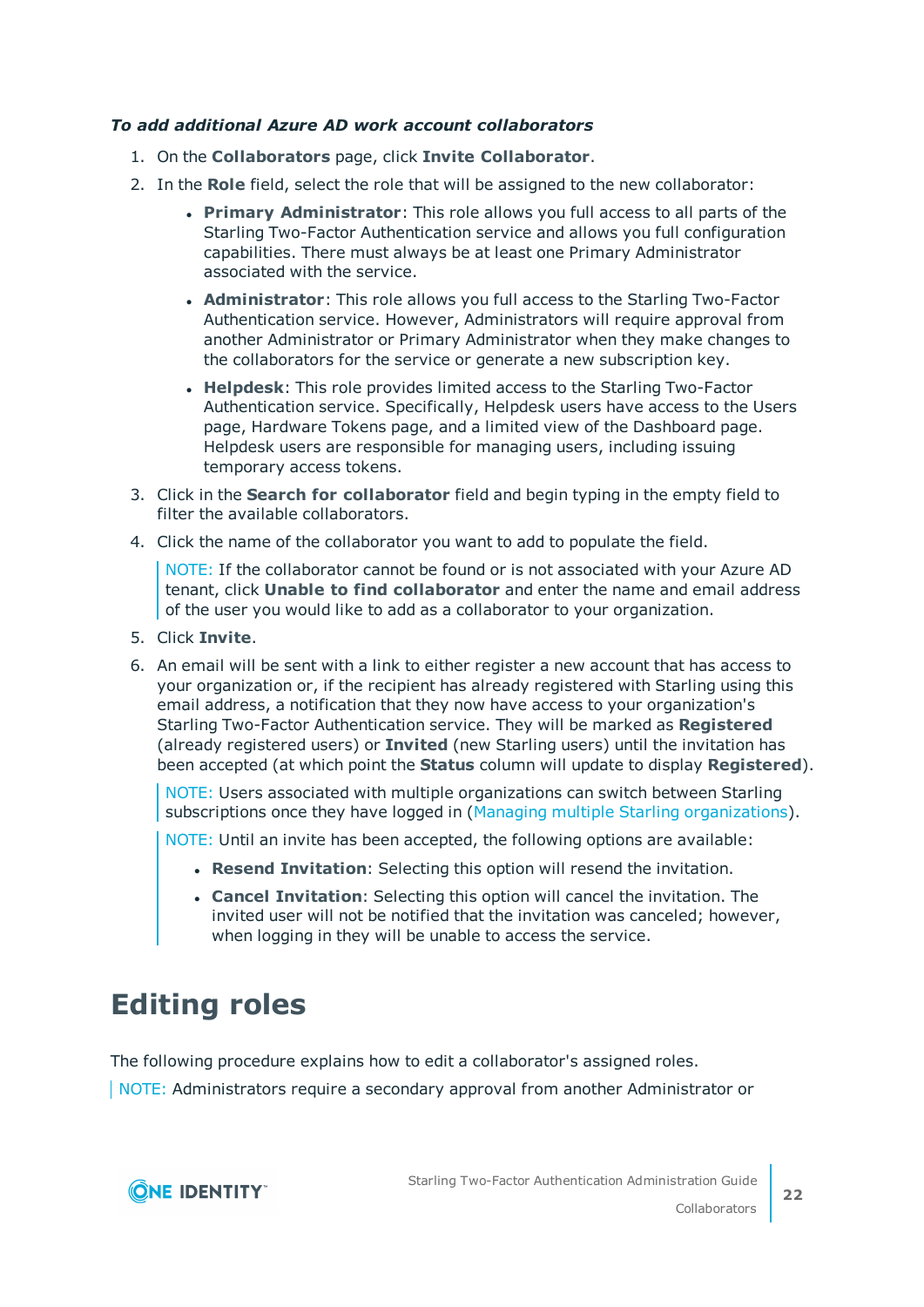Primary Administrator before their changes will take effect.

#### *To edit roles for a collaborator*

NOTE: It can take up to 15 minutes for changes to take effect for currently logged in users.

- 1. On the **Collaborators** page, locate the collaborator whose role you want to edit.
- 2. Once you have located the collaborator to edit, click the: button associated with their account.
- 3. Select **Edit Role**.
- 4. In the **Edit Role** dialog, make any necessary changes.
- <span id="page-22-0"></span>5. Click **Save** to save your changes and return to the **Collaborators** page.

## **Removing collaborators**

If a collaborator is no longer needed, you can remove them from the Starling Two-Factor Authentication service.

NOTE: Administrators require a secondary approval from another Administrator or Primary Administrator before their changes will take effect. However, a collaborator pending removal will be redirected to an error page should they attempt to access Starling Two-Factor Authentication. Once the secondary approval occurs, the removed collaborator will no longer see the Starling Two-Factor Authentication service listed.

NOTE: You are unable to manage your own collaborator account. If you are the only Primary Administrator for the account then only another Primary Administrator can remove or edit your role. Coordinate with other administrators before making edits to their roles to avoid removing each other as administrators.

### *To remove collaborators*

- 1. On the **Collaborators** page, locate the user you want to delete as a collaborator.
- 2. Once you have located the collaborator to edit, click the  $\cdot$  button associated with their account.
- 3. Select **Remove Collaborator**.
- 4. In the confirmation dialog, click **Yes** to remove their access to your subscription of Starling Two-Factor Authentication.

# <span id="page-22-1"></span>**Resending collaborator invitation**

If an invited collaborator has not accepted their invitation or their invitation was deleted, you can resend the email invitation.

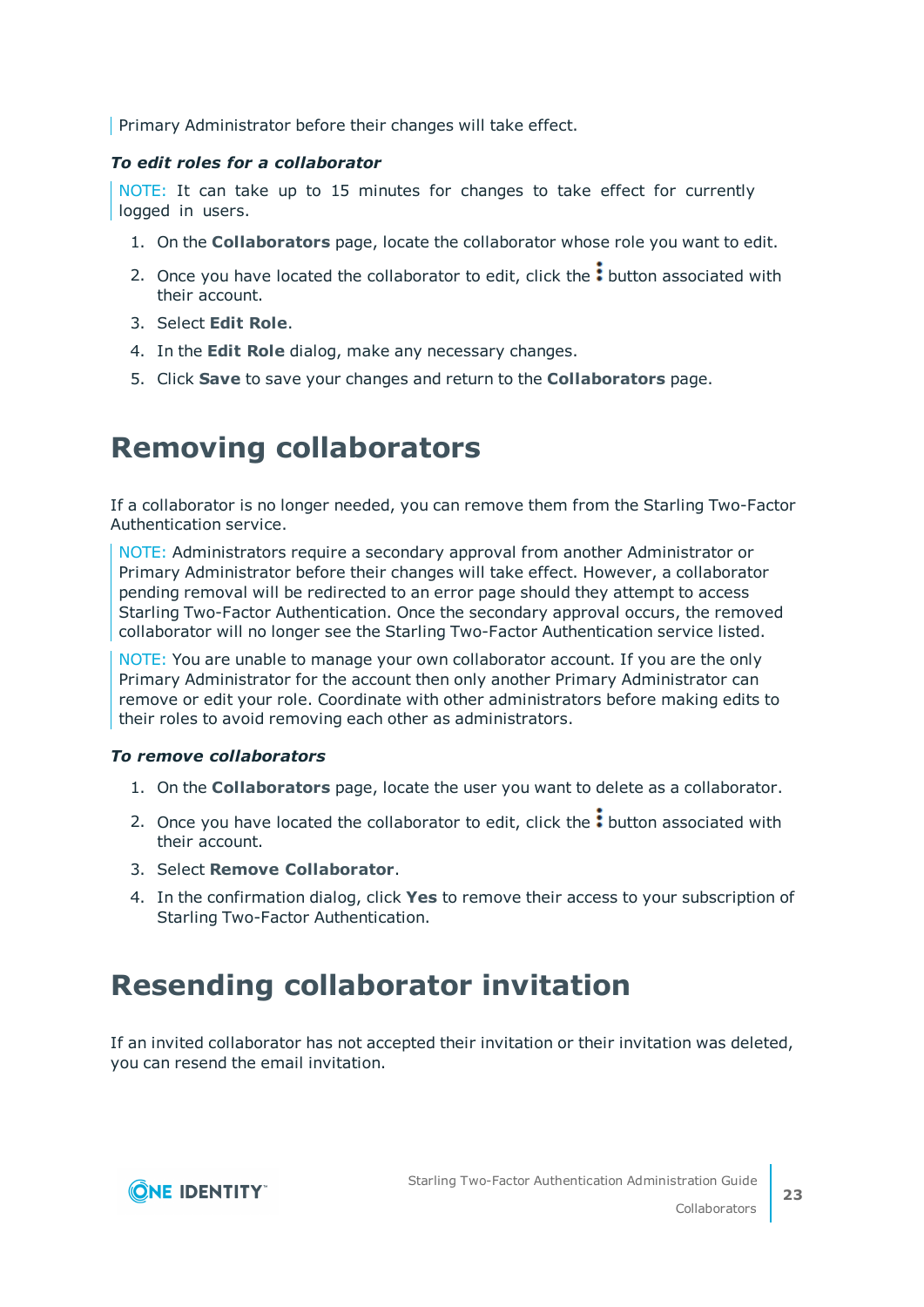#### *To resend collaborator invitations*

- 1. On the **Collaborators** page, locate the invited collaborator you will be resending an invitation to.
- 2. Once you have located the collaborator, click the  $\frac{1}{2}$  button associated with their account.
- 3. Select **Resend Invitation**.

A new invitation will be sent to the collaborator.

## <span id="page-23-0"></span>**Canceling collaborator invitation**

If an invited collaborator is no longer needed, you can rescind their collaborator invitation from the Starling Two-Factor Authentication service before they accept the emailed invitation.

#### *To cancel collaborator invitations*

- 1. On the **Collaborators** page, locate the invited collaborator whose invitation you will be canceling.
- 2. Once you have located the collaborator, click the  $\colon$  button associated with their account.
- 3. Select **Cancel Invitation**.
- 4. In the confirmation dialog, click **Yes** to remove their access to your subscription of Starling Two-Factor Authentication.

The previously invited user will not be notified that the invitation was canceled; however, when logging in they will be unable to access the service.

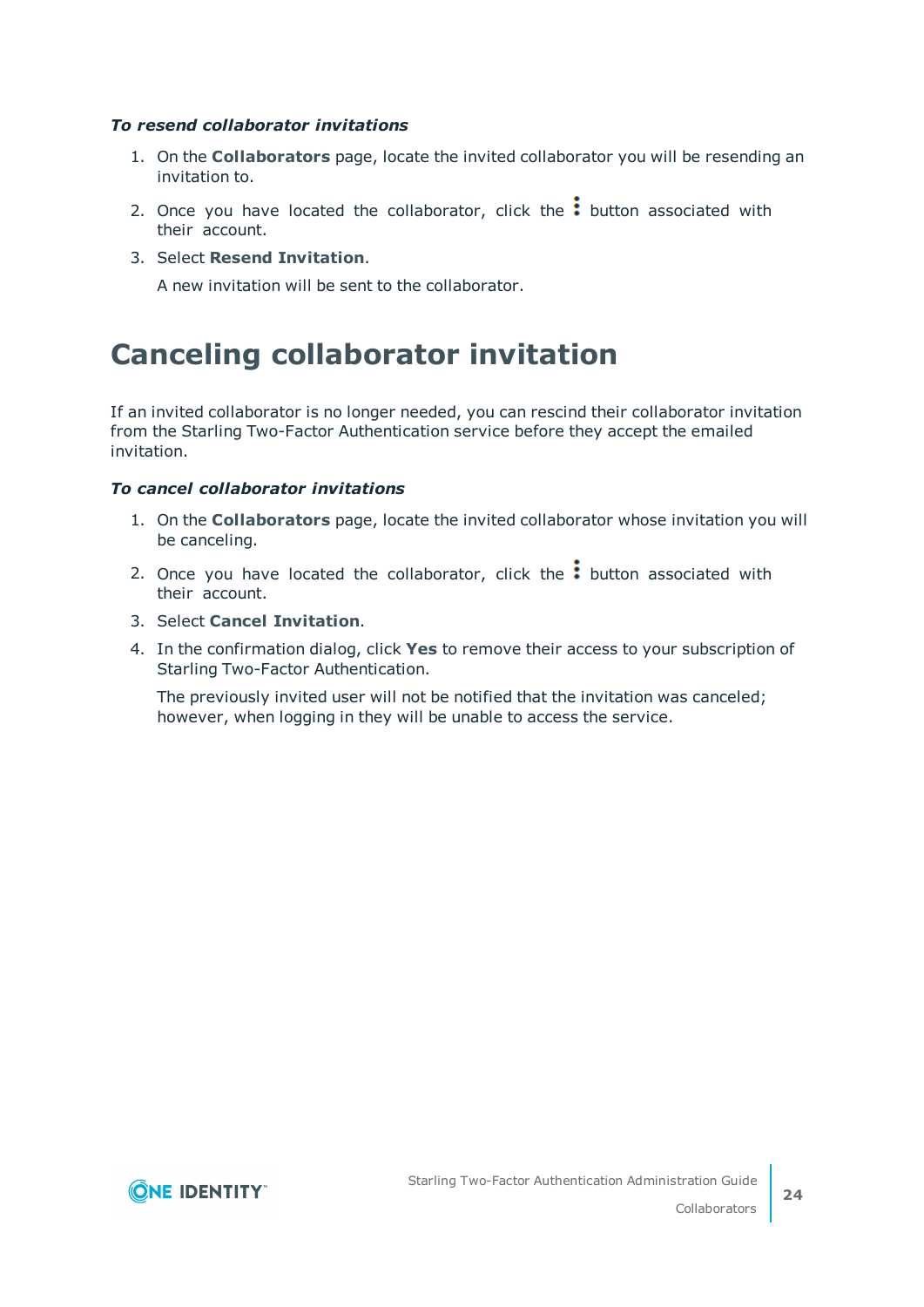# **Users**

# <span id="page-24-1"></span><span id="page-24-0"></span>**Introduction to Users**

Once a client product joins with Starling Two-Factor Authentication, users are automatically added to the **Users** page as they authenticate via the client product. From this page you can view and manage the users currently associated with the Starling Two-Factor Authentication service.

# <span id="page-24-2"></span>**Users page**

The **Users** page is displayed when **Users** is clicked in the navigation bar. The **Users** page is used for managing the users currently associated with the Starling Two-Factor Authentication service.

The following buttons appear at the top of this page:

### **Add**

Clicking this button opens the **Add User** dialog so you can add new users to your Starling Two-Factor Authentication service without waiting for them to authenticate via your client product. However, there is no way to sync unique users added to Starling Two-Factor Authentication with the client product and they will be unable to authenticate if they are not also in the client product. This means you must ensure any users manually added to Starling Two-Factor Authentication are identical to existing users within your client product. For more information, see [Adding](#page-27-1) [additional](#page-27-1) users.

### **Import Users**

Clicking this button opens the **Import Users** dialog so you can add multiple users at the same time using a CSV file. However, there is no way to sync unique users added to Starling Two-Factor Authentication with the client product and they will be unable to authenticate if they are not also in the client product. This means you must ensure any users manually added to Starling Two-Factor Authentication are identical to

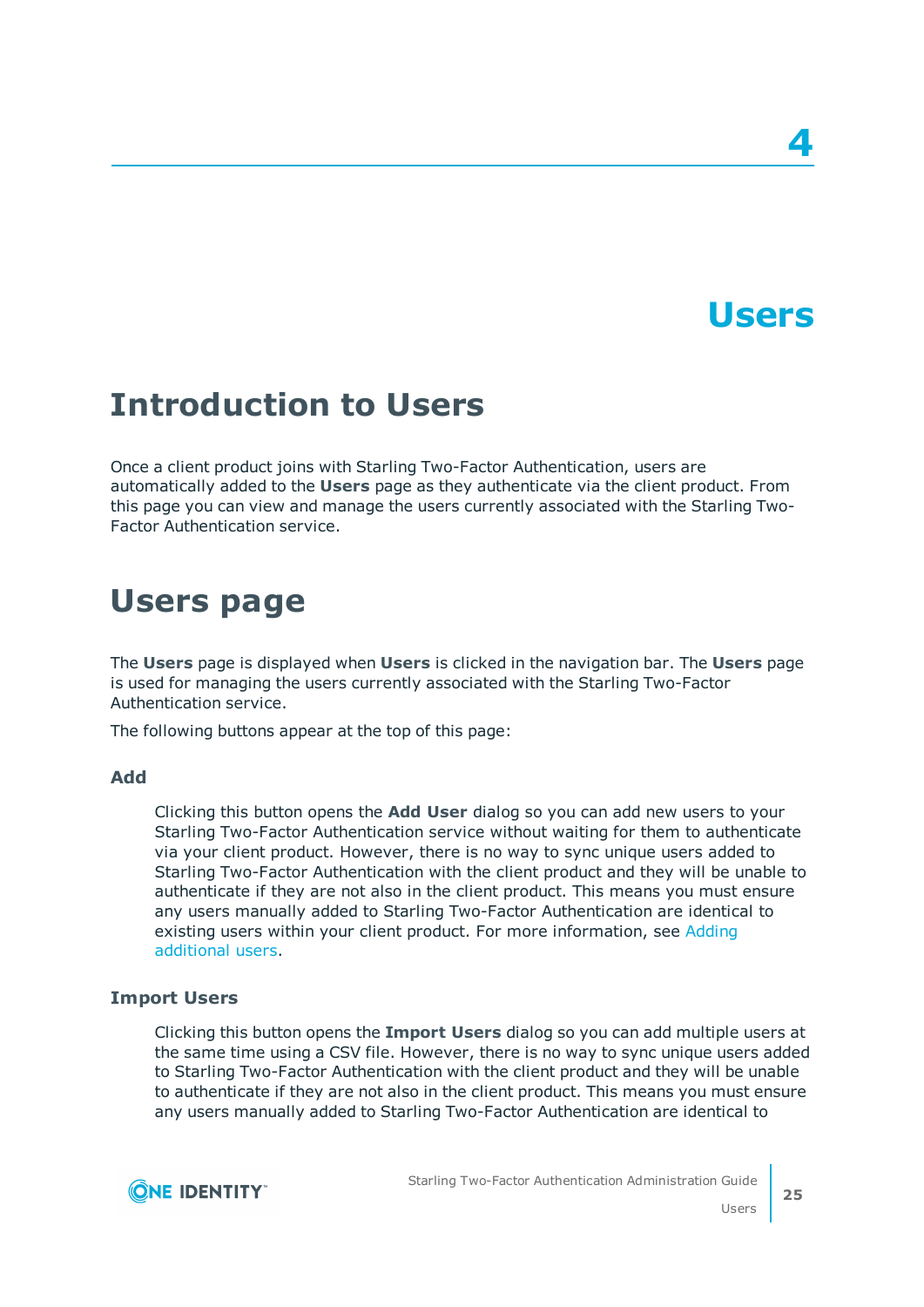existing users within your client product. For more information, see [Importing](#page-28-0) users [with](#page-28-0) a CSV file.

#### **Delete**

Activated once one or more users are selected in the table, you can delete the selected user from the table by clicking this button. There is a 30 day window to restore the account from the **Users** page after a user has been deleted. If a user marked for deletion authenticates during those 30 days then they will be restored automatically while also pulling in any updated user data, and if the user does not authenticate after being marked for deletion then they will be deleted and no longer count towards your consumed licenses. For more information, see [Deleting](#page-29-0) users.

### **Disable**

Activated once one or more user accounts are selected in the table, clicking this button disables the user account so that it cannot be used nor will it be counted towards your consumed licenses. For more information, see [Disabling](#page-30-0) a user [account](#page-30-0).

#### **Enable**

Activated once one or more disabled user accounts are selected in the table, clicking this button enables a previously disabled user account so that it can be used and will be counted towards your consumed licenses. For more information, see [Enabling](#page-30-1) a user [account.](#page-30-1)

#### **Restore**

Activated once one or more users marked for deletion are selected in the table, clicking this button restores the user account. For more information, see [Restoring](#page-29-1) users.

#### **Refresh**

Clicking this button refreshes the table.

## $\Omega$

This field is used to search for a user based on their name, email, or mobile number. To use the search functionality, start typing in the field. The table will automatically update to display results that match.

The following information and option appear in the table on this page:

#### **Email**

This displays the email address associated with the user.

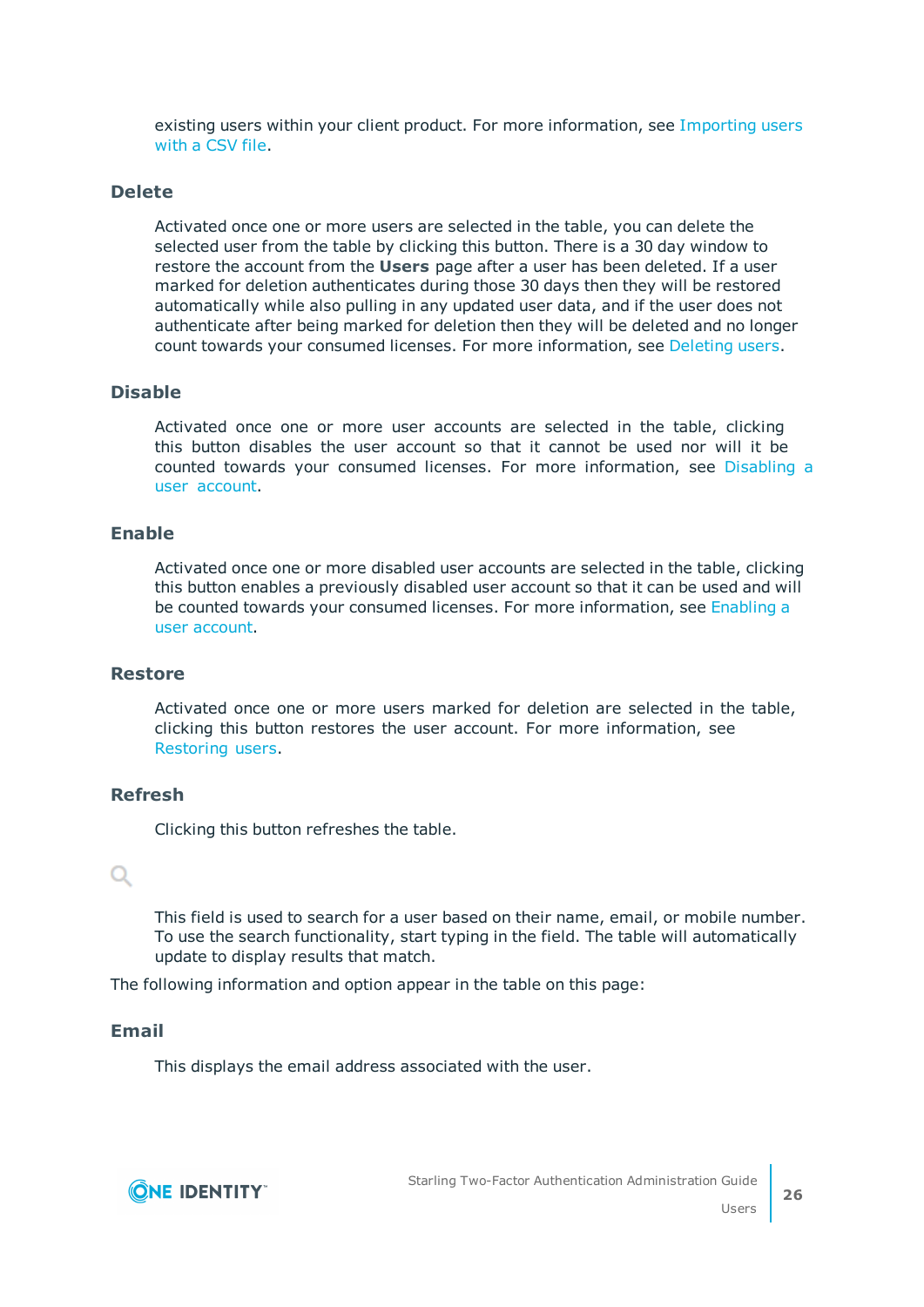#### **Name**

This displays the name of the user.

#### **Mobile**

This displays the mobile number for the user.

#### **Status**

This displays the status of the user.

- **. Active:** This indicates the user is active and counts towards your consumed licenses.
- **Inactive**: This indicates a user account has been disabled and thus does not count towards consumed licenses.
- <sup>l</sup> **Pending Removal**: This indicates a user account is marked for deletion and thus does not count towards consumed licenses. If the user account is not restored or does not authenticate within 30 days then it will be deleted from Starling Two-Factor Authentication.

#### **Hardware Tokens**

This lists the number of hardware tokens assigned to a user. Clicking the link in the field will direct you to a user specific version of the [Hardware](#page-37-2) Tokens page where you can manage tokens for the user. Depending on your collaborator type, the following functionalities are available:

- **Assign:** (Primary Administrators and Administrators only) Select this option to assign the token to a user. For more information, see Assigning a [hardware](#page-40-0) [token](#page-40-0) to a user.
- **Unassign:** (Primary Administrators and Administrators only) Select this option to unassign a token from a user. For more information, see [Unassigning](#page-42-0) a [hardware](#page-42-0) token from a user.
- **Reset**: Select this option to reset the token. For more information, see Resetting a [hardware](#page-41-0) token.
- **Test**: Select this option to test the token. For more information, see [Testing](#page-40-1) a [hardware](#page-40-1) token assigned to a user.

### **Last Used**

This column displays the date the user last successfully authenticated using Starling Two-Factor Authentication.

Clicking the **Temporary response** link associated with a user, generates a code that can be used by the user if they are unable to authenticate using their configured device. For more information, see [Generating](#page-30-2) a temporary response code for a user.

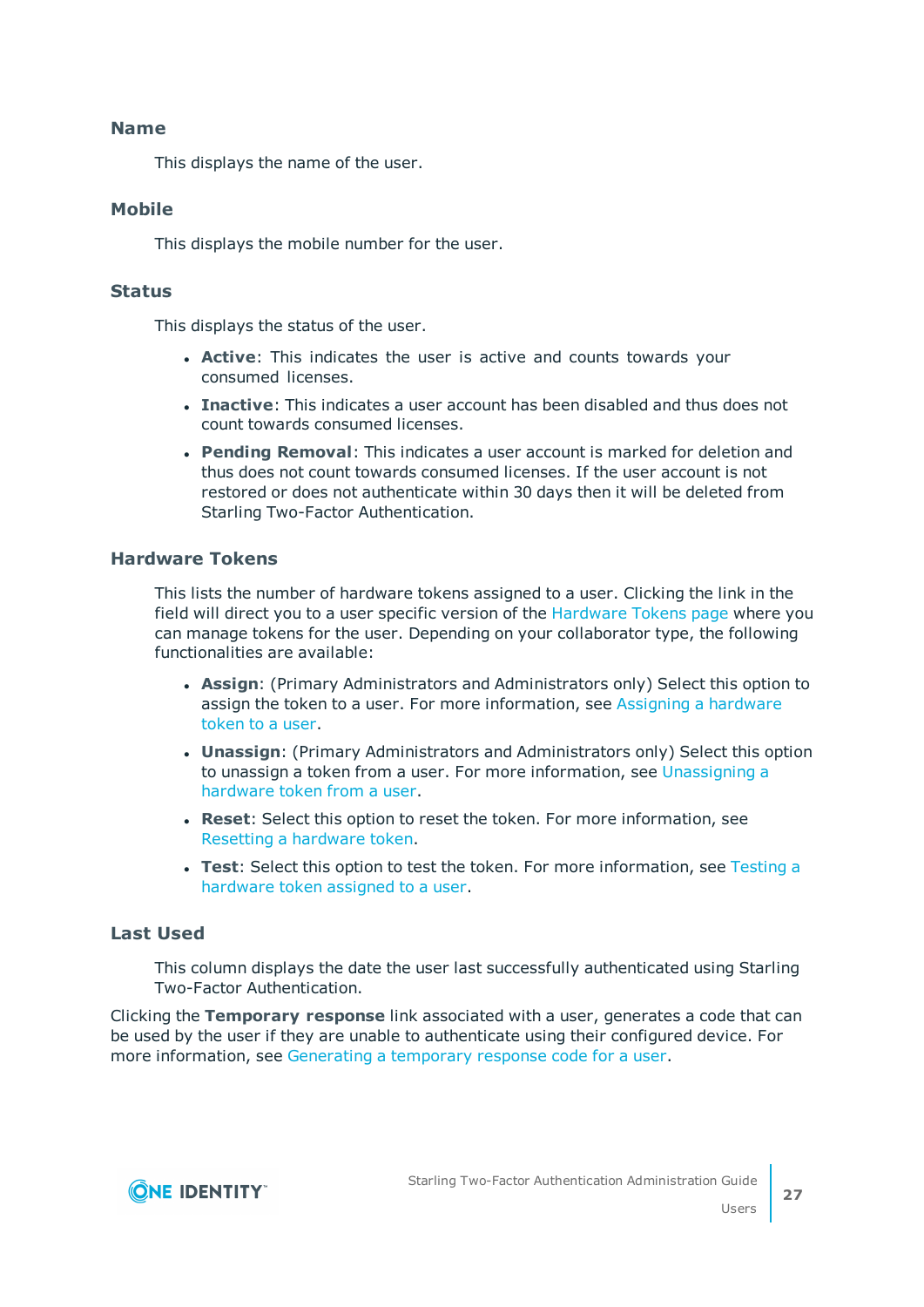# <span id="page-27-0"></span>**Managing users**

The following sections provide information on managing users for the Starling Two-Factor Authentication service.

NOTE: Once added to Starling Two-Factor Authentication, users can be assigned hardware tokens from the Users page. For more information, see [Managing](#page-39-0) [hardware](#page-39-0) tokens.

- Adding [additional](#page-27-1) users
- [Importing](#page-28-0) users with a CSV file
- [Deleting](#page-29-0) users
- [Disabling](#page-30-0) a user account
- [Enabling](#page-30-1) a user account
- [Generating](#page-30-2) a temporary response code for a user

# <span id="page-27-1"></span>**Adding additional users**

Although your users will be provisioned on-demand when joining Starling Two-Factor Authentication, you do have the option of manually adding users. However, there is no way to sync unique users with the client product and they will be unable to authenticate through Starling Two-Factor Authentication if they are not also in the client product. This means you must ensure any users manually added to Starling Two-Factor Authentication are identical to existing users within your client product.

#### *To add additional users*

**CAUTION: Client products not using hardware tokens: It is recommended that you allow users to be provisioned on-demand to ensure they correctly sync up between the client product and Starling Two-Factor Authentication.**

**Client products using hardware tokens: Because you need to have a hardware token assigned to a user prior to their first authentication attempt with the hardware token, you need to manually add new users to Starling Two-Factor Authentication and assign a token to them. These users must be identical to a user in the client product in order to recognize the user when they first authenticate. If they are not identical then they will be unable to authenticate until the mismatched user records are corrected and the hardware token assigned to the correct record.**

- 1. On the **Users** page, click **Add**.
- 2. In the **Add User** dialog, enter the email, name (optional), country (this assigns the country code for the mobile number), and mobile number of the user you would like

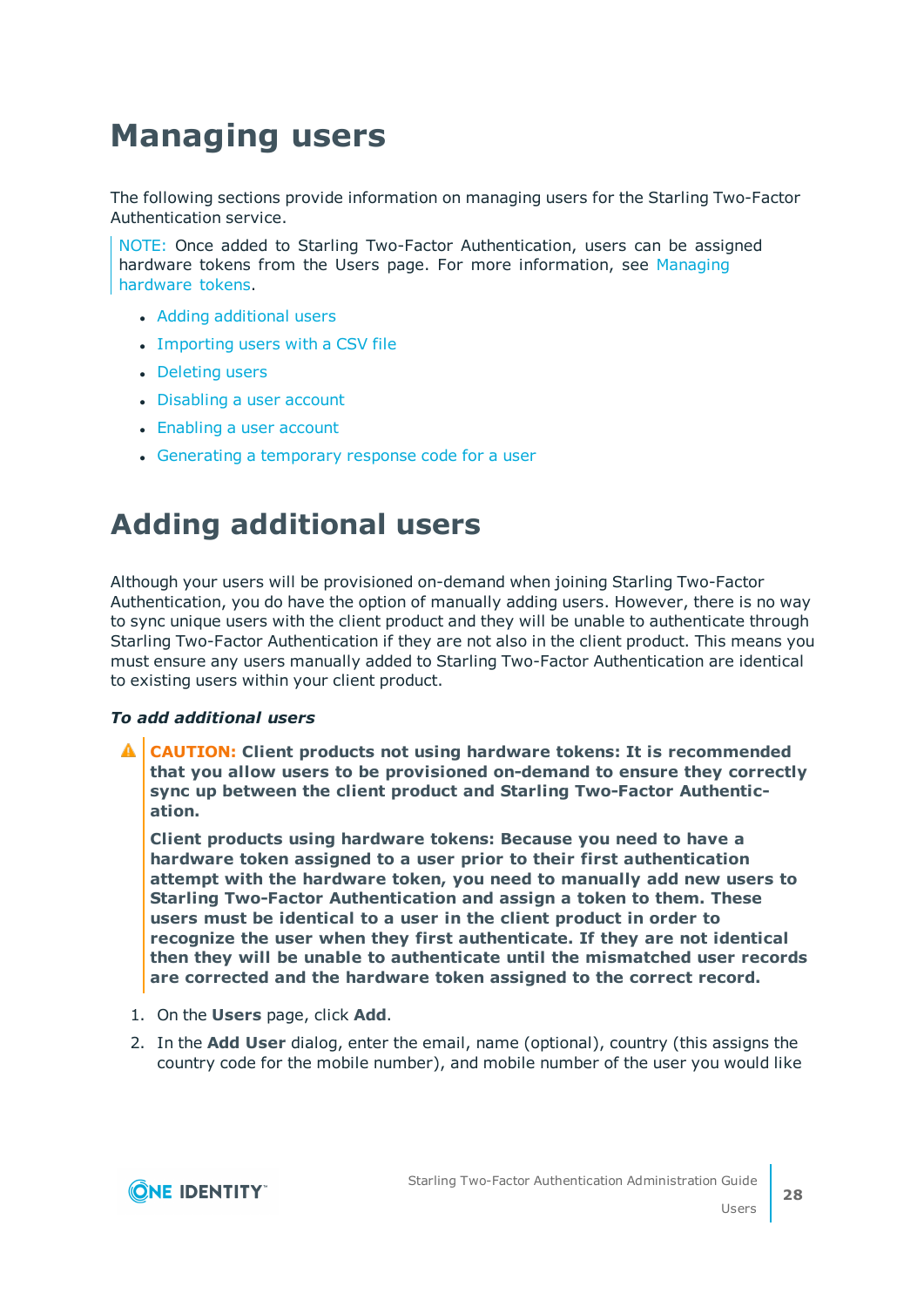to add.

### **CAUTION: If the phone number for a manually added user already exists but with a different name or email, then the name and email for the user will be updated. If the same phone number is used in multiple subscriptions then all subscriptions will be updated accordingly.**

3. Click **Save**.

Once a user has been added, a new token will appear in their Starling 2FA app. If the user has not been provisioned in any Starling Two-Factor Authentication subscription and the General [Settings](#page-44-2) tab option to send SMS is enabled, the new user will also receive instructions on installing the Starling 2FA app.

# <span id="page-28-0"></span>**Importing users with a CSV file**

Although your users will be provisioned on-demand when joining Starling Two-Factor Authentication, you do have the option of manually adding users. However, there is no way to sync unique users with the client product and they will be unable to authenticate through Starling Two-Factor Authentication if they are not also in the client product. This means you must ensure any users manually added to Starling Two-Factor Authentication are identical to existing users within your client product.

#### *To import users with a CSV file*

**CAUTION: Client products not using hardware tokens: It is recommended that you allow users to be provisioned on-demand to ensure they correctly sync up between the client product and Starling Two-Factor Authentication.**

**Client products using hardware tokens: Because you need to have a hardware token assigned to a user prior to their first authentication attempt with the hardware token, you need to manually add new users to Starling Two-Factor Authentication and assign a token to them. These users must be identical to a user in the client product in order to recognize the user when they first authenticate. If they are not identical then they will be unable to authenticate until the mismatched records are corrected and the hardware token assigned to the correct record.**

- 1. On the **Users** page, click **Import**.
- 2. In the **Import Users** dialog, click **Choose file**.
- 3. Select a CSV file containing information on each of the users to be added. The file must have a phone number (*<+1 1234567>*, +1 is used if no country code is specified) and email (*<email@domain>*). A display name (*<First Last>*) is optional.
- 4. Click **Open**.
- 5. In the Import **Hardware Tokens** dialog, click **Next**.

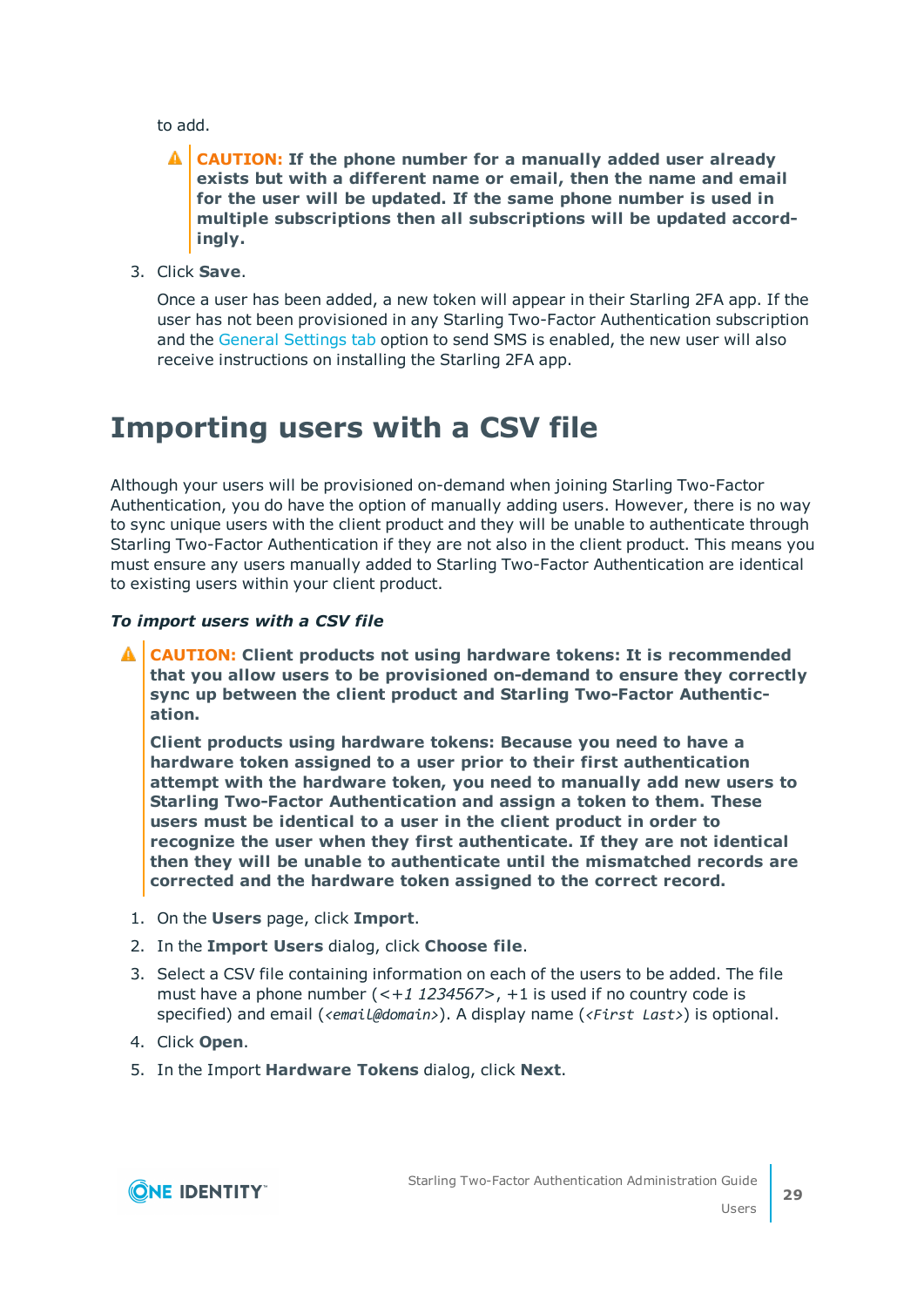6. Select the check box associated with the user or users to be imported. Any issues

found with users identified in the file will be indicated by a  $\blacktriangle$  icon. Hover over the icon for more information as to why the user was not imported.

- **CAUTION: If the phone number for a manually added user already exists but with a different name or email, then the name and email for the user will be updated. If the same phone number is used in multiple subscriptions then all subscriptions will be updated accordingly.**
- 7. Click **Import Users**. Each successfully imported user will appear listed on the **Users** page.

Once a user has been added, a new token will appear in their Starling 2FA app. If the user has not been provisioned in any Starling Two-Factor Authentication subscription and the General [Settings](#page-44-2) tab option to send SMS is enabled, the new user will also receive instructions on installing the Starling 2FA app.

## <span id="page-29-0"></span>**Deleting users**

In cases where you have licensed users that are not using the product, users can be marked for deletion within Starling Two-Factor Authentication and given a window of 30 days before being deleted. If a user marked for deletion authenticates during those 30 days then they will be restored automatically while also pulling in any updated user data, and if the user does not authenticate after being marked for deletion then they will be deleted and no longer count towards your consumed licenses

#### *To delete a user*

- 1. In the table on the **Users** page, select the check box associated with each user to be deleted.
- 2. Click **Delete**.
- 3. In the confirmation dialog, click **Yes**.

The users will be marked for deletion. Unless a user is restored or authenticates within 30 days, they will be deleted from Starling Two-Factor Authentication.

## <span id="page-29-1"></span>**Restoring users**

The following procedures explain how to manually restore users that have been marked for deletion.

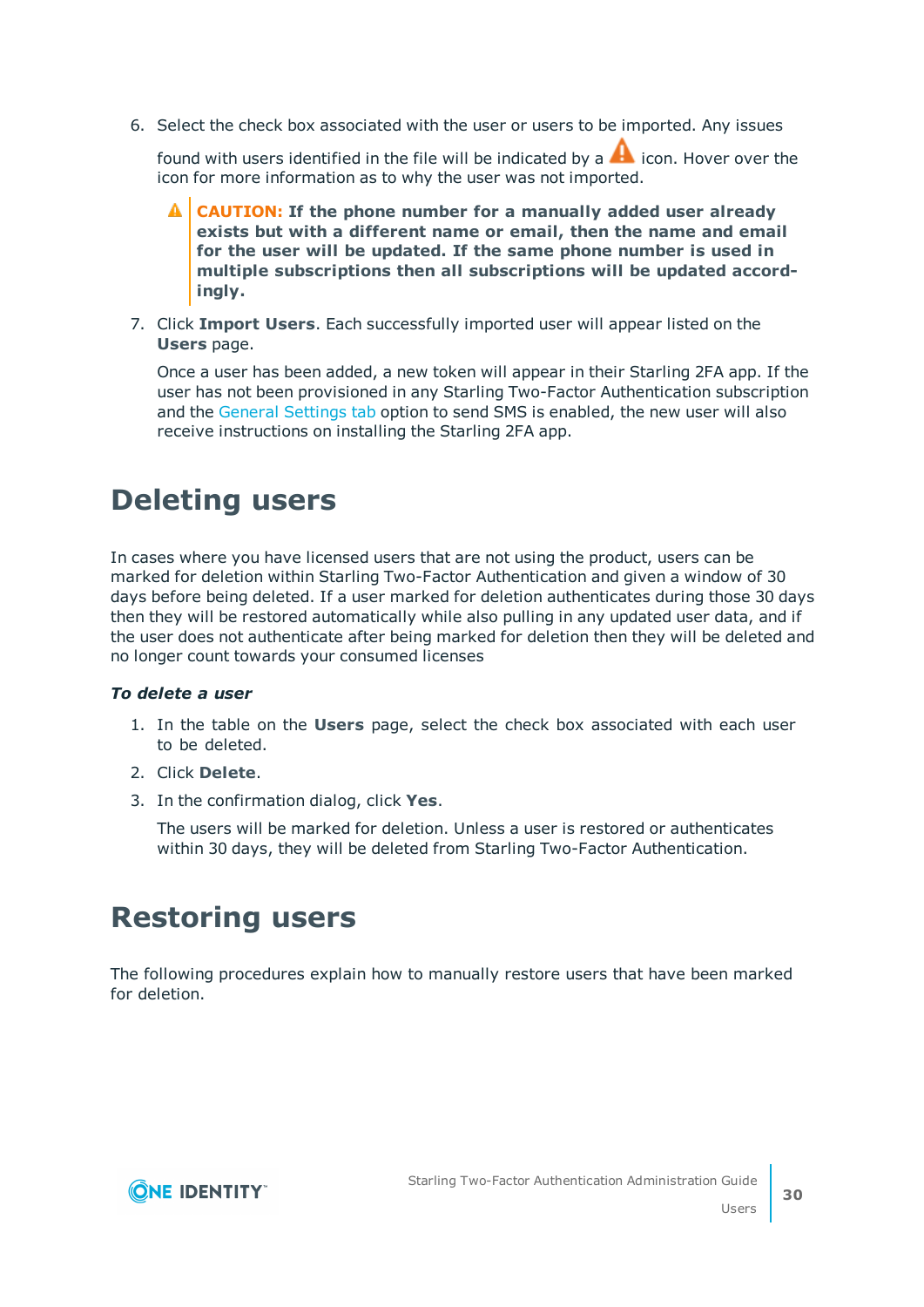#### *To restore a user*

- 1. In the table on the **Users** page, select the check box associated with each user to be restored.
- 2. Click **Restore**.
- 3. In the confirmation dialog, click **Yes**.

The user will be restored to the state they were prior to being marked for deletion.

## <span id="page-30-0"></span>**Disabling a user account**

You can temporarily stop a user from being able to access protected applications by disabling the account from the **Users** page.

#### *To disable a user account*

- 1. In the table on the **Users** page, select the check box associated with each user account to be disabled.
- 2. Click **Disable**.
- 3. In the confirmation dialog, click **Yes**.

The user will be unable to access protected applications until they have been reenabled. For more information, see [Enabling](#page-30-1) a user account.

## <span id="page-30-1"></span>**Enabling a user account**

User accounts that were previously disabled will need to be re-enabled in order to allow them to access protected applications.

#### *To enable a user account*

- 1. In the table on the **Users** page, select the check box associated with each user to be re-enabled.
- 2. Click **Enable**.
- 3. In the confirmation dialog, click **Yes**.

The user account will be restored to the state it was in prior to being disabled.

# <span id="page-30-2"></span>**Generating a temporary response code for a user**

A temporary response code can be generated and then sent by an administrator or helpdesk collaborator to a user if they are unable to authenticate using their configured

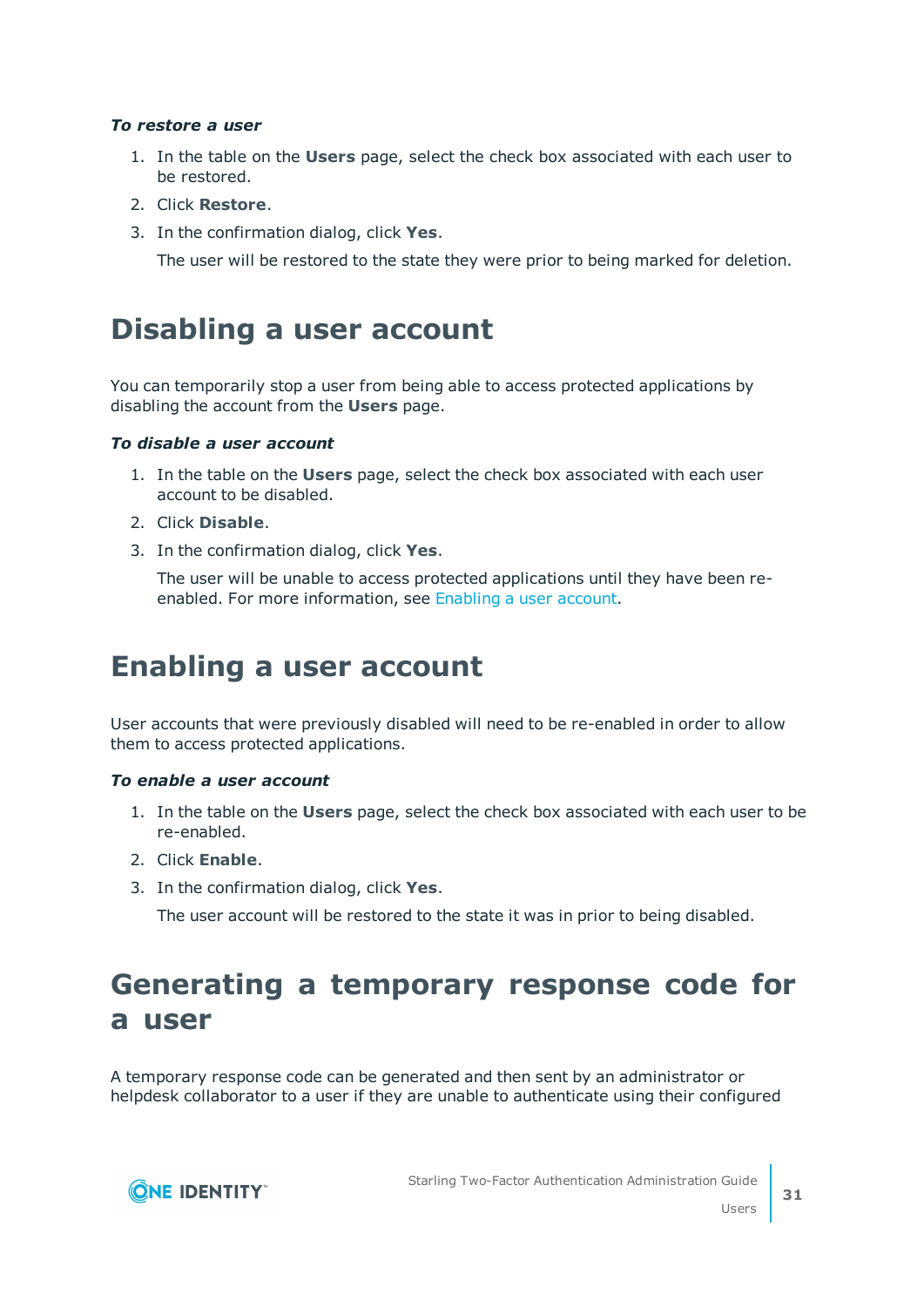device. This code should only be sent after the identity of the user has been confirmed.

#### *To generate a temporary response code for a user*

- 1. On the **Users** page, locate the user that requires a temporary response code.
- 2. In the associated action column, click **Temporary response**.
- 3. A **Temporary Response** dialog will appear. Send the numerical code to the user so that they can use the code to gain access to their application. The code will only be valid for 15 minutes and you will be unable to return to this dialog once it is closed.
- 4. Once the user has gained access, click **OK** to close the dialog.

NOTE: Clicking **Temporary response** for the same user before they have authenticated with the previous code will instantly expire the previously generated code and generate a new code. The user will need to use the most recently generated code within 15 minutes to authenticate.

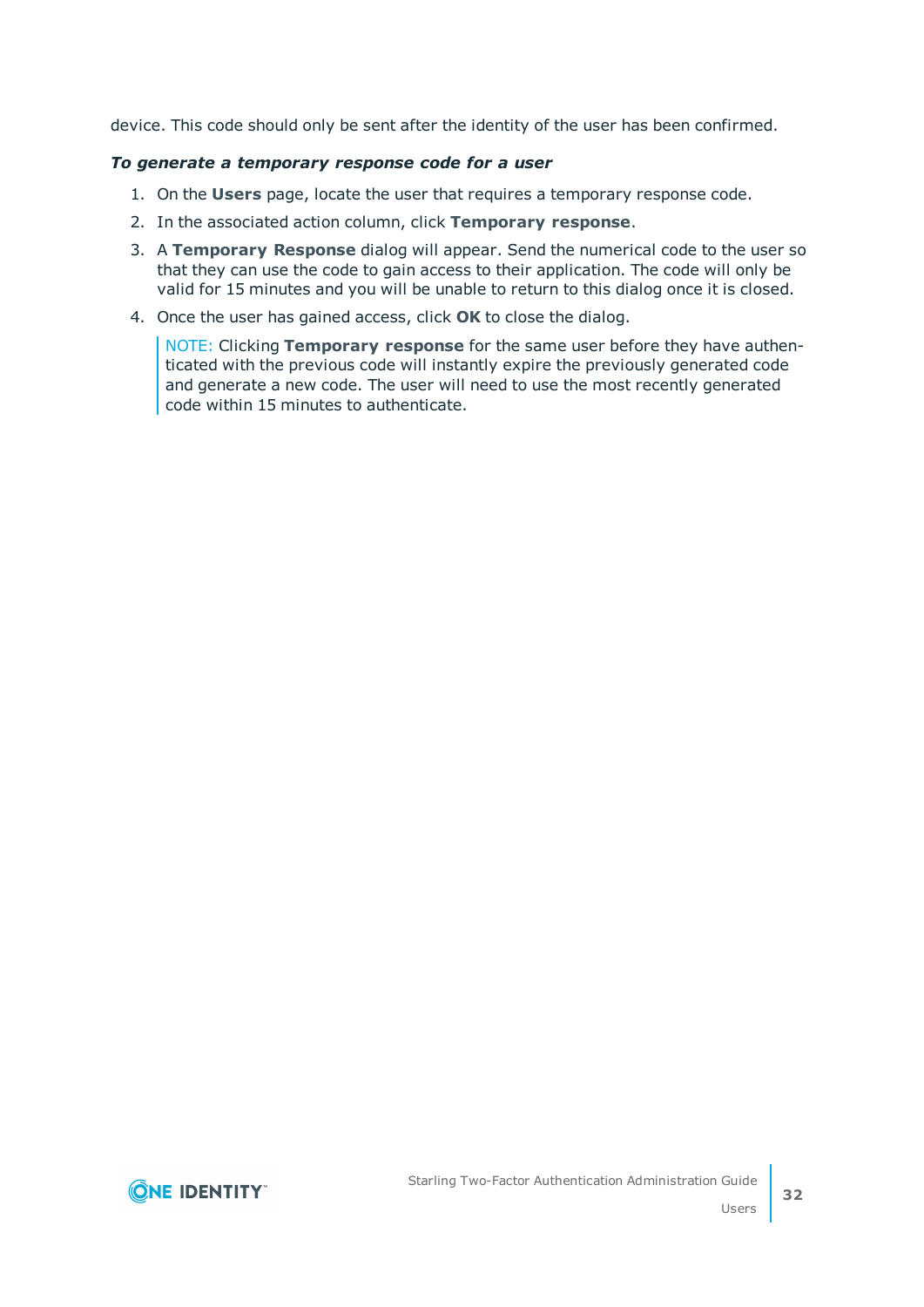# **Approvals**

# <span id="page-32-1"></span><span id="page-32-0"></span>**Introduction to Approvals**

The **Approvals** page is used by Administrators and Primary Administrators to approve changes to the collaborators for the service and to approve newly generated subscription keys. Only those actions taken by an Administrator require approval; Primary Administrators do not require approval from a second administrator.

# <span id="page-32-2"></span>**Approvals page**

The **Approvals** page is displayed when **Approvals** is clicked in the navigation bar. The **Approvals** page is used by Administrators and Primary Administrators to approve actions taken by an Administrator that require approval; Primary Administrators do not require approval from a second administrator.

The following button appears above the Approvals table:

#### **Refresh**

Clicking this button refreshes the list of approvals.

## Q

This field is used to search for an approval based on the creator or collaborator name associated with it. To use the search functionality, start typing in the field. The table will automatically update to display results that match.

The following information and options appear on the Approvals table:

#### **Request to Approve**

This is the action that prompted the approval. For example, if an Administrator is adding a new collaborator then this column will show **Add collaborator** and if an

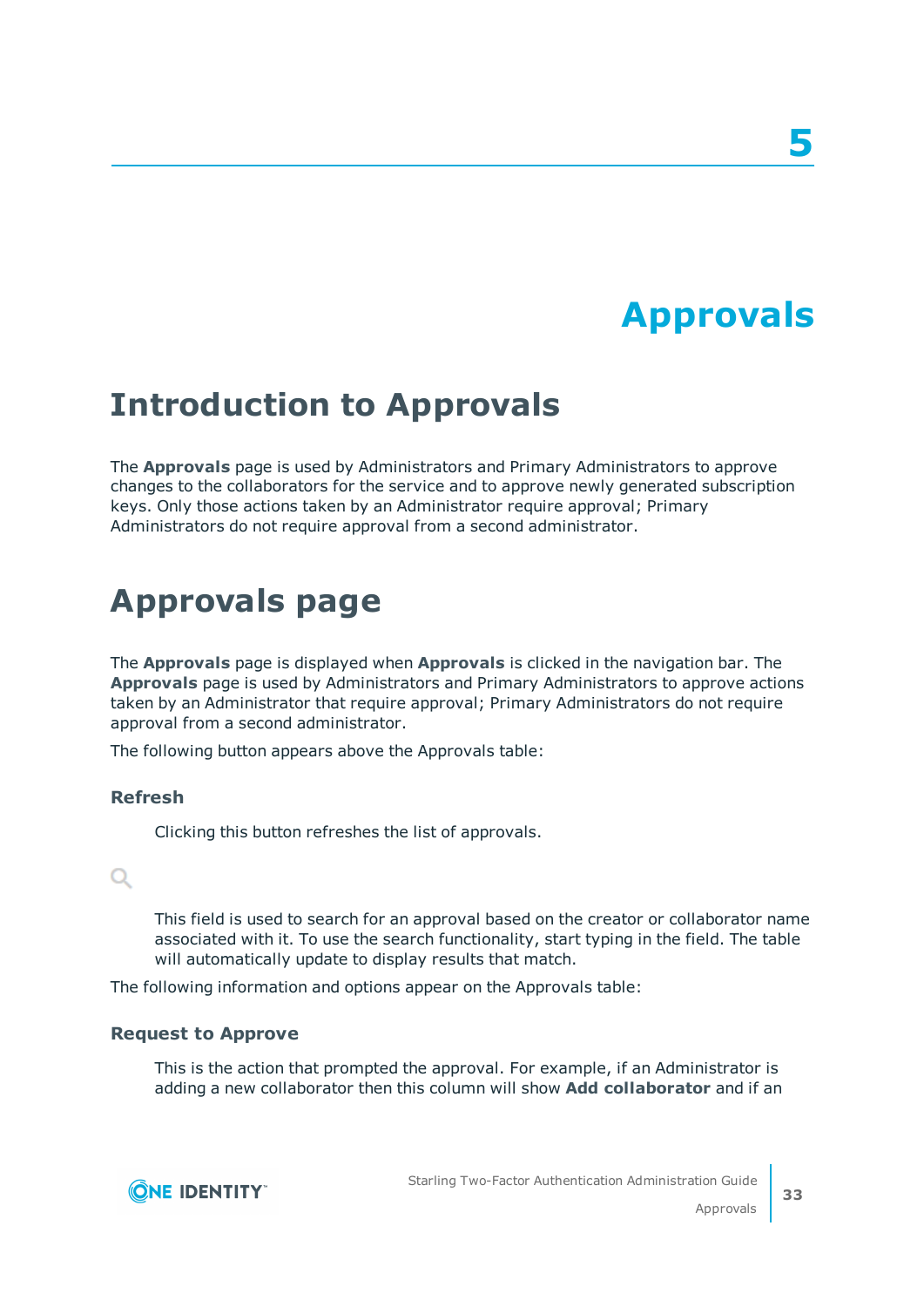Administrator generates a new subscription key then this column will show **Create New Key**.

### **Collaborator Name**

This is the name of the collaborator that is impacted by the approval request. This column will be empty if the request is related to a subscription key.

### **Collaborator Role**

This is the role of the collaborator for which an approval has been requested. This column will be empty if the request is related to a subscription key.

## **Created By**

This is the name of the collaborator that requested the approval.

#### **Status**

This is the state of the approval. The following states may appear:

- **Pending**: This means the approval has been sent but has not been responded to.
- **Confirmed**: This means the approval has been confirmed by an administrator.
- <sup>l</sup> **Canceled**: This means the approval was rejected by an administrator.
- <sup>l</sup> **Failed**: This status appears for subscription key requests that occur while the 24 hour switching period is still in effect for an earlier key request. It indicates the new key request failed and that you must wait until the original 24 hour period has expired before requesting a new subscription key. This status may also appear for a collaborator request and means the approval failed to go through.

### **Creation Date**

This is the date and time the approval was requested.

The  $\cdot$  button appearing for an approval contains the following options depending on the item and your permissions for that item.

NOTE: New Primary Administrators and Administrators are unable to manage pending requests that were created before they were added as a collaborator.

- **. Confirm Approval**: Click this button to approve the request. For more information, see [Confirm](#page-34-1) a request.
- **. Cancel Approval**: Click this button to cancel the request. For more information, see [Canceling](#page-35-1) an approval request.
- <sup>l</sup> **Resend Approval**: Click this button to resend the request. For more information, see [Resending](#page-34-2) an approval request.

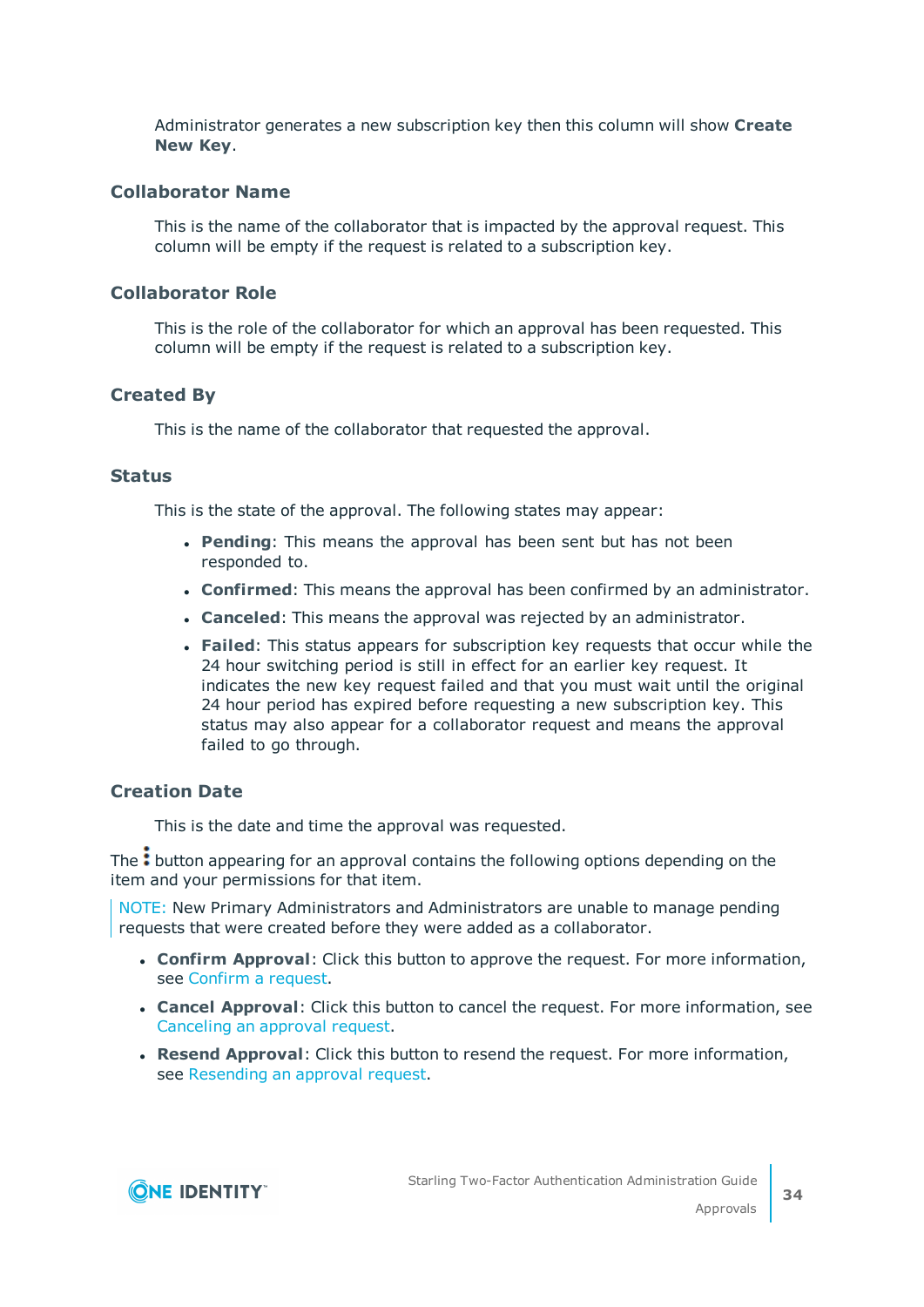- **Retry Approval:** Click this button to retry sending the request. For more information, see Retrying a failed [approval](#page-35-0) request.
- **.** Delete Approval: Click this button to remove a completed request from the **Approvals** page. For more information, see Deleting an [approval](#page-35-2) request.

# <span id="page-34-0"></span>**Managing approvals**

The following sections provide information on managing approvals for the Starling Two-Factor Authentication service.

NOTE: New Primary Administrators and Administrators are unable to manage pending requests that were created before they were added as a collaborator.

- $\bullet$  [Confirm](#page-34-1) a request
- [Resending](#page-34-2) an approval request
- [Canceling](#page-35-1) an approval request
- Retrying a failed [approval](#page-35-0) request
- Deleting an [approval](#page-35-2) request

## <span id="page-34-1"></span>**Confirm a request**

Once a request is determined to be acceptable, a Primary Administrator or Administrator needs to confirm it on the **Approvals** page.

#### *To confirm a request*

- 1. On the **Approvals** page, click the: button associated with the request that is being confirmed.
- 2. Click **Confirm Approval**.
- 3. In the confirmation dialog, click **Yes**.

The request will be confirmed and the requested changes made.

## <span id="page-34-2"></span>**Resending an approval request**

If a request for approval needs to be resent, an Administrator can select to resend the request from the **Approvals** page.

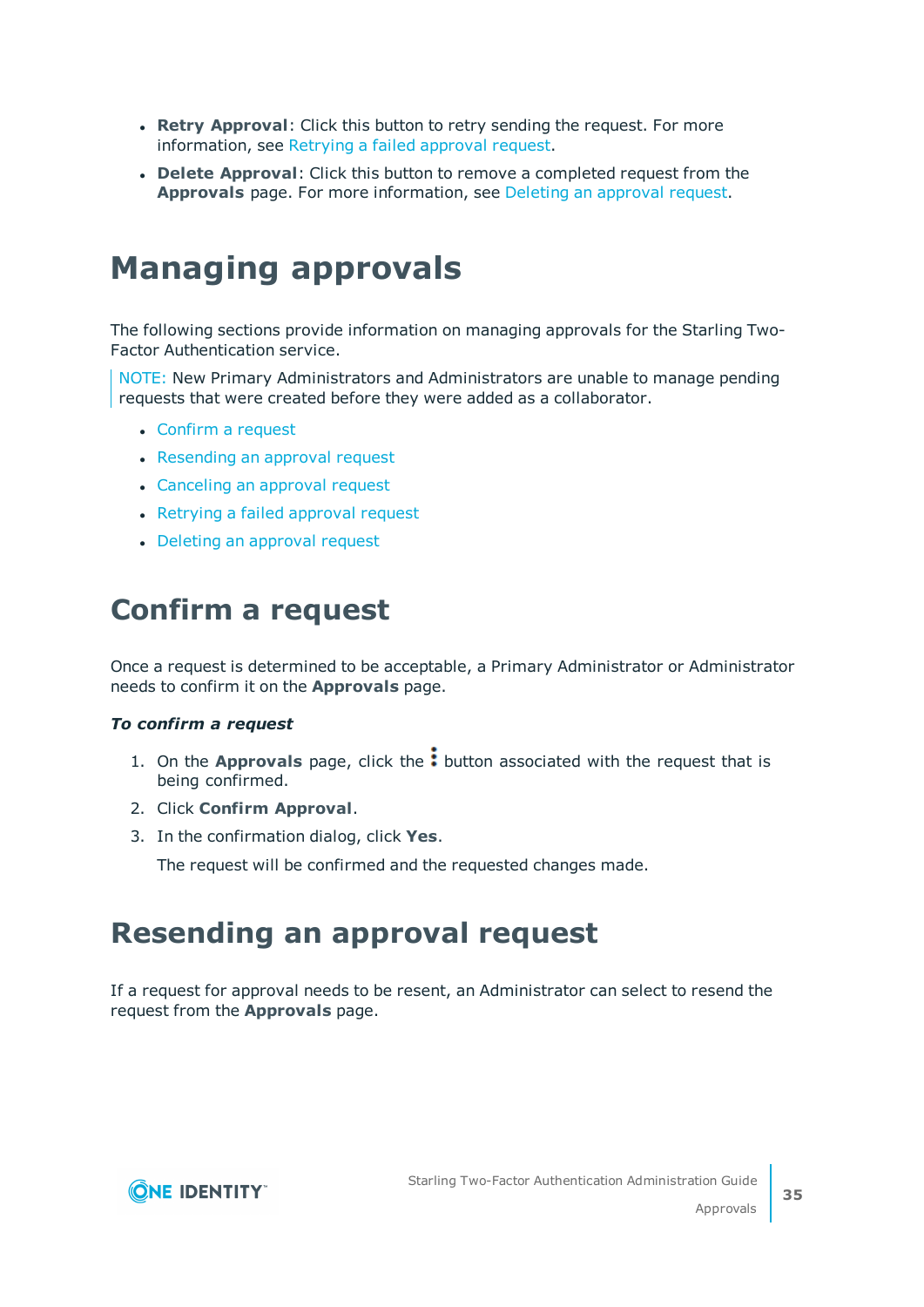### *To resend a request*

- 1. On the **Approvals** page, click the: button associated with the request that is being resent.
- 2. Click **Resend Approval**.
- 3. In the confirmation dialog, click **Yes**.

The request for approval will be resent.

## <span id="page-35-0"></span>**Retrying a failed approval request**

If a request for approval fails to go through, an Administrator can select to retry the request from the **Approvals** page.

#### *To retry a request*

- 1. On the **Approvals** page, click the: button associated with the request that is being resent.
- 2. Click **Retry Approval**.
- 3. In the confirmation dialog, click **Yes**.

Starling Two-Factor Authentication will try to send out a new approval request for the action. If the request fails again, delete the failing request and retry the action that originally required the approval.

## <span id="page-35-1"></span>**Canceling an approval request**

Once a request is determined to be unacceptable, a Primary Administrator or Administrator needs to cancel it on the **Approvals** page.

#### *To cancel a request*

- 1. On the **Approvals** page, click the: button associated with the request that is being canceled.
- 2. Click **Cancel Approval**.
- 3. In the confirmation dialog, click **Yes**.

The request will be canceled and the requested changes will not be made.

# <span id="page-35-2"></span>**Deleting an approval request**

Once a request has been approved or canceled, a Primary Administrator or Administrator can remove the request from the **Approvals** page so that it is no longer listed.

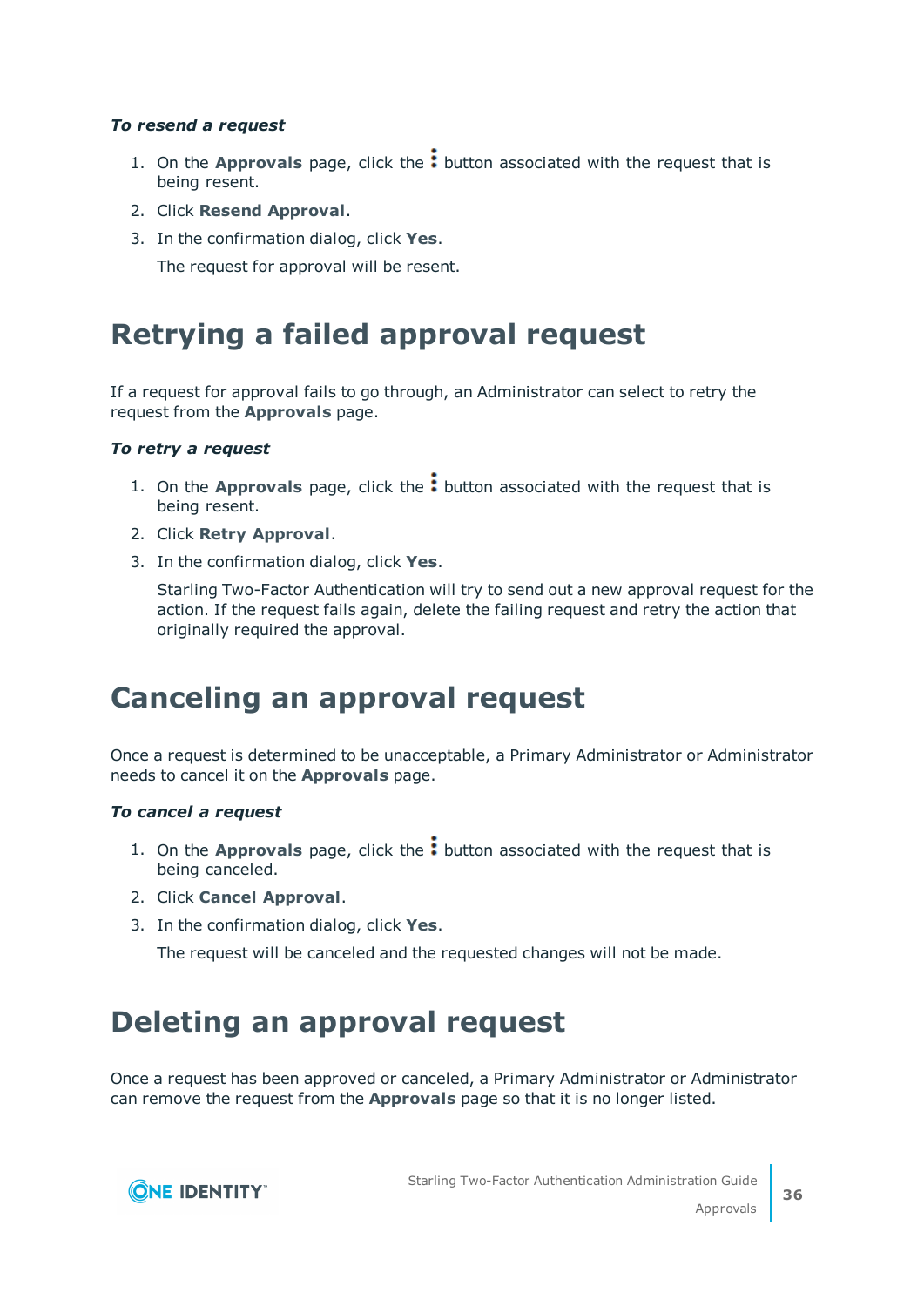#### *To delete an approval request*

IMPORTANT: Deleting an approval request only removes a previously responded to request from the listed items. It does not impact the decision that was already made for the request (confirm or cancel).

- 1. On the **Approvals** page, click the: button associated with the previously responded to request that is being deleted.
- 2. Click **Delete Approval**.
- 3. In the confirmation dialog, click **Yes**.

The request will no longer appear listed on the **Approvals** page.

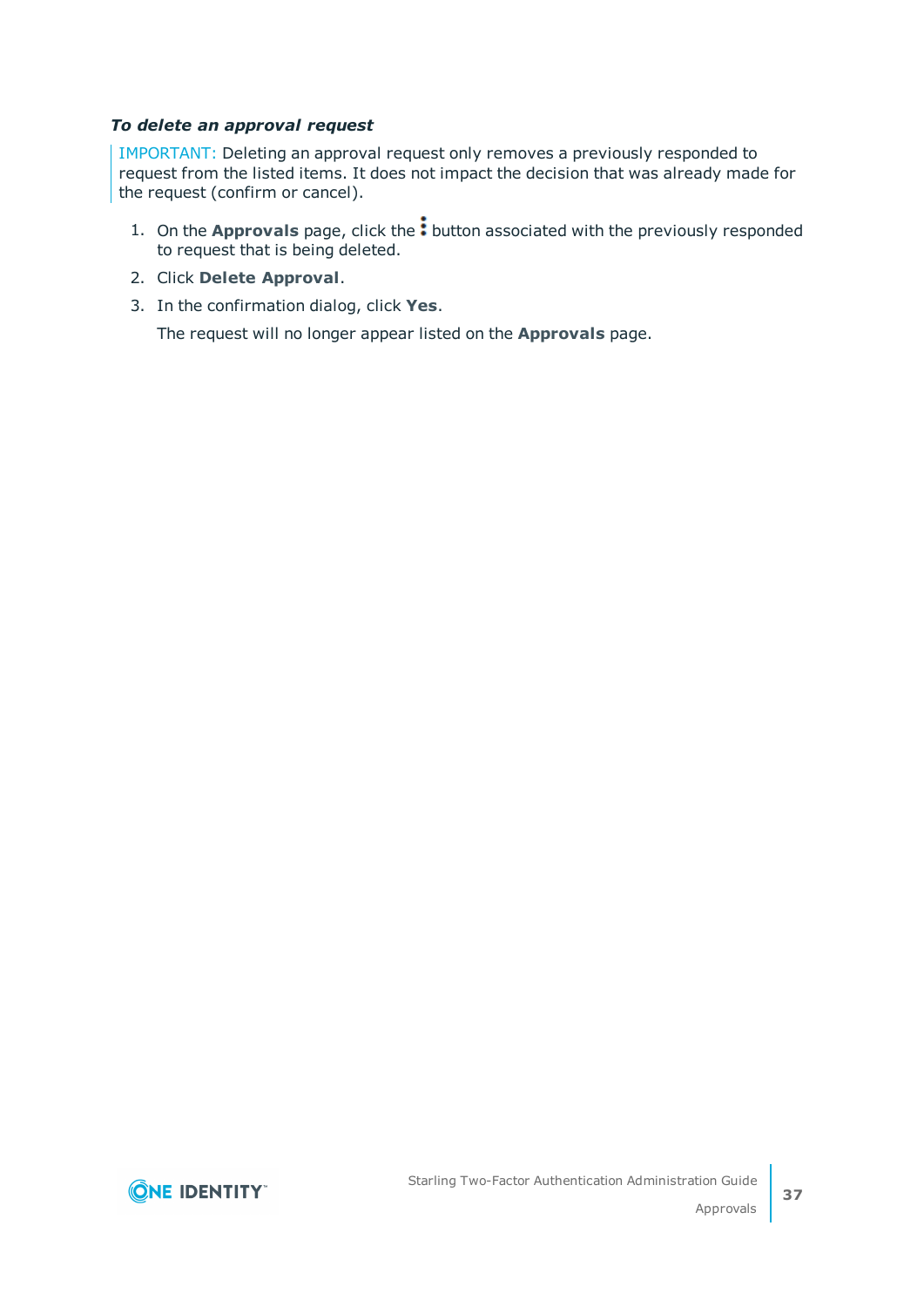# **Hardware Tokens**

# <span id="page-37-1"></span><span id="page-37-0"></span>**Introduction to Hardware Tokens**

The **Hardware Tokens** page of Starling Two-Factor Authentication is used for adding and managing the hardware tokens (for example, YubiKey 5 NFC) that are used for authentication by your configured users.

The following hardware token file types are currently usable with Starling Two-Factor Authentication:

IMPORTANT: For information on specific file requirements, see [Additional](#page-6-1) hardware and software [requirements.](#page-6-1)

- $CSV$
- . PSKC
- <span id="page-37-2"></span> $\cdot$  DPX

# **Hardware Tokens page**

The **Hardware Tokens** page is displayed when **Hardware Tokens** is clicked in the navigation bar. The **Hardware Tokens** page is used to add and manage hardware tokens.

The following buttons appear at the top of the page:

#### **Import**

Clicking this button opens the **Import Hardware Tokens** dialog where you can configure a new token for use with Starling Two-Factor Authentication. For more information, see [Importing](#page-39-1) hardware tokens.

#### **Delete**

Clicking this button opens the **Delete Token** dialog where you can remove the token from Starling Two-Factor Authentication. For more information, see [Deleting](#page-43-0)

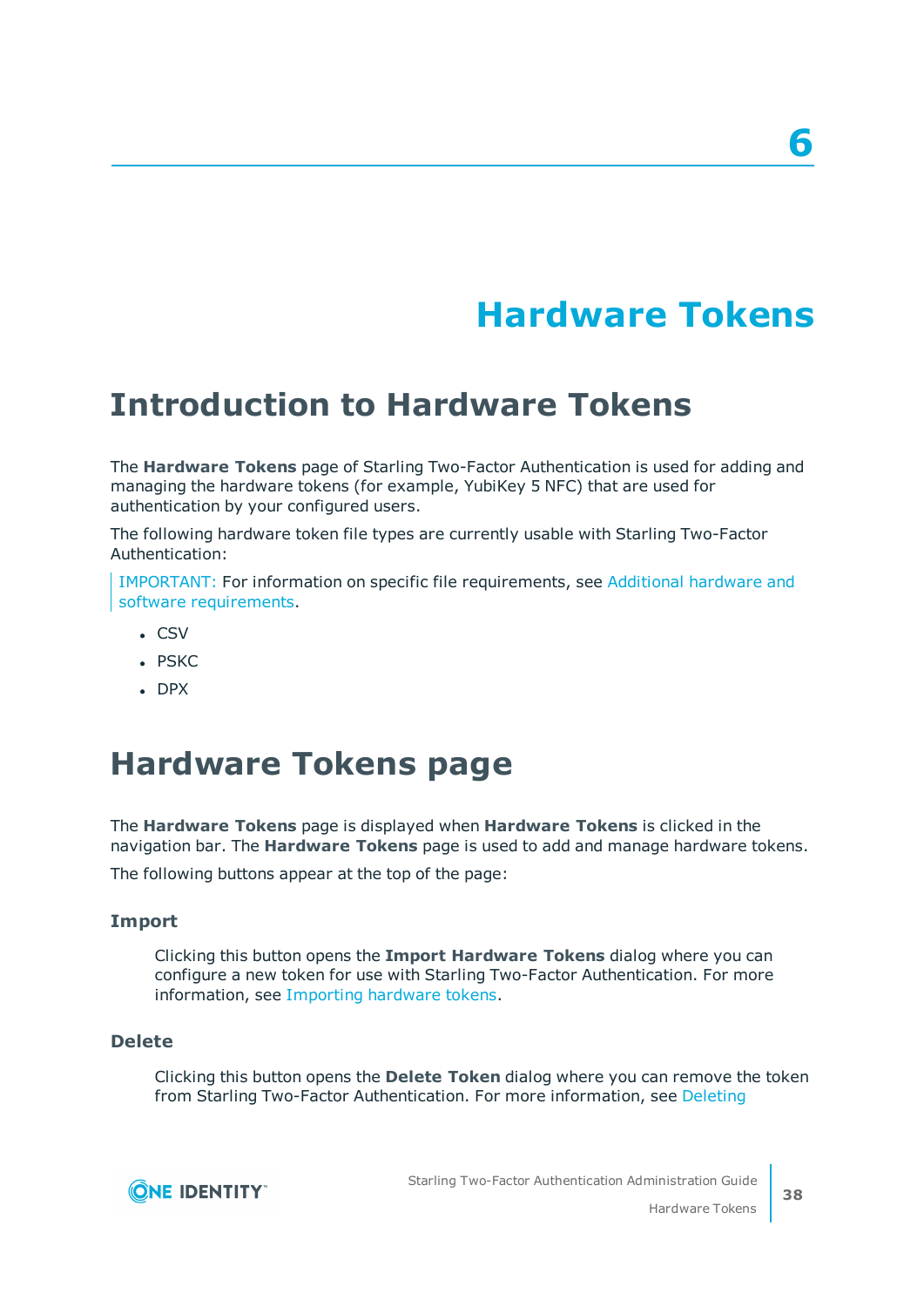[hardware](#page-43-0) tokens.

### **Refresh**

Clicking this button refreshes the Hardware Tokens table.

## $\alpha$

This field is used to search for a token based on the manufacturer, serial number, or assigned user. To use the search functionality, start typing in the field. The table will automatically update to display results that match.

The following information and option appear in the table on this page:

#### **Manufacturer**

If included in the imported file, this column displays the name of the token manufacturer.

#### **Serial Number**

The serial number for the token.

#### **Type**

This column displays the type of token.

### **Response Length**

This is the response length for the token.

### **Assigned To**

Clicking the link in this column displays the email, name, and mobile number of the user (or users) the token is currently assigned to within Starling Two-Factor Authentication. This column will display **None** if the token is not currently assigned to a user.

## ÷

The following configuration options may appear on this drop-down depending on the current state of the token and collaborator type:

- **Assign**: Select this option to assign the token to a user. For more information, see [Assigning](#page-40-0) a hardware token to a user.
- **· Unassign:** Select this option to unassign a token from a user. For more information, see [Unassigning](#page-42-0) a hardware token from a user.

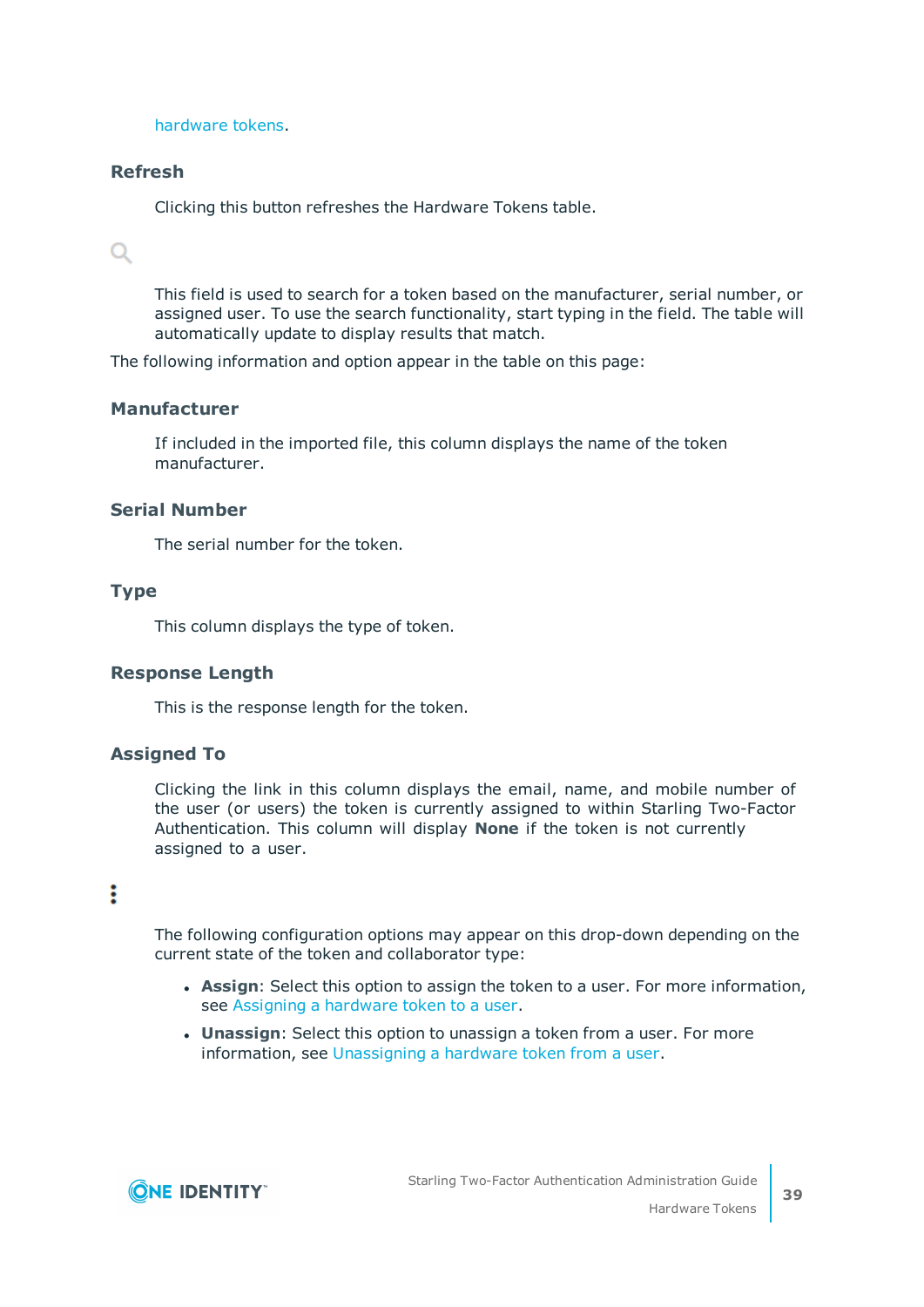- **Reset**: Select this option to reset the token. For more information, see Resetting a [hardware](#page-41-0) token.
- **Test**: Select this option to test the token. For more information, see [Testing](#page-40-1) a [hardware](#page-40-1) token assigned to a user.

# <span id="page-39-0"></span>**Managing hardware tokens**

The following sections provide information on managing hardware tokens within the Starling Two-Factor Authentication service.

- [Importing](#page-39-1) hardware tokens
- [Assigning](#page-40-0) a hardware token to a user
- Testing a [hardware](#page-40-1) token assigned to a user
- Resetting a [hardware](#page-41-0) token
- [Unassigning](#page-42-0) a hardware token from a user
- <span id="page-39-1"></span>• Deleting [hardware](#page-43-0) tokens

## **Importing hardware tokens**

To begin using hardware tokens for authentication with Starling Two-Factor Authentication they must first be imported.

#### *To import hardware tokens*

IMPORTANT: Before importing hardware tokens, review the [Additional](#page-6-1) hardware and software [requirements.](#page-6-1)

IMPORTANT: Before using hardware tokens with Starling Two-Factor Authentication, ensure you have followed all installation and configuration requirements from the token manufacturer to ensure tokens are ready for use.

- 1. On the **Hardware Tokens** page, click **Import**.
- 2. In the Import **Hardware Tokens** dialog, click **Choose file**.
- 3. Select the CSV or PSKC file containing the token information. This file should have been generated according to the instructions provided by your token manufacturer and match the file requirements (Additional hardware and software [requirements\)](#page-6-1).
- 4. (Optional) If using an encrypted PSKC file or DPX file you need to enter your file key.
- 5. Click **Open**.
- 6. In the Import **Hardware Tokens** dialog, click **Next**.

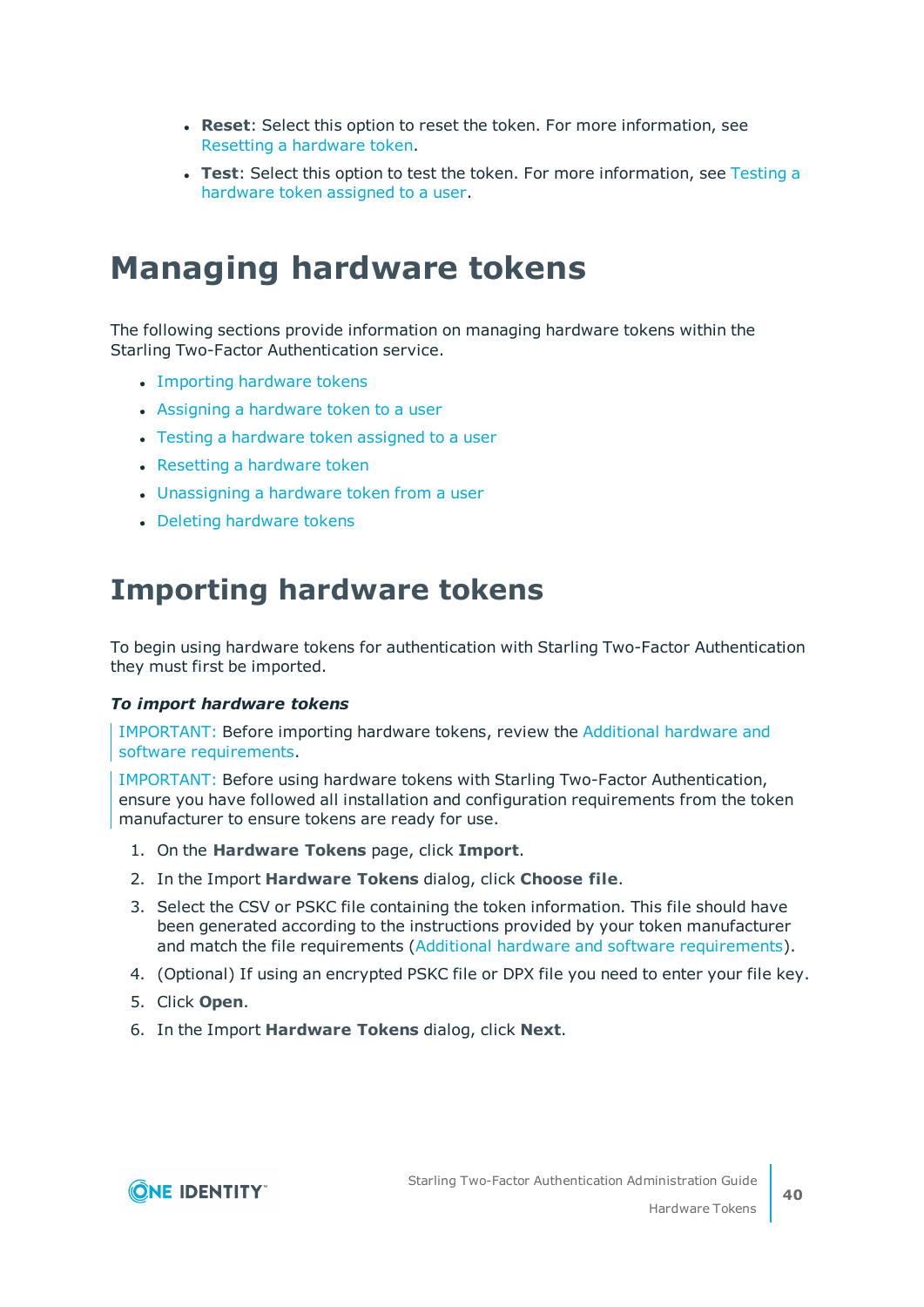7. Select the check box associated with the token or tokens to be imported. Any issues

found with tokens identified in the file will be indicated by a  $\blacktriangle$  icon. Hover over the icon for more information as to why the token was not imported.

8. Click **Import tokens**. Each successfully imported token will appear listed on the **Hardware Tokens** page and can be assigned to a user. For more information, see [Assigning](#page-40-0) a hardware token to a user.

## <span id="page-40-0"></span>**Assigning a hardware token to a user**

After being imported (for more information, see [Importing](#page-39-1) hardware tokens), administrators can assign a token to a user through either the **Hardware Tokens** page or the **Users** page.

IMPORTANT: Before using hardware tokens with Starling Two-Factor Authentication, ensure you have followed all installation and configuration requirements from the token manufacturer to ensure tokens are ready for use.

### **To assign a hardware token to a user from the Hardware Tokens page**

- 1. On the **Hardware Tokens** page, locate the token to be assigned and click the  $\ddot{\cdot}$  button.
- 2. Select **Assign**.
- 3. In the dialog, locate the user to be assigned the token.
- 4. Click **Assign token**.

The token will now appear listed as assigned to the user.

### **To assign a hardware token to a user from the Users page**

- 1. On the **Users** page, locate the user that will be assigned a token and click the link in the **Hardware Tokens** column.
- 2. You will be redirected to the **User Hardware Tokens** page which is specific to the selected user.
- 3. Click **Assign**.
- 4. In the dialog, use the search field to locate the token by name or serial number. Once you have located the correct token, click **Assign token**.

The token will now appear listed as assigned to the user.

# <span id="page-40-1"></span>**Testing a hardware token assigned to a user**

To ensure the token is working correctly with Starling Two-Factor Authentication, administrators and Helpdesk can test the response generated by the token.

IMPORTANT: Before using hardware tokens with Starling Two-Factor Authentication,

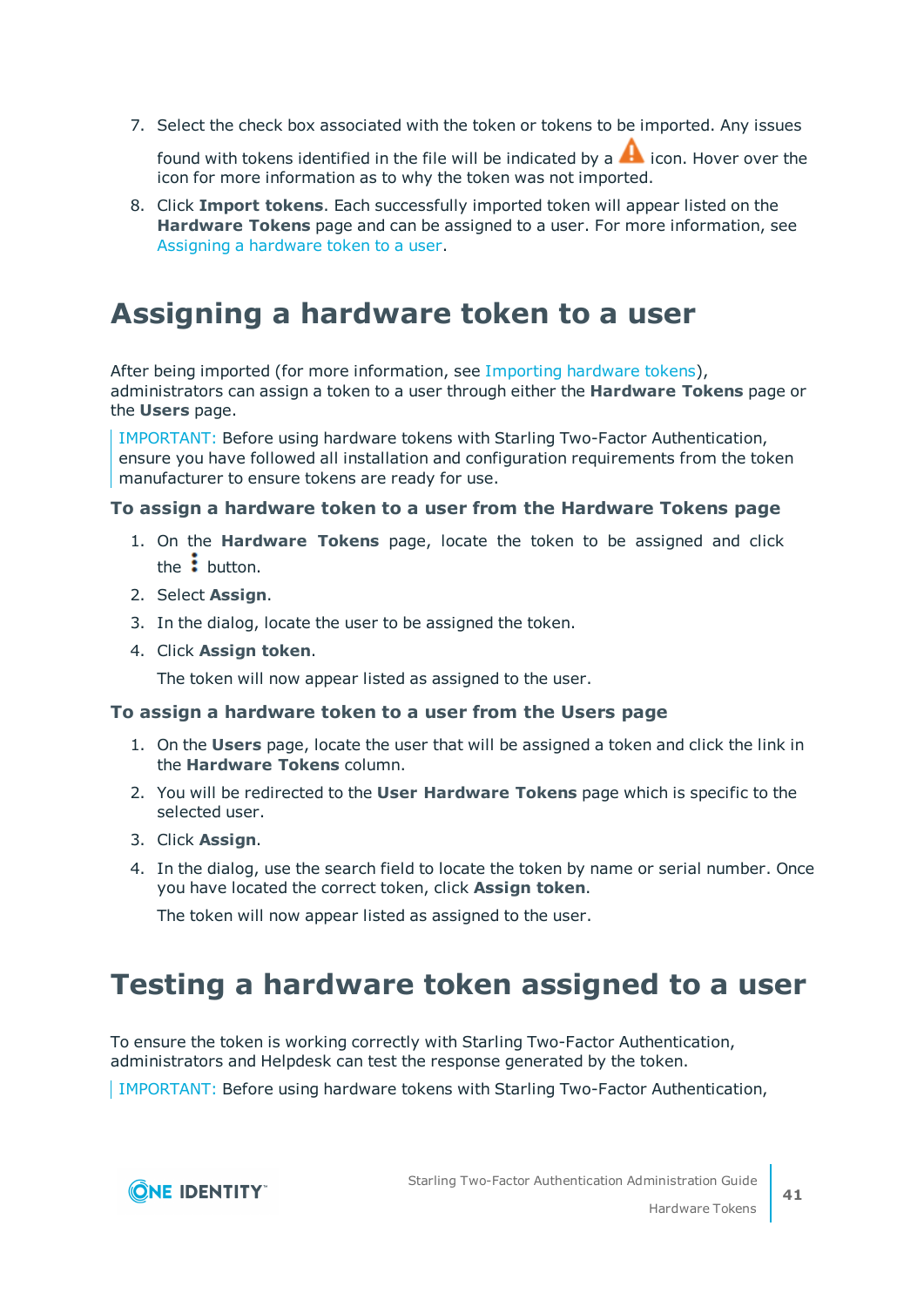ensure you have followed all installation and configuration requirements from the token manufacturer to ensure tokens are ready for use.

## **To test a hardware token from the Hardware Tokens page**

- 1. On the **Hardware Tokens** page, locate the token to be tested and click the: button.
- 2. Select **Test**.
- 3. The user whose token is being tested needs to generate a response with their token. In the **Test Token** dialog, enter the response the user received.
- 4. Click **Test**.

NOTE: If the test fails, you can try resetting the token counter (For more information, see Resetting a [hardware](#page-41-0) token).

## **To test a hardware token from the Users page**

- 1. On the **Users** page, locate the user with the token to be tested and click the link in the **Hardware Tokens** column.
- 2. You will be redirected to the **User Hardware Tokens** page specific to the selected user. Locate the token to be tested and click the: button.
- 3. Select **Test**.
- 4. The user whose token is being tested needs to generate a response with their token. In the **Test Token** dialog, enter the response the user received.
- 5. Click **Test**.

NOTE: If the test fails, you can try resetting the token counter (For more information, see Resetting a [hardware](#page-41-0) token).

## <span id="page-41-0"></span>**Resetting a hardware token**

After being imported (for more information, see [Importing](#page-39-1) hardware tokens), if a user is reporting issues with their token being unable to authenticate, you can reset a token if there is an issue with the counter being out of sync.

IMPORTANT: Before using hardware tokens with Starling Two-Factor Authentication, ensure you have followed all installation and configuration requirements from the token manufacturer to ensure tokens are ready for use.

### **To reset a hardware token from the Hardware Tokens page**

- 1. On the **Hardware Tokens** page, locate the token to be reset and click the: button.
- 2. Select **Reset**.
- 3. In the **Confirm** dialog, click **Yes**. Once a token has been reset, you can test the token to confirm it is working with Starling Two-Factor Authentication (for more information, see Testing a [hardware](#page-40-1) token assigned to a user).

NOTE: If the token is still having issues you may need to try reprogramming the

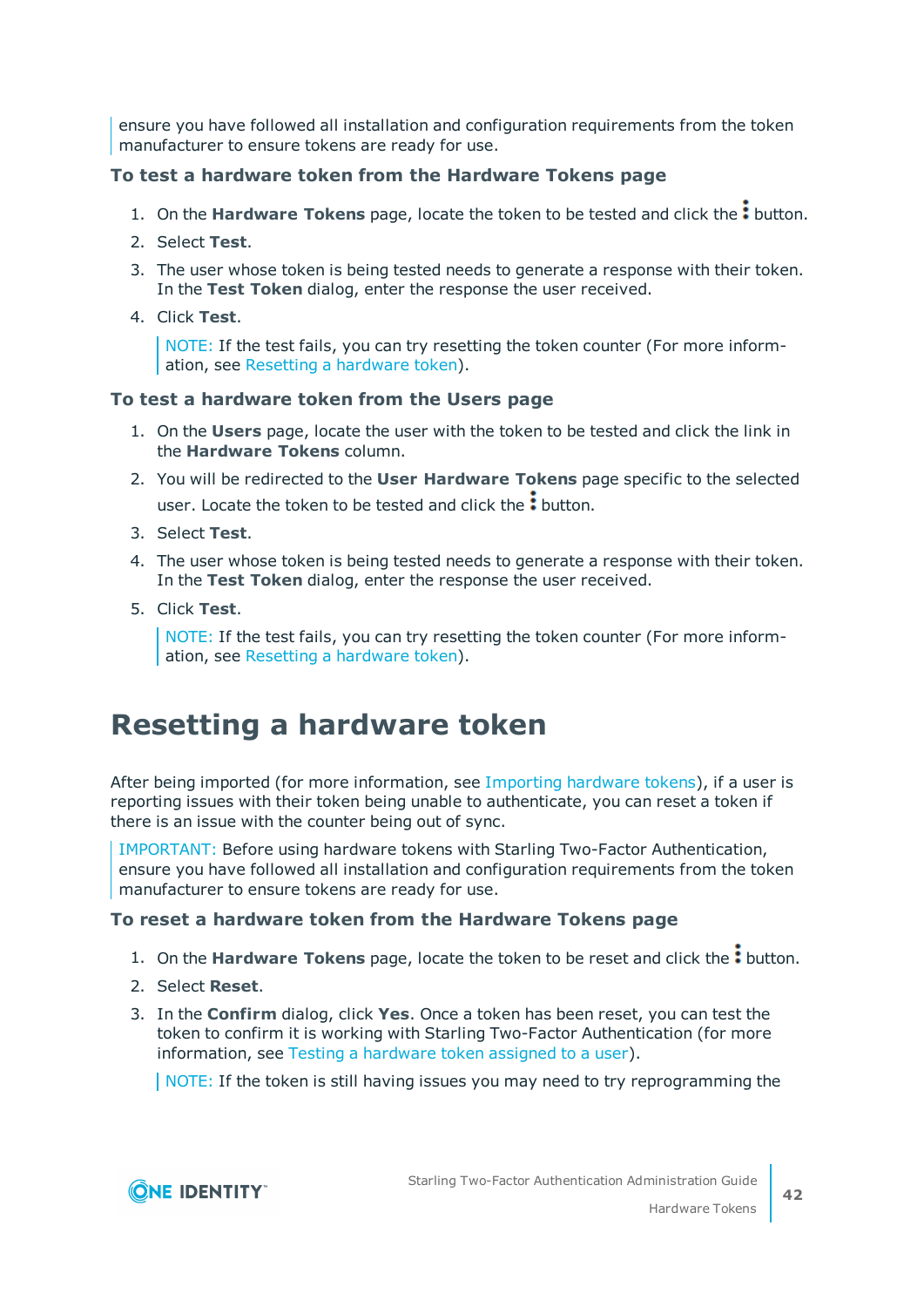token and then reimporting the new token file.

### **To reset a hardware token from the Users page**

- 1. On the **Users** page, locate the user with the token to be reset and click the link in the **Hardware Tokens** column.
- 2. You will be redirected to the **User Hardware Tokens** page specific to the selected user. Locate the token to be reset and click the: button.
- 3. Select **Reset**.
- 4. In the **Confirm** dialog, click **Yes**. Once a token has been reset, you can test the token to confirm it is working with Starling Two-Factor Authentication (for more information, see Testing a [hardware](#page-40-1) token assigned to a user).

NOTE: If the token is still having issues you may need to try reprogramming the token and then reimporting the new token file.

# <span id="page-42-0"></span>**Unassigning a hardware token from a user**

After being assigned (for more information, see [Assigning](#page-40-0) a hardware token to a user), Primary Administrators can unassign a token from a user through either the **Hardware Tokens** page or the **Users** page. Once a user has been unassigned, they will no longer be able to use the token for authenticating.

## **To unassign a hardware token from a user from the Hardware Tokens page**

- 1. On the **Hardware Tokens** page, locate the token to be unassigned and click the  $\frac{1}{2}$  button.
- 2. Select **Unassign**.
- 3. In the **Assigned To** dialog, select the check box associated with the user (or users) the token will be unassigned from.
- 4. Click **Unassign user**.

The user will no longer be assigned to the token.

### **To unassign a hardware token from a user from the Users page**

- 1. On the **Users** page, locate the user that will be unassigned from a token and click the link in the **Hardware Tokens** column.
- 2. You will be redirected to the **User Hardware Tokens** page specific to the selected user.
- 3. Select the check box associated with the token (or tokens) to be unassigned.
- 4. Click **Unassign**.
- 5. In the **Unassign token** dialog, click **Yes**.

The token will no longer be assigned to the user.

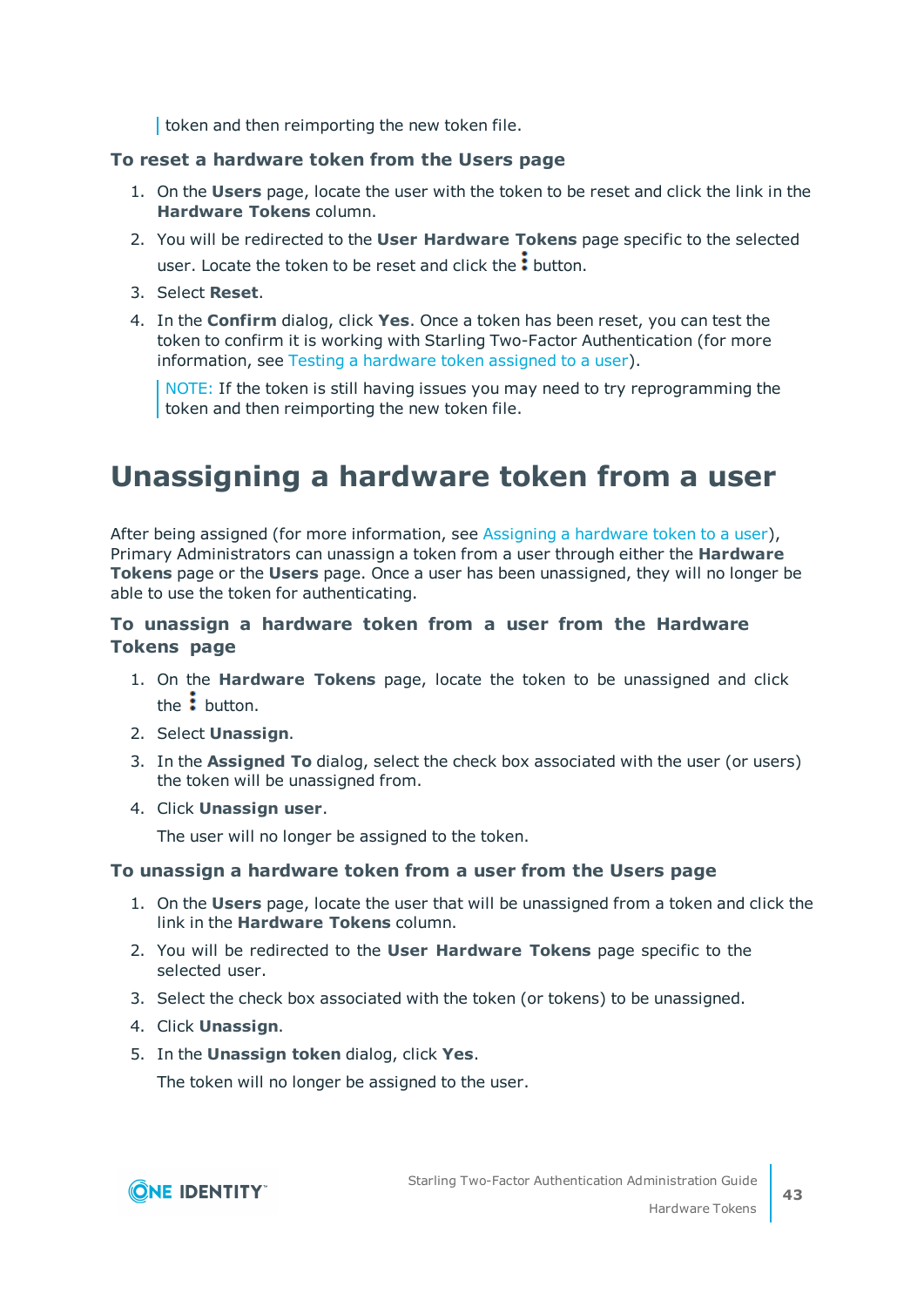# <span id="page-43-0"></span>**Deleting hardware tokens**

If a token is no longer needed, it can be deleted from Starling Two-Factor Authentication and thus no longer available for authenticating to protected applications.

#### *To delete a hardware token*

NOTE: Any users still assigned to a token being deleted will automatically be unassigned from that token.

- 1. In the table on the **Hardware Tokens** page, select the check box associated with the token (or tokens) to be deleted.
- 2. Click **Delete**.
- 3. In the confirmation dialog, click **Yes**.

The token will be deleted from Starling Two-Factor Authentication.

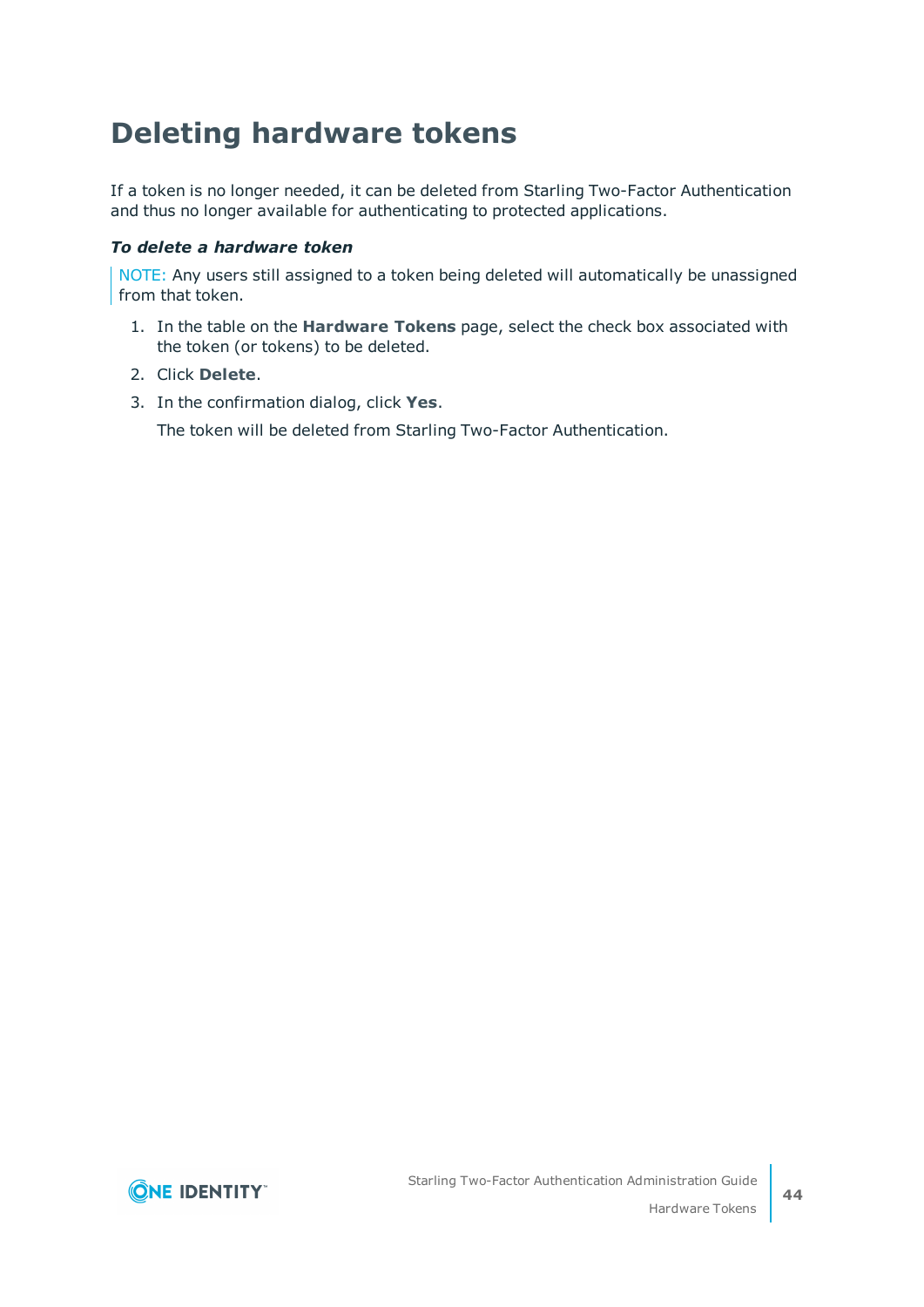# **Settings**

**7**

# <span id="page-44-1"></span><span id="page-44-0"></span>**Introduction to Settings**

The **Settings** page of Starling Two-Factor Authentication is used for configuring and customizing your Starling Two-Factor Authentication application. All changes made on these pages will take effect immediately upon saving. The page consists of two tabs: General [Settings](#page-44-2) tab and Token UI [Settings](#page-45-0) tab

# <span id="page-44-2"></span>**General Settings tab**

The **General Settings** tab is displayed by default when **Settings** is clicked in the navigation bar.

The following setting appears in the **Messages** section:

#### **SMS Installation Instructions**

Enabled by default, this toggle allows you to select whether to send application installation instructions via SMS to newly added Starling Two-Factor Authentication users. If you have multiple Starling organizations, users will see each token listed separately within their application and not receive a new email with installation instructions.

The following settings appear in the **User Authentication Methods** section:

#### **SMS**

Enabled by default, this toggle allows you to select whether SMS will be an available two-factor authentication option for users logging in to a protected application. When enabled, users will be able to receive the requested token response via text message.

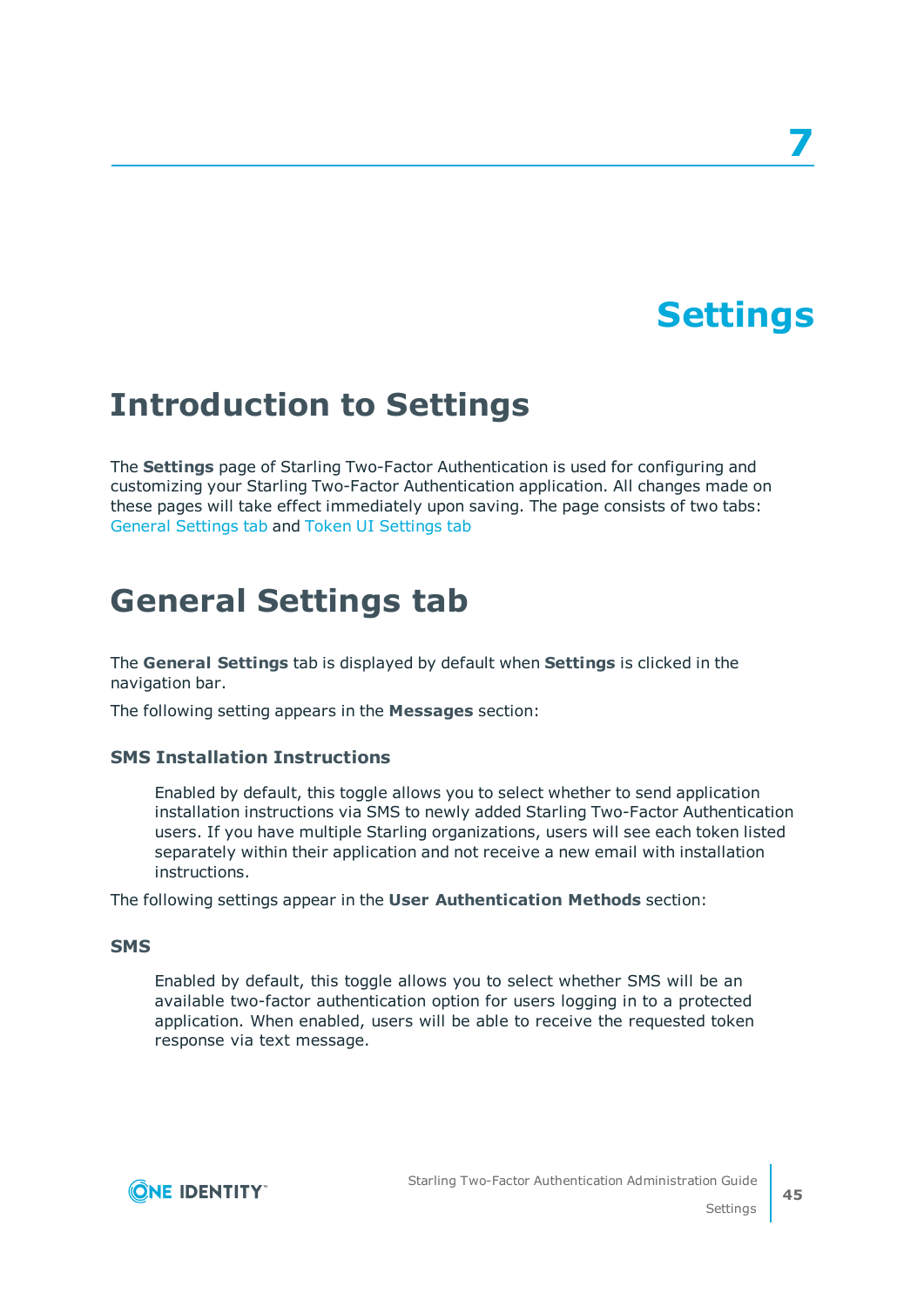### **Phone Calls**

Enabled by default, this toggle allows you to select whether automated phone calls will be an available two-factor authentication option for users logging in to a protected application. When enabled, users will be able to receive the requested token response via an automated phone call.

#### **Interactive Phone Calls**

Enabled by default, this toggle allows you to select whether interactive phone calls will be an available two-factor authentication option for users logging in to a protected application. When enabled, users will be able to receive instructions for generating a token response via a phone call.

#### **OTP Length**

This field allows you to select the character length (6-8) for one-time passwords. By default this is set to 7 characters.

Once you have completed configuring your Starling Two-Factor Authentication token, click **Save Settings** to save all settings (changes will take effect immediately) or **Reset** to return the token to the last saved settings.

# <span id="page-45-0"></span>**Token UI Settings tab**

The **Token UI Settings** tab can be accessed on the **Settings** page. The **Token UI Settings** tab is used for customizing your Starling Two-Factor Authentication token. The current token design is displayed on the right and automatically refreshes as changes are made to the settings.

### **Token Name**

This field is used for setting the token name (by default, **Starling 2FA**). The name must be between 1-30 characters. If you have multiple Starling organizations then it is recommended that you assign a unique name for each to avoid confusion since a user will see each token listed separately within their application.

The following settings appear in the **Token Logo** section:

#### **Main logo**

Click the **Upload** button to locate and select the PNG file to use as the main logo. The image in this file must be no more than 588 x 214 pixels and the file size must be under 128kb.

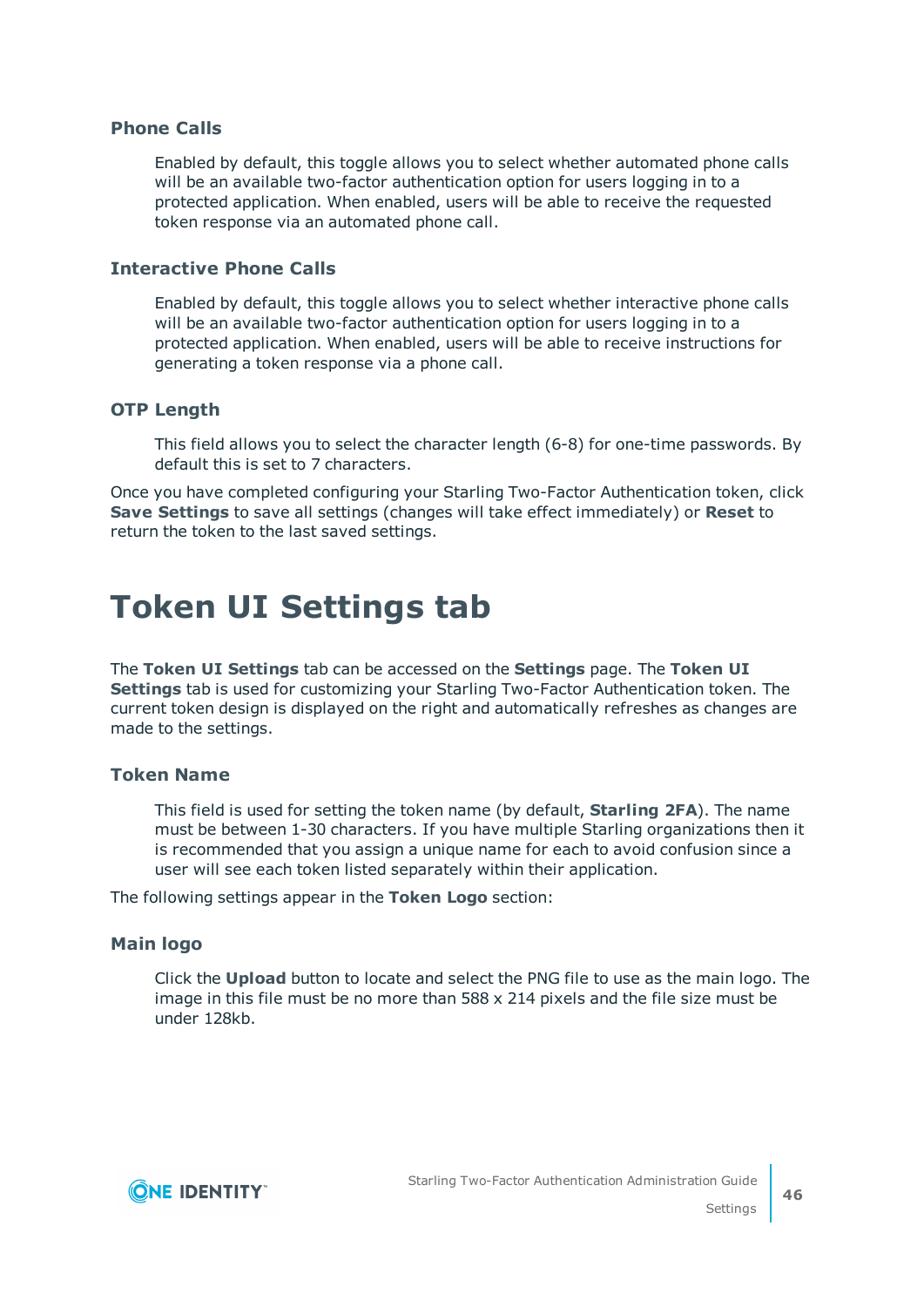#### **Menu logo**

Click the **Upload** button to locate and select the PNG file to use as the menu logo. The image in this file must be no more than  $81 \times 81$  pixels and the file size must be under 64kb.

The following settings appear in the **Token Colors** section:

### **Label Color**

This field is used to select the color of the token label. To edit the label color, click the box on the right side of the field to open a color selector dialog or type the hex color code directly into the field.

#### **Code Color**

This field is used to select the color of the token code. To edit the code color, click the box on the right side of the field to open a color selector dialog or type the hex color code directly into the field.

#### **Background Color**

This field is used to select the background color of the token. To edit the background color, click the box on the right side of the field to open a color selector dialog or type the hex color code directly into the field.

## **Timer Color**

This field is used to select the color of the token timer. To edit the timer color, click the box on the right side of the field to open a color selector dialog or type the hex color code directly into the field.

Once you have completed customizing your Starling Two-Factor Authentication token, click **Save Settings** to save all settings (changes will take effect immediately) or **Reset** to return the token to the last saved settings.

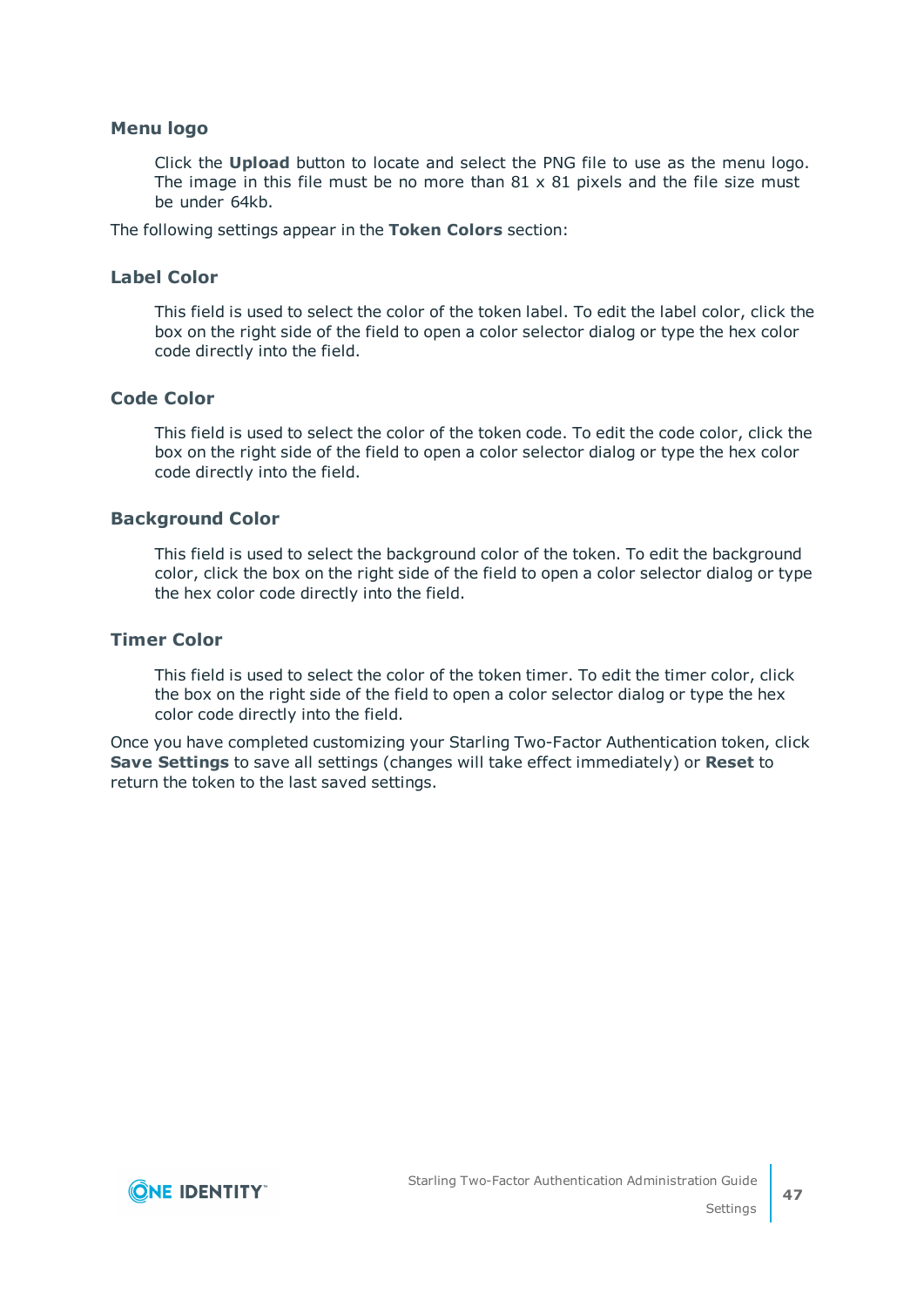# **Downloads**

**8**

# <span id="page-47-1"></span><span id="page-47-0"></span>**Introduction to Downloads**

The **Downloads** page is used to access downloads for the Starling 2FA application and onpremises components.

The following downloads are available:

#### **Starling 2FA app**

The Starling Two-Factor Authentication application is what is used to generate onetime passwords and receives push notification requests. When installing the application (regardless of platform), the phone number you first use to register is also your unique ID. This means that if you have multiple devices you want to register under the same account, you can install the application on a separate device by instead using the unique ID (the primary device phone number) to keep both devices under the same account.

The application is available at the following links depending on your desired platform:

- <sup>l</sup> **Android**: <https://play.google.com/store/apps/details?id=com.starling.twofactor>
- <sup>l</sup> **iOS**: <https://itunes.apple.com/app/starling-2fa/id1205700916>

IMPORTANT: The options for **Windows** and **Macintosh** will begin the download process automatically when the associated **Download** button is clicked.

- <sup>l</sup> **Windows** (64-bit)
- <sup>l</sup> **Macintosh** (64-bit)

You can also use the **Get the app** link [\(https://2fa.cloud.oneidentity.com/install\)](https://2fa.cloud.oneidentity.com/install) to automatically detect which version to install.

#### **On-prem components**

The Starling Two-Factor Authentication on-premises components available with a paid subscription are listed in this section. Use the **Download** button associated with each listed on-premises component to begin the installation process.

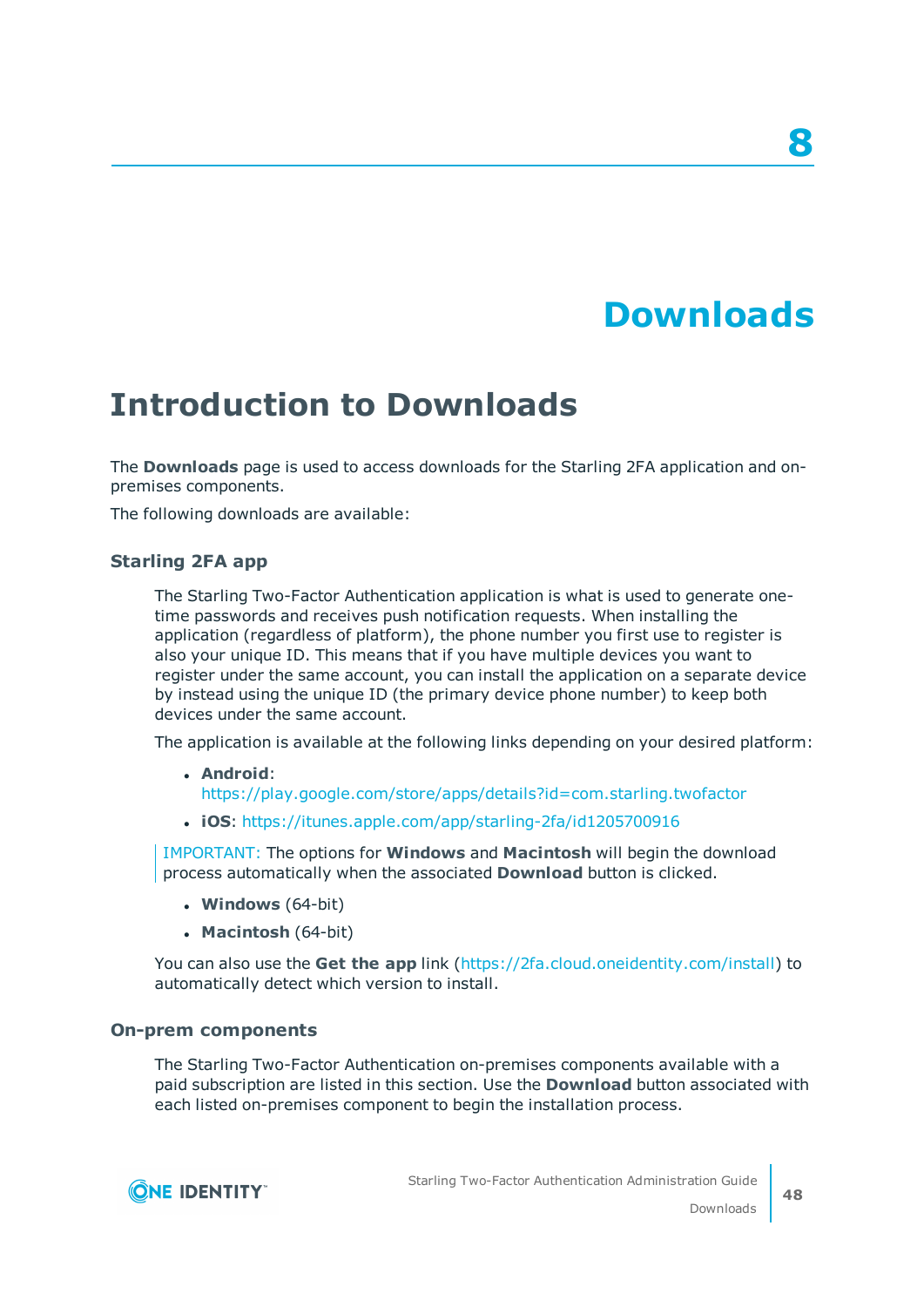The following on-premises components are available:

NOTE: For more information, see the documentation specific to each component ([https://support.oneidentity.com/starling-two-factor-authen](https://support.oneidentity.com/starling-two-factor-authentication/hosted/technical-documents)[tication/hosted/technical-documents](https://support.oneidentity.com/starling-two-factor-authentication/hosted/technical-documents)).

- <sup>l</sup> **Starling 2FA RADIUS agent**
- <sup>l</sup> **Starling 2FA AD FS Adaptor**
- <sup>l</sup> **Starling 2FA Desktop Login**
- <sup>l</sup> **Starling 2FA HTTP module**